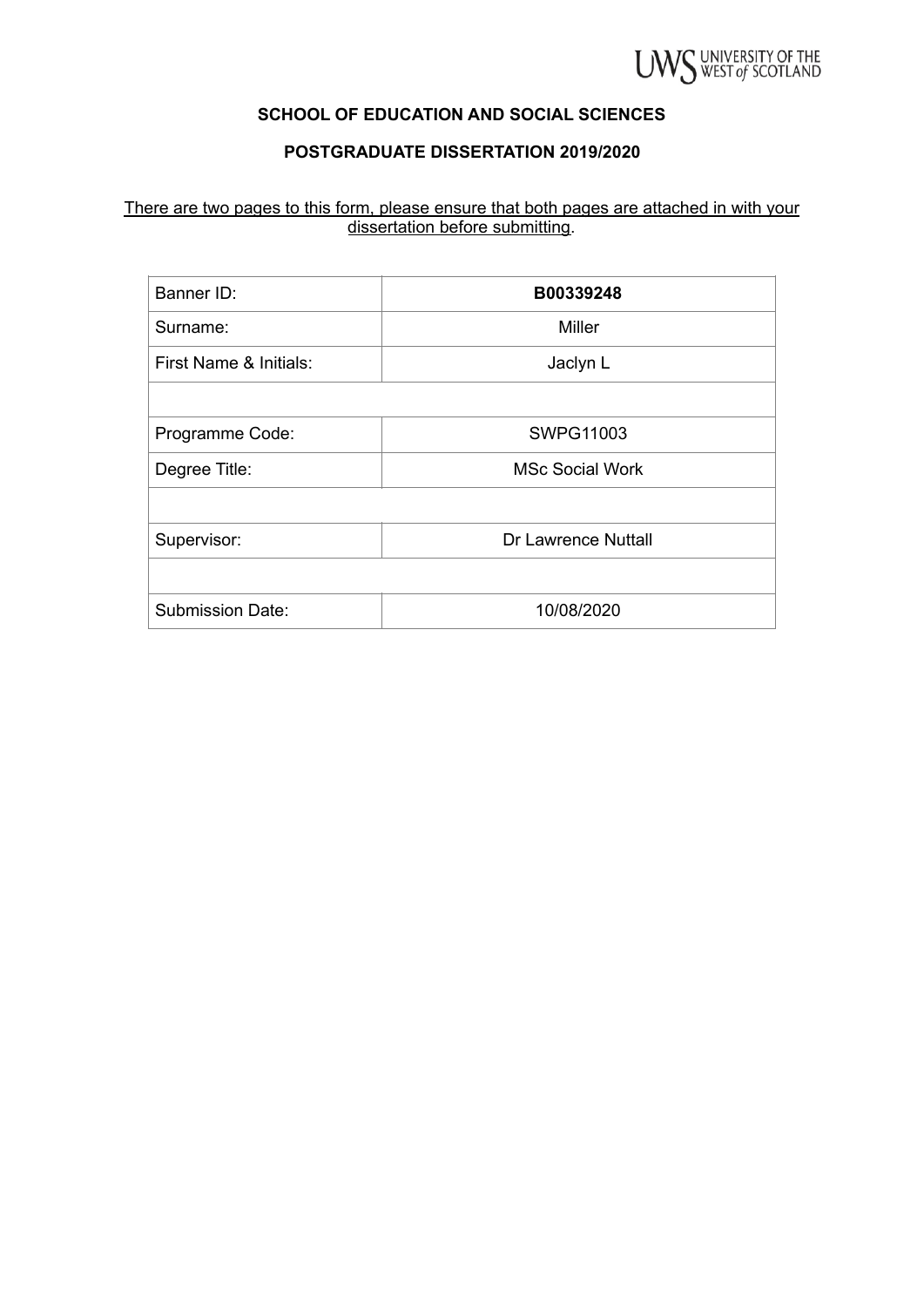## **UNIVERSITY PLAGIARISM STATEMENT – Regulation 7.11**

Cheating is defined by the University as the attempt to gain an unfair advantage in an assessment by gaining credit for work of another person or by accessing unauthorised material relating to assessment.

### This includes the following:

- communication with or copying from another student during an examination or assessment (except in so far as assessment regulations specifically permit communication, for instance for group assessments);
- knowingly introducing any unauthorised materials (written, printed or blank) on or near an examination desk unless expressly permitted by the assessment regulations;
- knowingly introducing any electronically stored information into an examination hall unless expressly permitted by the assessment regulations;
- obtaining a copy of an 'unseen' written examination paper prior to the date and time of its authorised release;
- gaining access to unauthorised material relating to an assessment during or before the assessment;
- colluding with another person by submitting work done with another person as entirely one's own work;
- collaborating with another student in the completion of work which is intended to be submitted as that other student's own work;
- knowingly allowing another student to copy one's own work to be submitted as that student's own work;
- falsifying data by presenting data of laboratory reports, projects or other assessments as one's own when these data are based on experimental work conducted by another party or obtained by unfair means;
- assuming the identity of another person with intent to deceive or to gain unfair advantage;
- allowing another person to assume one's own identity with the intention of deceiving or gaining unfair advantage to oneself;
	- the use of any other form of dishonest practice not identified above.

**As Plagiarism is a type of cheating** it is also defined by the University as the attempt to gain an unfair advantage in an assessment by gaining credit for work of another person or by accessing unauthorised material relating to assessment. For Plagiarism this includes the use of the work of other students, past or present, or substantial and unacknowledged use of published material presented as the student's own work.

It includes the following:

- the extensive use of another person's material without reference or acknowledgement;
- the summarising of another person's material by changing a few words or altering the order of presentation without reference or acknowledgement;
- the substantial and unauthorised use of the ideas of another person without acknowledgement;
- copying the work of another student with or without the student's knowledge or agreement;
	- deliberate use of commissioned material which is presented as one's own;
		- the unacknowledged quotation of phrases from another's work.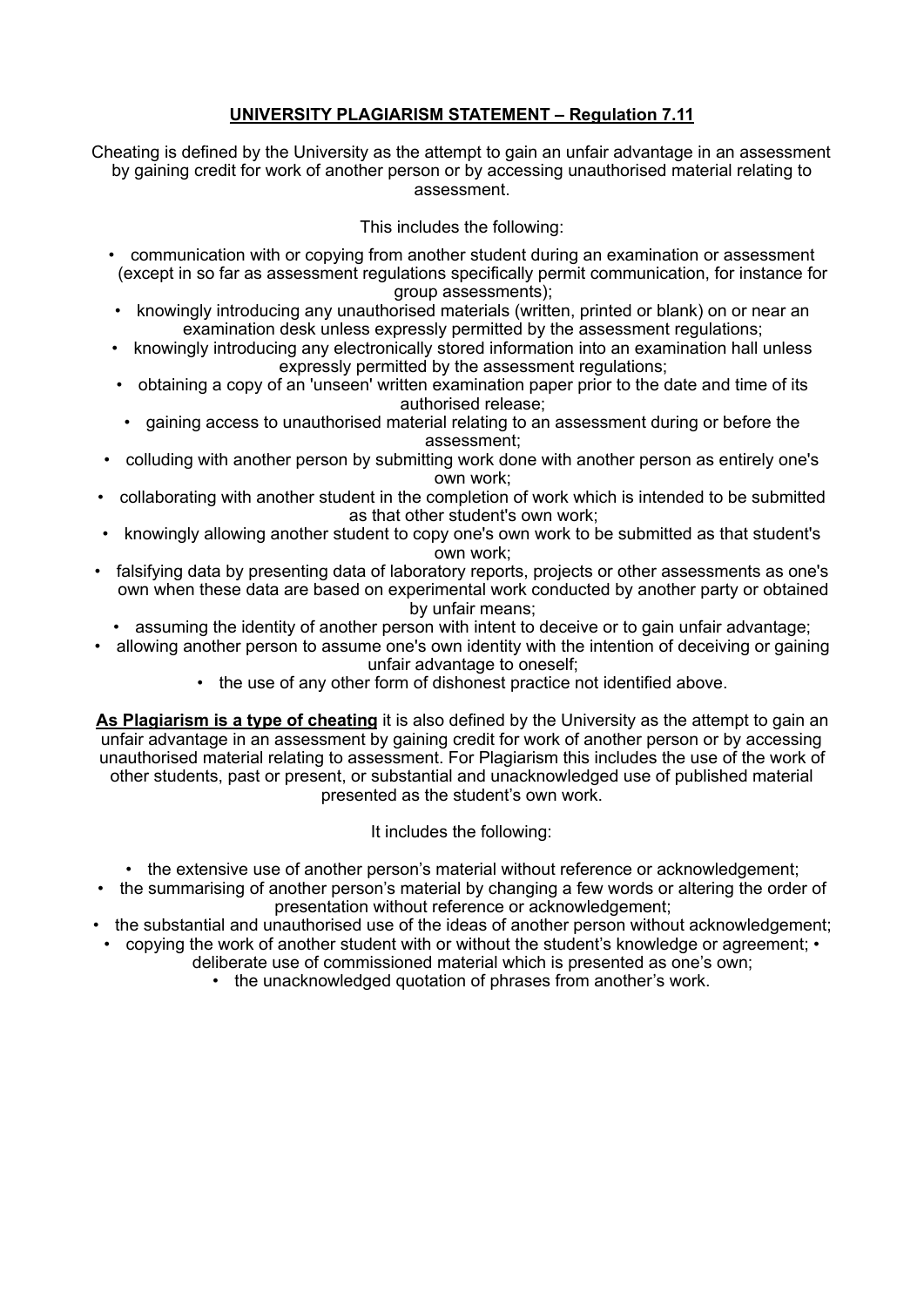## **STUDENT DECLARATION**

Dissertation Title: Deconstructing Self-Efficacy: Implications for social work practice with adults and older<br>people people\_\_\_\_\_\_\_\_\_\_\_\_\_\_\_\_\_\_\_\_\_\_\_\_\_\_\_\_\_\_\_\_\_\_\_\_\_\_\_\_\_\_\_\_\_\_\_\_\_\_\_\_\_\_\_\_\_\_\_\_\_\_\_\_\_

## **This Dissertation is solely my own work and all sources are appropriately referenced.**

Signed: \_J.Miller\_\_\_\_\_\_\_\_\_\_\_\_\_\_\_\_\_\_\_\_\_\_\_\_\_\_\_\_\_\_\_\_\_\_\_\_\_\_\_\_

Date: \_10/08/2020\_\_\_\_\_\_\_\_\_\_\_\_\_\_\_\_\_\_\_\_\_\_\_\_\_\_\_\_\_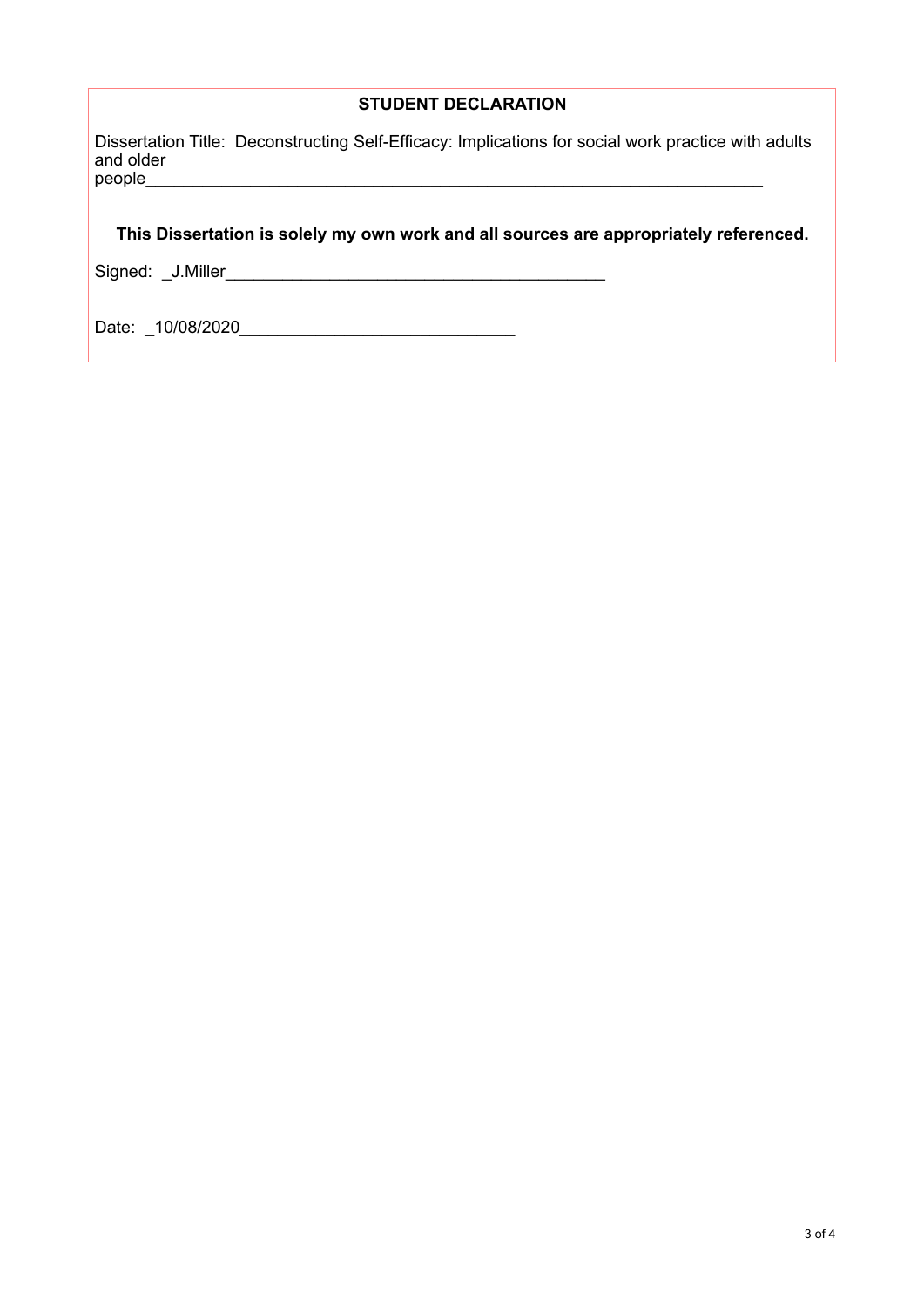# **Contents**

| <b>Acknowledgements</b>                                                      | 1                |
|------------------------------------------------------------------------------|------------------|
| <b>Abstract</b>                                                              | $\mathbf{2}$     |
| Introduction: "What is wrong with us?"                                       | $\mathbf{3}$     |
| <b>Methods of Investigation</b>                                              | $\bf 6$          |
| <b>Research Questions</b>                                                    | 6                |
| Objectives                                                                   | 6                |
| Methods                                                                      | $\overline{7}$   |
| Limitations                                                                  | 8                |
| <b>Chapter One: Deconstructing Self-Efficacy, Risk and Service Provision</b> | $\boldsymbol{9}$ |
| What is Self-Efficacy?                                                       | 9                |
| <b>Mastery Experiences</b>                                                   | 11               |
| <b>Risk</b>                                                                  | 12               |
| Provision of Care and Support                                                | 17               |
| <b>Chapter Two: Analysis on Balancing Autonomy with Protection</b>           | 24               |
| Relationship-Based Practice                                                  | 26               |
| Independence                                                                 | 29               |
| Autonomy                                                                     | 29               |
| Self-Efficacy and Mastery Experiences                                        | 31               |
| <b>Chapter Three: Conclusions</b>                                            | 33               |
| <b>Implications for Practice</b>                                             | 33               |
| Conclusion                                                                   | 34               |
| <b>References</b>                                                            | 36               |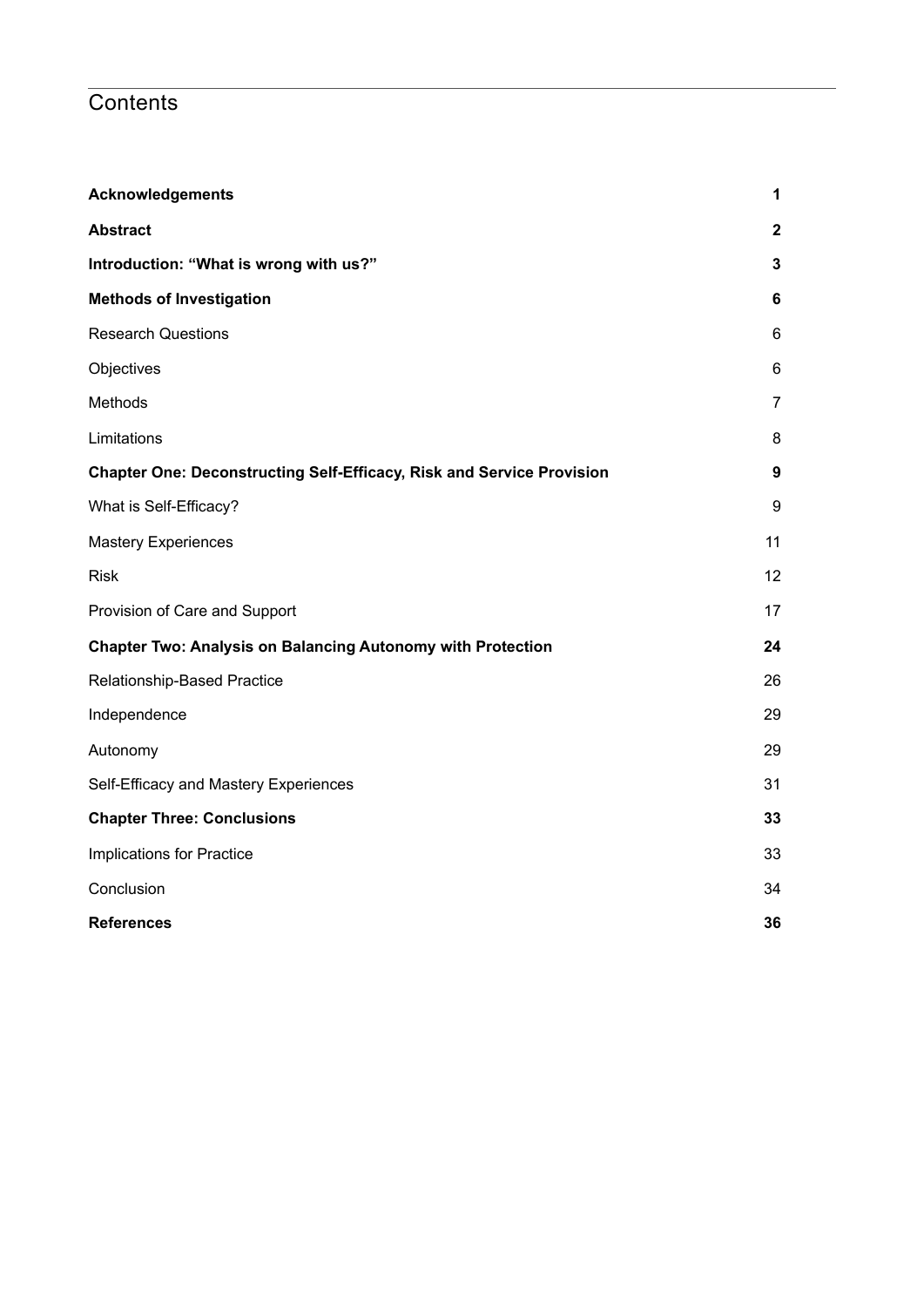# <span id="page-4-0"></span>Acknowledgements

 *Completing this dissertation throughout such challenging and unprecedented times would not have been the same without the continuously humble laughs and bleary-eyed late nights with my cohort; and for Dina and Lawrence who have both shown kind enthusiasm and belief in my capability to conduct the research. I would also like to thank 'Joseph' for the continuous encouragement all the way from DTX, for which I am extremely grateful.* 

 *I must also thank Colin and my incredible family for the emotional and practical support when I needed it, mainly their commitment to offering childcare since the easing of COVID-19 lockdown permitted this. Without this backing, I would never have been able to complete this dissertation, therefore I am indebted to you.* 

 *And lastly, to Oscar: for such a small boy you have shown immense patience and acceptance towards me undertaking this work that ultimately demanded most my time, energy and focus during a time that has not been easy for you. Thank you.*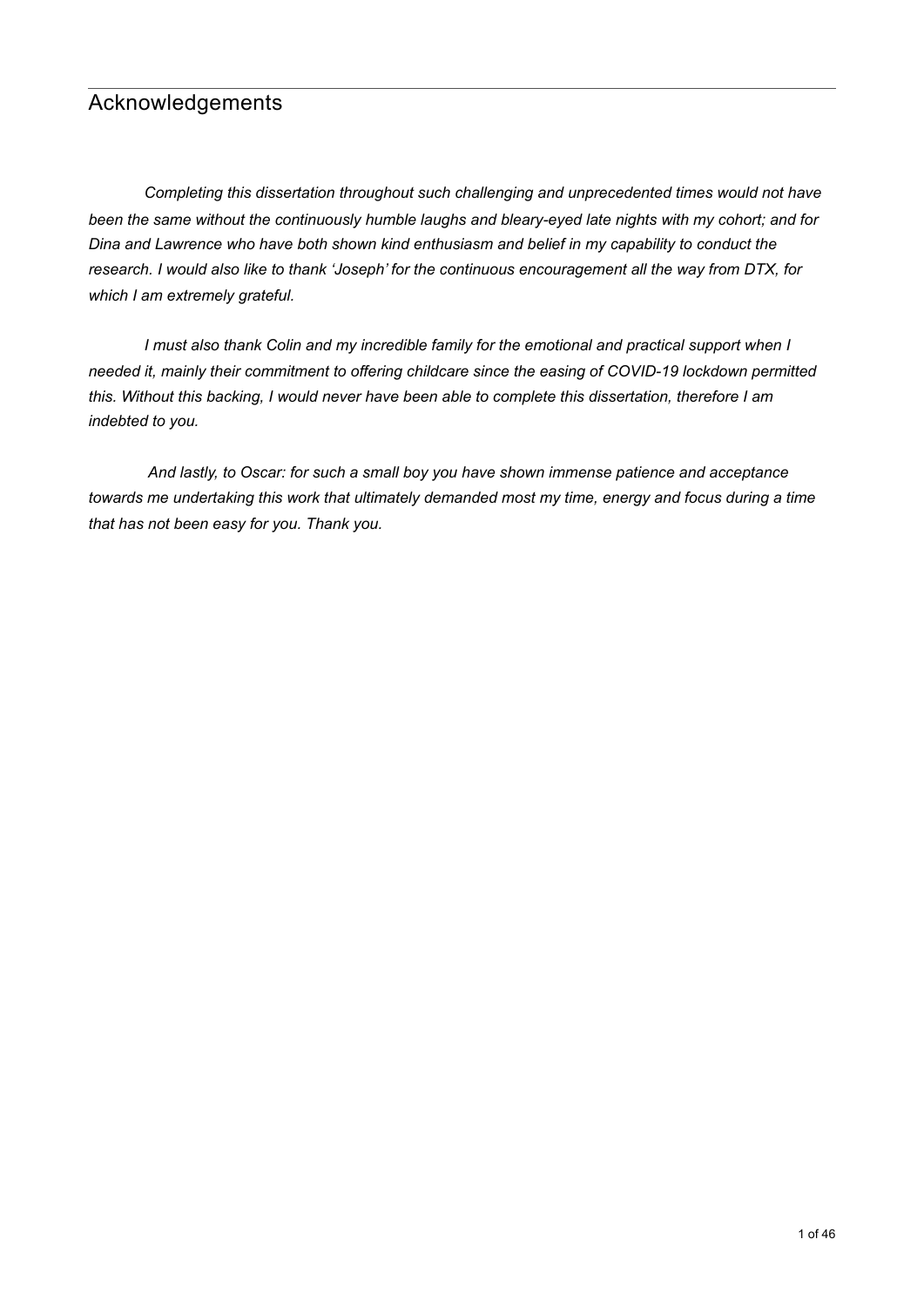# **Deconstructing Self-Efficacy:**

**Implications for social work practice with adults and older people.** 

# <span id="page-5-0"></span>Abstract

 The phenomenon of self-efficacy is recognised by various disciplines. However, there is a gap in the research pertaining to the enabling role of Social Work in the supporting development of service users' selfefficacy beliefs. Whereas there is a wide range of literature that informs social development and antioppressive practice, there appears to be a specific dynamic relationship worthy of further exploration into how self-efficacy is both achieved and sustained within risk assessment and service provision, underpinned by relationship-based practice.

 My limited personal experiences within Adult and Older People (AOP) Social Care have highlighted the priority that should be given to enabling adults and older people to live as independently as possible. However, there has been limited discussion and agreement on how practitioners can support service users by nurturing the personal efficacy beliefs necessary for strengthening autonomy and self-determination. This points to the need for further investigation into the 'care vs control' dichotomy within the lived experiences of service users; i.e., how to better support maintaining independence through social work intervention.

 Drawing on conceptual, theoretical and systemic issues, this dissertation mobilises a reflexive tone to acknowledge some of the existing tensions for practice. Bandura's (1977) self-efficacy model is deconstructed to focus on *mastery experience*, since this was proposed as the prevailing source for developing self-efficacy. By exploring the reciprocal roles of self-efficacy, risk and service provision, this paper presents a thematic exploration, which aims to address some of the gaps in the existing literature for relationship-based practice with adults and older people.

**Keywords: self-efficacy, mastery experience, risk, care provision, relationship-based practice, social work with adults, older adults, disability**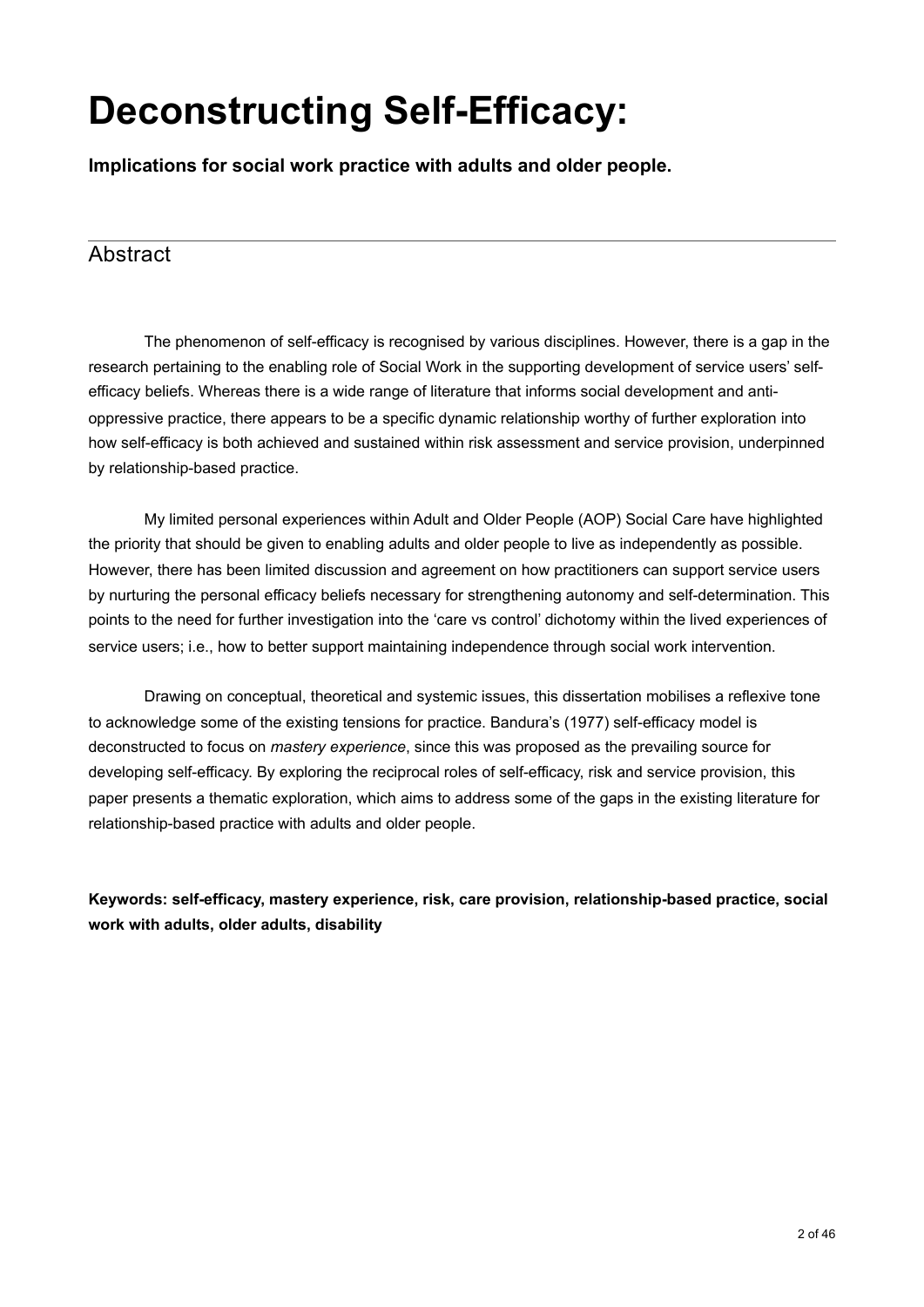# <span id="page-6-0"></span>Introduction: "What is wrong with us?"

 Promoting individuals' rights to self-determination and participation are amongst the global ethical principles of social work practice (International Federation of Social Workers, 2018). However, contemporary research into social work's contribution to service user self-efficacy remains largely under-critiqued. Selfefficacy can be related to Rotter's (1975) theory of an internal/external locus of control: a person's self-belief; or disbelief, respectively; that the power to influence or alter personal life's events resides within the individual. This locus of control can be linked with the extent to where individuals experience control over their lives (Ackerman, 2020). Undoubtedly, there are varied possible factors that could affect a person's sense of control: personal; social; economic, etc. This research is specifically concerned with the role of 'empowerment' in service provision, and where the *enabling* role may blur with *rescuing*, therefore risking pathologising service users as 'victims' (Karpman, 1968; 1971; Jonge, 2019).

 At the peak of several civil rights movements in the United Kingdom (UK), specifically those focusing on social awareness and recognition, the Union of the Physically Impaired Against Segregation (UPIAS, 1976, p.14) claimed that it was "society" which disabled people:

 "Disability is something imposed on top of our impairments by the way we are unnecessarily isolated and excluded from full participation in society."

 The UPIAS claim became known as the social interpretation, or social definition, of disability (Oliver, 1983; 1990; Barnes, 2016). Some of the ideologies underpinning UPIAS have received critique for being outdated and requiring further development: the emphasis placed on physical disabilities has arguably suppressed the needs of other impairments (Owens, 2015). There remains a credible perception that disability is imposed on individuals within the built environment, which, likewise pertains to cognitive impairments and co-morbidities associated with an ageing population. The underpinning concern regards autonomy and self-determination, whereby an interesting and important discussion is launched; how Social Workers, as professionals and members of society, develop their conceptual and theoretical awareness to challenge inequalities and social exclusion. The underlying aim of this discussion concerns independent living for service users, and their self-belief that this is both attainable and promoted by social work services.

 Whereas it is important to avoid undervaluing structural oppression of marginalised groups, by compressing issues as linear, a similar rhetoric is currently unfolding with the *Black Lives Matter* movement, a globally recognised intervention instigated by racial profiling and police brutality against, primarily, young Black men (BlackLivesMatter, n.d.). Contemporary civil rights activists have utilised social media platforms to share lived experiences of institutional and societal racism (@UKBLM, 2020): common themes are trending which aim to discourage the focus from problems faced by Black people, in favour of urging global reflection on the marginalisation of race, by prompting the rest of society to ask instead, 'W*hat is wrong with us*?'

 This paper considers the meaningful value of an urge for wider societal reflection, which similarly urges introspective reflection within the practice of Adult and Older People (AOP) services. For practitioners, this may evoke a critical analysis on how AOP service users are truly acknowledged as adults, while empowering and enabling their independent living as much as possible. In contrast with a medical model,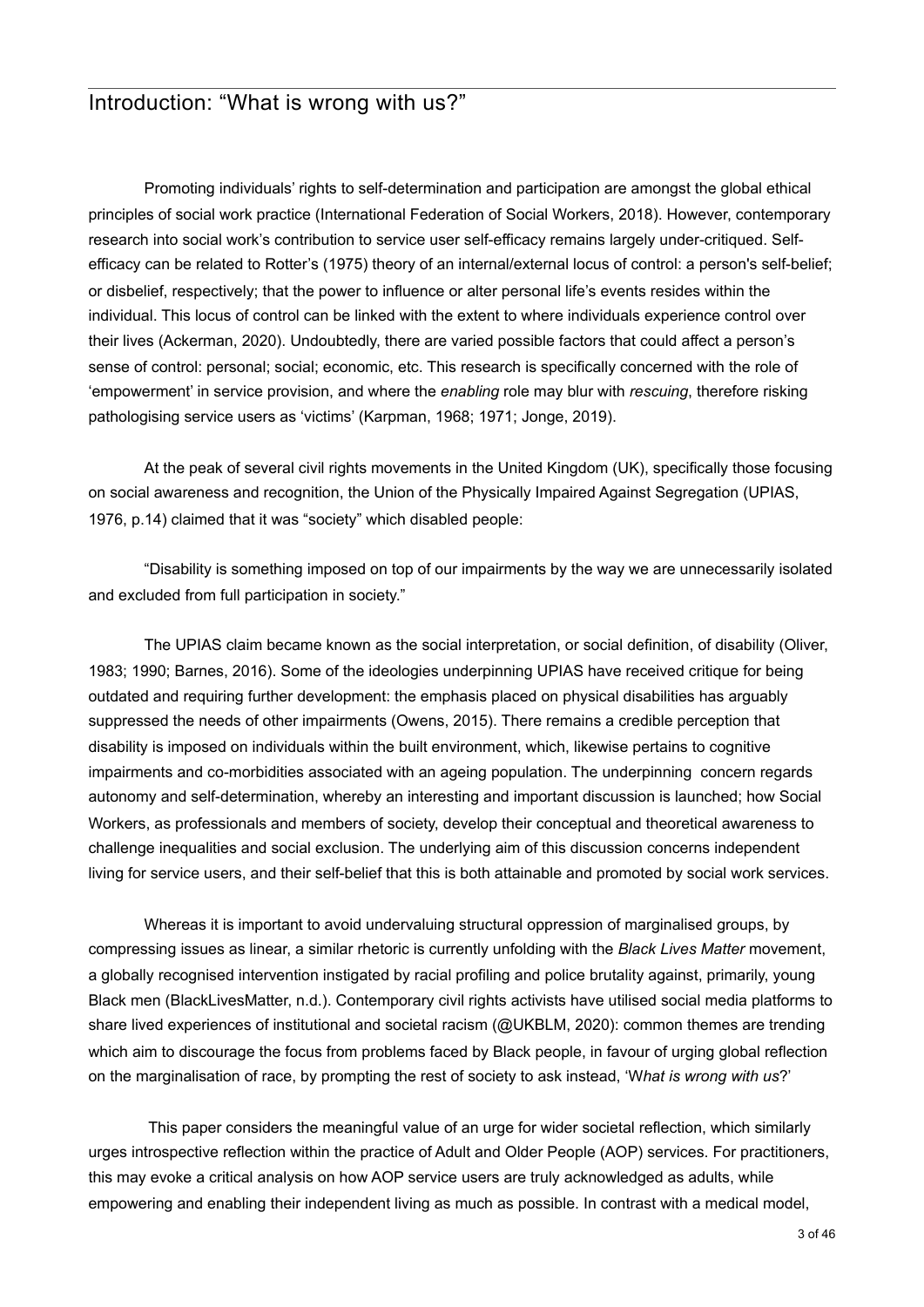which highlights what challenges a disabled person has, the reasoning of a social model aligns with systemic social work values (British Association of Social Workers (BASW), 2014; Scottish Social Services Council (SSSC), 2016) by acknowledging challenges with impairments as a 'social problem' requiring 'social change'. Systemically informed practice recognises the interdependent and reciprocal roles of relationships at micro, meso, and macro levels (Andreae, 2011), while outcomes for individuals are embedded within their social and wider subsystem contexts (Hardy, 2018). Thereby, this reasoning removes blame from already marginalised individuals, which otherwise, may risk subjecting them to further inequalities and stigmatisation in an environment that has failed to adapt progressively (Goering, 2015).

 Amongst the challenges commonly faced by AOP service users are co-morbidities, lack of resources, social isolation and other societal impacts (Lymbery, 2008; 2014). More prevalent now are inequalities that have been exacerbated by current circumstances surrounding the global pandemic of Coronavirus (COVID-19), highlighting a new conscience of issues facing not only adults and older people, but all individuals and families who rely on the support of social work services (Golightley and Holloway, 2020). Children and family-based themes remain traditionally at the heart of social work research; however, with a changing national and local demographic (National Records of Scotland, 2019), an ageing population emphasises the need for further reflection and exploration into the lives of adults and older people. Herein, this research endeavour aims to develop an awareness of structural issues for practice, human behaviour and social theory in both a tangible and accessible way, to both promote independent living and enhance personal fulfilment for AOP service users.

 The British Association of Social Workers (BASW) 2020 publication; *Mind the Gap: Coronavirus and Inequality*; explores many examples where we are *not* "in this together". BASW highlights that the most vulnerable and socially disadvantaged, particularly the elderly, are those most likely to die from the virus (Naqvi, 2020). Cognisant of the multi-faceted harm inflicted by COVID-19, the Scottish Government (2020) have reported their commitment to investing in public services; however, at a local level, budgets for public spending have been reported as an ongoing challenge for service providers, projecting a significant decrease for the future five years (South Lanarkshire Council, 2019). Economically, the vast government expenditure on treating COVID-19 places an unprecedented strain on the available resources for those depending on them. Undoubtedly, this challenge will be present from the outset of my professional career, requiring the balance for assessments of need with limited resources. This uncertainty has generated the need for lateral thinking and creative practice, which this dissertation aims to develop through a juxtaposition of contemporary practice issues, past perspectives and applicable theories.

 The issues surrounding independent living, risk and self-efficacy are complex and, in addition to government policies, require ethical consideration of the wider social, environmental and structural factors. Additionally, effective relationship-based practice that is rights-based, anti-discriminatory and anti-oppressive remains central to the services that both safeguard and promote the independent living of adults and older people (Trevithick, 2003; 2005; Dominelli; 2002; Adams, Dominelli and Payne, 2009; The Scottish Government, 2011; 2016; 2018; 2019a; 2019b).

 In my personal experiences of working within AOP Social Care there has been a commonly agreed perception amongst practitioners, that the level of control experienced by service users has a tangible impact on their self-efficacy beliefs. For instance, operational time constraints can often result in practitioners doing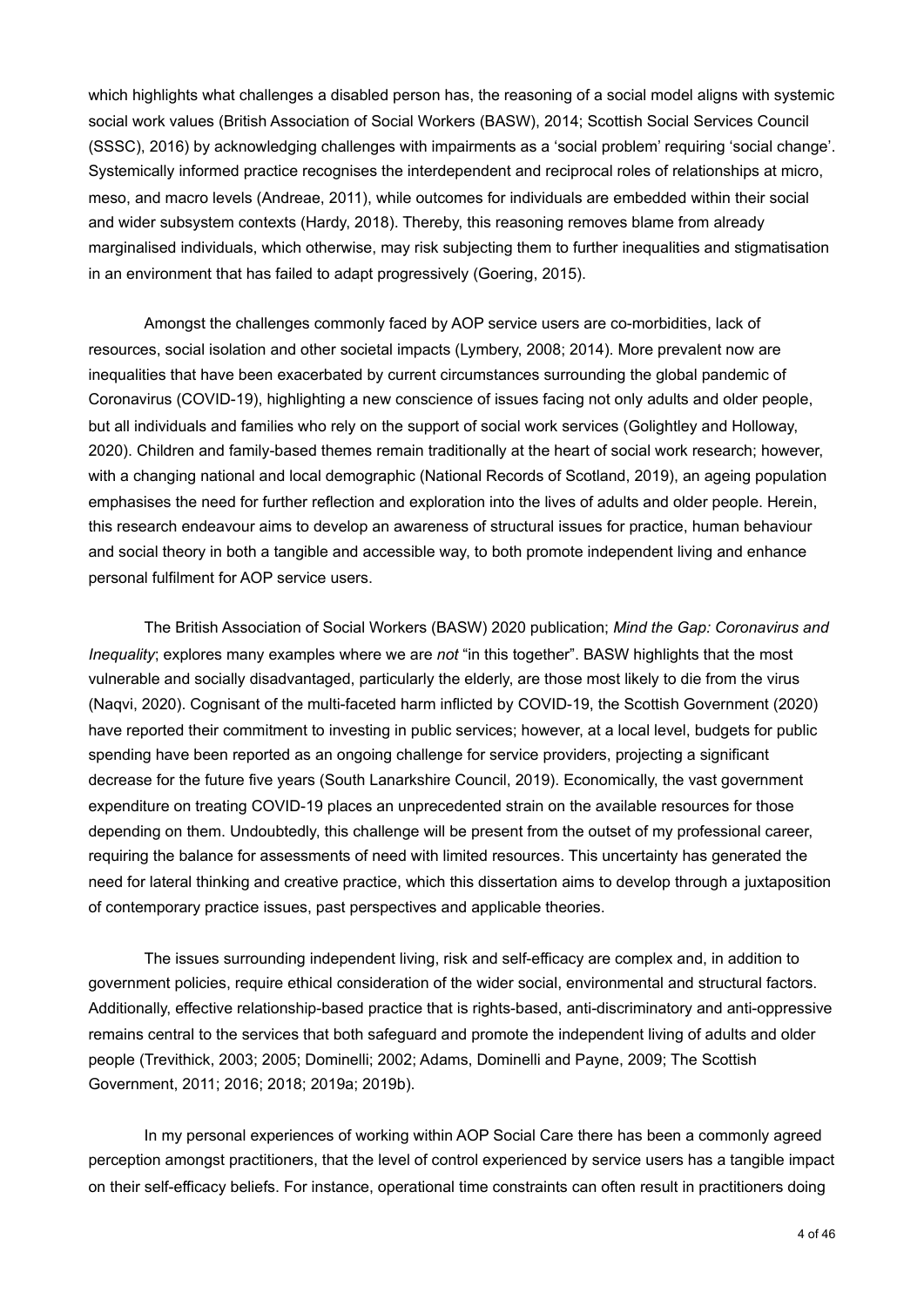tasks *for* service users, not *with,* which can develop multi-faceted and unnecessary service dependencies that coexist with limited self-belief and self-determination to accomplish everyday tasks and personal care. Additionally, concerns have been raised regarding risk averse practice, which may suggest a service-led focus on risk liability rather than organic person-centred care that should work through challenges to promote service user growth and development. Amongst practitioners, these issues have been expressed as problematic for support work in empowering social development and self-determination towards both short and long-term goals. Cognisant of this, an objective has been raised for social service workers, to develop critical awareness of the potential tensions within care provision that can impact on self-efficacy beliefs, with the principle aim to better support independent living for service users.

 As a Newly Qualified Social Worker (NQSW) preparing to begin employment within AOP Social Work, I am attentive to the future procedural challenges that are beyond my control: constraints within time management; lack of resources; and substantial caseloads. Therefore, I am earnestly seeking to develop a critical understanding of the conceptual framework that underpins social work practice. I look forward to using this research opportunity to revisit a psychosocial understanding of human behaviour, with the aim to contextualise its complexities through an accessible understanding of systemic relationship-based practice. This approach recognises the embedment of service users in their wider social and environmental context. Ultimately, the tone for this paper should be sufficiently translucent in resembling that of key policies — to aid supporting and empowering adult service users to lead quality and fulfilling lives, with maximum independence for as long as possible (The Scottish Government, 2018a; 2018c; 2019a).

 Chapter One revisits Bandura's model of self-efficacy (1977; 1997), from which he proposed *mastery experiences* as the prevailing source for developing self-efficacy. Through a process of discursive reflection, I concluded that focussing on this area would allow for a deeper level of analysis, while remaining within the scope of this dissertation. This decision recognises that it is essential for qualitative social work research to provide depth, rather than breadth, which otherwise may risk generalising parts of the discussion. Considering opportunities for mastery experiences and self-efficacy within the context of key social work issues: risk; assessment; and service provision; forms the basis of Chapter One.

 Chapter Two follows the previous exploration of themes, and with a reflexive approach, restructures the focus of discussion to the balance of *autonomy* and *protection* within relationship-based practice, which is argued to underpin Social Work as a profession. Drawing on the dynamic interplay between independence, autonomy, self-efficacy and mastery experiences, Chapter Two explores further some of the reciprocal constructs within social work practice.

 Chapter Three concludes the discussion with some of the implications for policy and practice, based on the findings from analysing the literature, with the emphasis on service users' outcomes.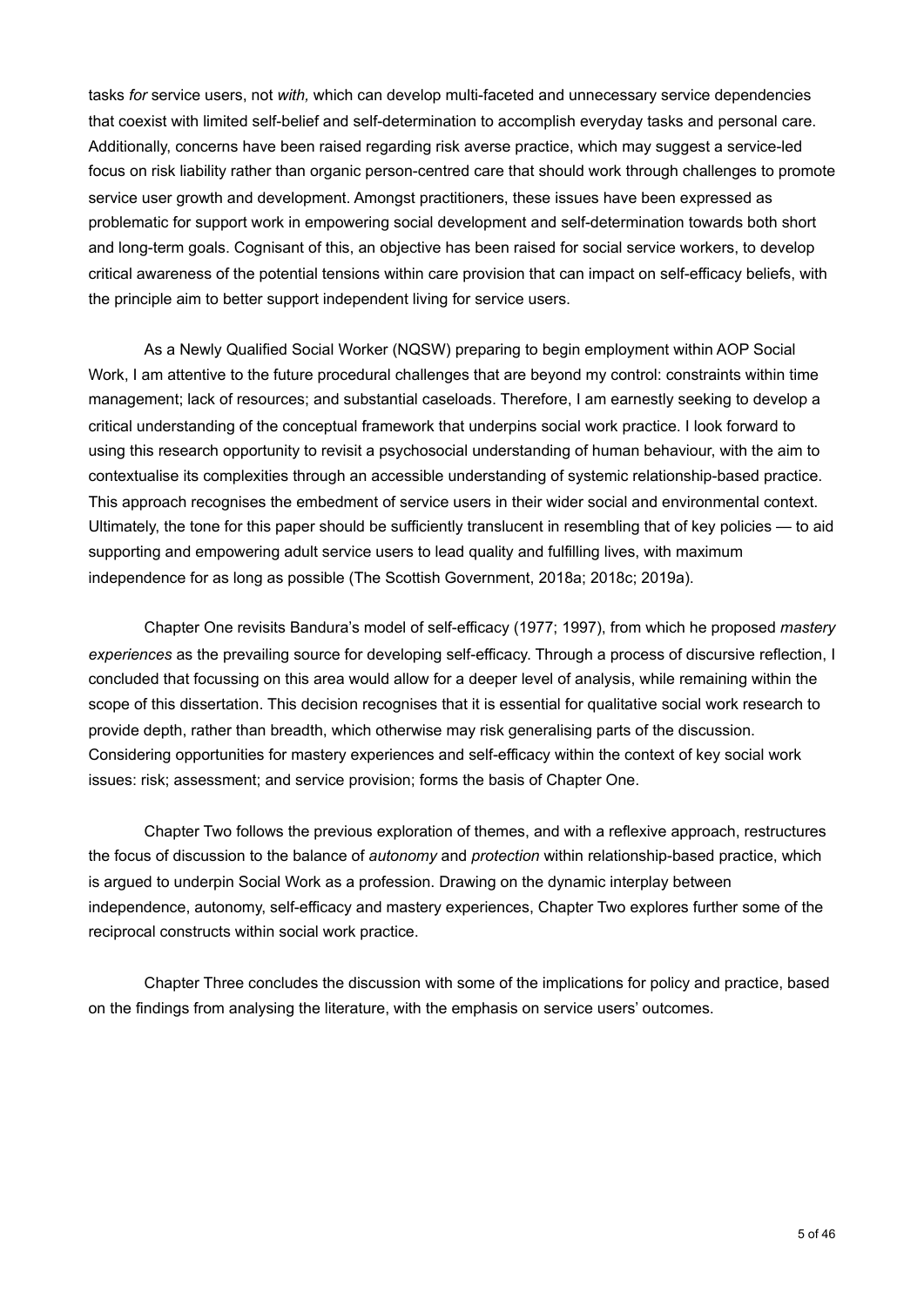# <span id="page-9-0"></span>Methods of Investigation

#### <span id="page-9-1"></span>**Research Questions**

 Facilitating a thematic exploration of service users' self-efficacy, the concept of risk and service provision required using four research questions on specific areas. The research questions posed in this dissertation are:

- **• What is the significance of self-efficacy beliefs for adults and older people who use social work services?**
- **• To what extent does risk-averse practice enable/disable service users' opportunities for mastery experiences?**
- **• How does the care vs control dichotomy of social work practice impact on service users' independence?**
- **• What are the statutory or legislative restrictions that may impact on service users' developing selfefficacy?**

#### <span id="page-9-2"></span>**Objectives**

 The objective of this dissertation was to address some of the gaps in the existing literature for AOP social work, relating to the development of service users' self-efficacy. By revisiting Bandura's (1977; 1986; 1997; 2006) self-efficacy model, alongside a range contemporary literature, this discussion aimed to highlight the reciprocal relationships between self-efficacy and other constructs, and their implications for practice. With a focus on *mastery experiences*, the paper reviewed some of the connections between promoting service users' self-belief towards independence, while simultaneously retaining choice and control over their lives.

 Using a deductive analysis to examine and deconstruct the concept of self-efficacy within AOP social services (Eberle, 2014), this research presents an epistemological endeavour. Whereas the self-efficacy phenomenon is most commonly researched across the fields of psychology and education, there appears to be a gap in the published social work literature pertaining to the development of service users' self-efficacy in practice. Promoting independence is a key practice focus for AOP Social Work, and thus merited further exploration on how to promote a service users' personal belief in their capacity to achieve independence, while maintaining their right to autonomy.

 The research aimed to provide a contribution to the awareness of systemic challenges that AOP service users encounter, with the specific interest on enabling, rather than disabling, self-belief in their autonomy for sustaining independent living. By reframing critical analysis on the self-efficacy phenomenon within prevalent issues for practice, this research should be viewed through the lens of a reflexive practitioner: this lens should aid a deeper understanding of how practice issues can impact on service users' self-efficacy and overall sense of independence.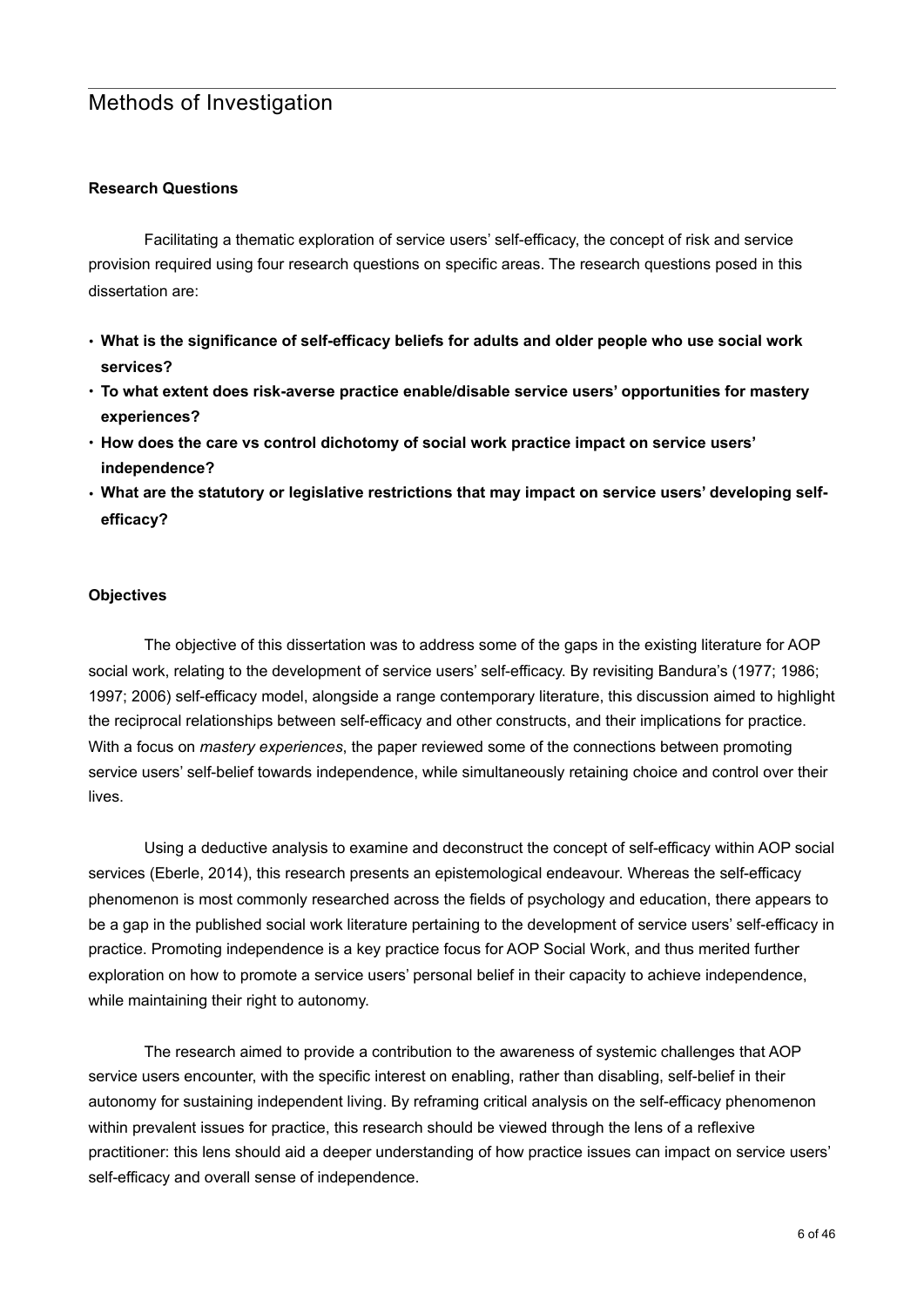#### <span id="page-10-0"></span>**Methods**

 The format of this dissertation was based on Knoblauch's (2004) method, which represents the following processes of conceptualisation, representation, analysis and evaluation:

- Conceptualisation (introducing the themes and positionality for the research);
- Representation (a thematic and critical review of literature concerning self-efficacy, risk, and service provision);
- Analysis (developing critical awareness of the underpinning themes for relationship-based practice and balancing service users' right to autonomy with the practitioner's duty to safeguard), and;
- Evaluation (implications for practice/policy and conclusion).

 Knoblauch (2004) highlighted this as an effective method for qualitative research. The method prompted the in-depth analysis necessary for analysis on lived experiences (Given, 2008; Polit and Beck, 2012), that may have been difficult to encapsulate within a purely quantitive inquiry. Additionally, this accessible structure allowed my research to present as a thematic literature review, with elements of phenomenology approaching the research questions from a humanistic perspective, within the realistic scope of the dissertation.

 Quantitive statistical data has been incorporated, since this was perceived to enhance subjective perceptions of phenomena. Therefore, a mixed method approach has been taken, which hoped to capitalise the benefits of both qualitative and quantitative, and therefore enhance my research, analysis and conclusions. Using a mixed method such as this highlighted that there remains rich value, worthy of contemporary analysis, using both the "tried and tested" (Reichertz, 2014, p.124) theory base and evidencebased literature that provides the foundation for social work practice.

 Social work services have been discussed inclusively of both adults with disabilities and older adults. This represents the typically merged services provided in Scotland, with a similar assessment focus concerning relationships, housing, health and wellbeing and service provision. To retain the focus on AOP Social Work, the research primarily omitted literature relating specifically to children; although in the context of adverse experiences, it is often best understood by revisiting early childhood experiences. Omitting children in this way aided the research's focus on adults and older people, since this group can be perceived as underrepresented in research, comparative to children and family-based themes. It is however recognised that some of the discussion, relating to risk and service provisions, may be applicable to children's services, particularly those that support children transitioning from child to adult care.

This dissertation has abbreviated 'Adult and Older People' for 'AOP' when discussing AOP services. In health and social care practice, using acronyms can be contested since the terms can become procedural therefore lose value of meaning. However, this was a purposeful decision for clarity and ease of reading, although simultaneously, fully acknowledges the importance of accessible, not 'woolly', service user-friendly language (Coulter and Ellins, 2006).

 For the purpose of this paper, singular gender-neutral they/their pronouns have been used. While this use of grammar can often be criticised within academic writing, a contemporary intersectionality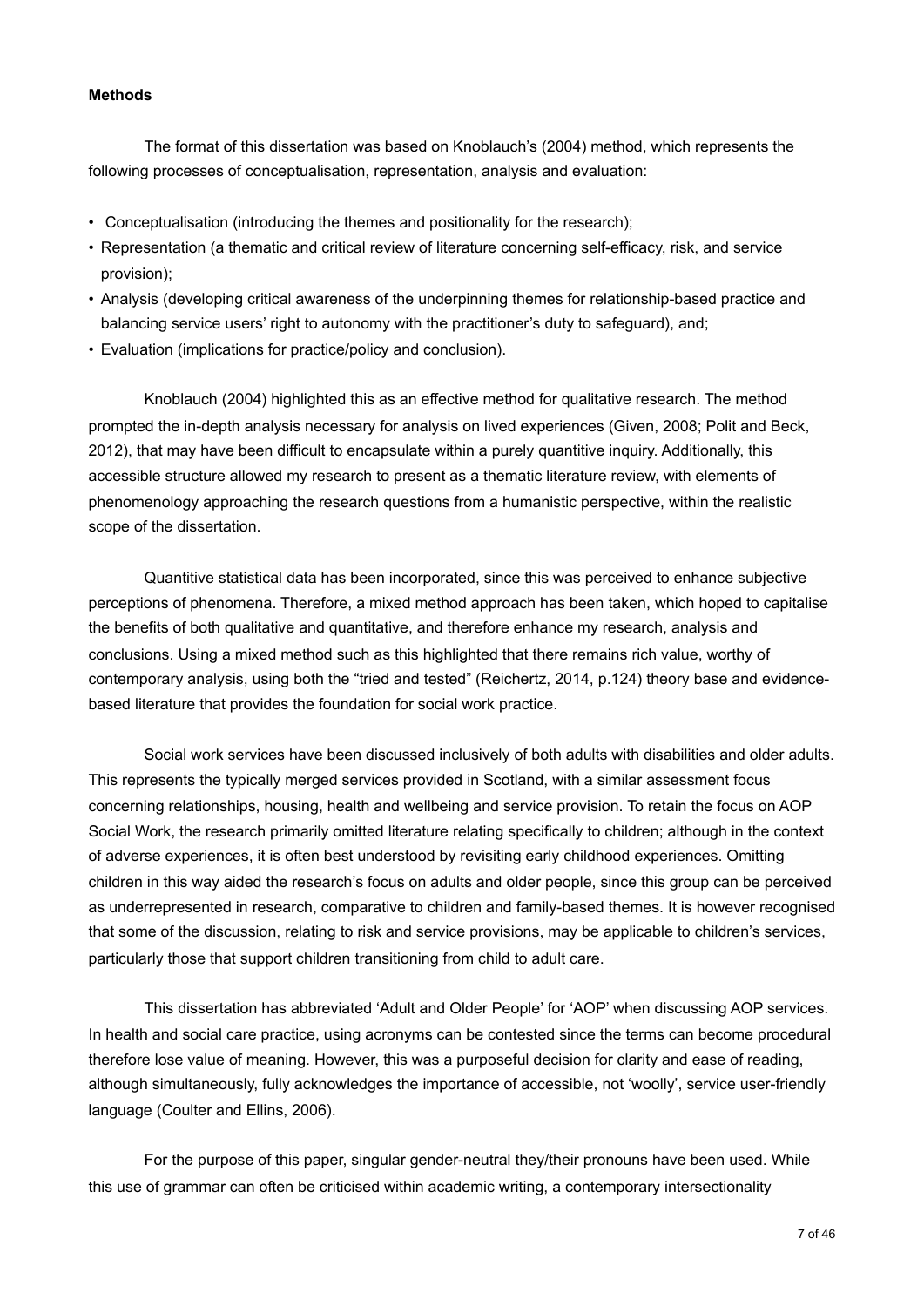awareness of gender identity, and others, has formed this judgement: thereby, using the power of language as a tool to embrace social inclusivity and diversity.

#### <span id="page-11-0"></span>**Limitations**

 Most qualitative research methods have limitations: within a principally qualitative method, this dissertation recognises the possibility of biases within original sources and that the conclusions from secondary sources may lack sufficient information to answer specific research questions. On this basis, the research questions were not approached seeking systematic answers; instead, a tentative approach was used throughout the paper, which aimed to guide discussion and reflection on the concepts of self-efficacy, risk and service provision.

 There are extensive possible areas for critical research on how to adjust the supporting development of self-efficacy using various scenarios of cognitive and physical impairments. However, detailed analysis of this broad range of sources falls beyond the scope of this dissertation. Omitting this material has limited the capacity to fully encapsulate the potential complexities for developing self-efficacy with cognitive and/or physical impairments. The purposeful decision to focus on the area of *mastery experiences* has been highlighted, and Bandura's supplementarily proposed source, *emotional and physiological states*, is therefore highlighted as recommended future research to incorporate these prevalent issues with a person-centred approach.

 Arising from this year's Scottish Government-imposed lockdown measures for COVID-19, unprecedented personal challenges emerged following the closure of childcare services, universities and libraries: mainly for private study and accessing literature resources. To mitigate this, I focussed on research questions that aimed to identify, evaluate and summarise the secondary data relating to the key themes. Additionally, it was critical to maximise the benefit of online resources and e-books: mainly the University of the West of Scotland (UWS) journal database; and *Google Scholar;* to maintain the integrity and the academic reliability of the resources necessary to successfully complete this dissertation.

 Initially, I hoped to support my qualitative research by conducting a small empirical study at an AOP supported accommodation service. This proposed study involved an adapted model of the Generalised Self-Efficacy Scale (GSE) (Schwarzer and Jerusalem, 1995). However, this option was not feasible due to the ongoing COVID-19 restrictions on social gatherings and the barriers to obtaining ethical clearance. This empirical research may have provided an effective observational analysis of lived experience, thus, revealing a contemporary understanding of self-efficacy in this context, albeit arising from a small population study. Given the logistical challenges arising from COVID-19, my alternative plan involved analysis of secondary data, since this provided a more economical and realistic method of research.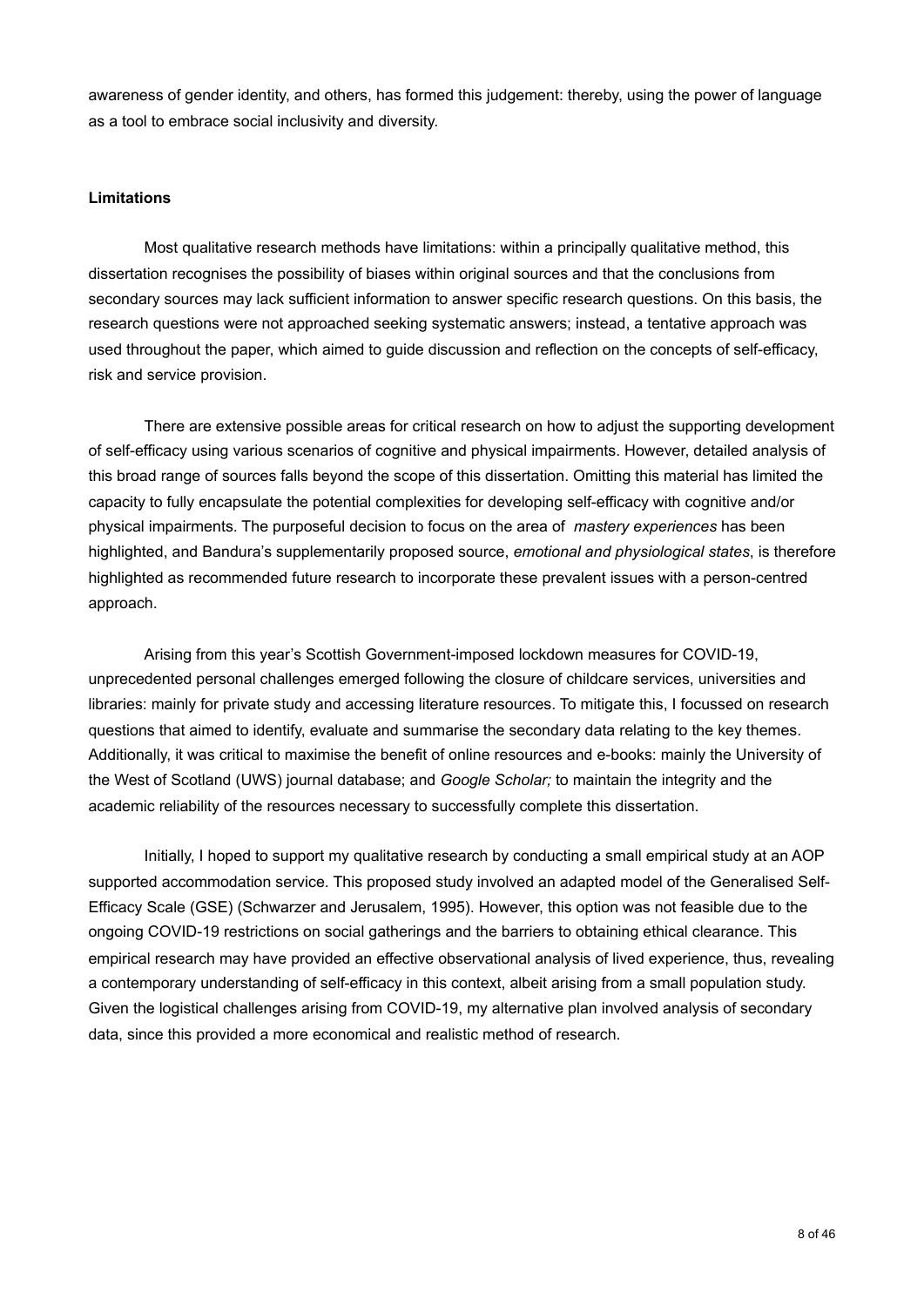# <span id="page-12-0"></span>Chapter One: Deconstructing Self-Efficacy, Risk and Service Provision

#### <span id="page-12-1"></span>**What is Self-Efficacy?**

While potentially complex in its entirety, Bandura's (1977; 1982; 1994; 1997; 2008) concept of selfefficacy can be simplified into a person's self-belief in their ability to meet a challenge and succeed. This selfbelief refers to the expectation of success before any effort is expended (Wood and Bandura, 1989 in Collins, 2020), and is considered to influence how people think, feel, behave and motivate themselves when approaching a specific task (Allan, 2018). Therefore, it is considered that *self-efficacy* can have a greater impact on the outcome than the challenges presented by the task itself. This emphasises the importance of practitioners nurturing a sense of self-belief with service users while, at the same, time identifying realistic, yet optimistic, person-centred outcomes.

 Earlier origins of self-efficacy's core ideas can be found in the works of Aristotle, who recognised the close connection between emotions (pathos) and action (Schmitter, nd.), and the Roman poet Virgil 70BC; '*They can conquer who believe they can'* (Pajares and Schunk, 2002). Contemporarily, the overarching principles of self-efficacy are drawn from Social Cognitive Theory (SCT). SCT provides a triadic framework comprising 'personal', 'environmental', and 'behavioural' factors when theorising human behaviour; thereby predicting how a person may acquire competencies, values and styles of behaviour (Pajares, 2002). Additionally, SCT seeks to explain how individuals may motivate and regulate their behaviour, while concurrently emphasising the role of observational learning, social experience, and reciprocal determinism, in developing personality assets (Bandura, 1977; 2008).

 The self-efficacy phenomenon has been widely studied across the field of psychology and is particularly applicable to behaviours such as smoking cessation, alcohol and drug use, exercise, and academic learning. Educational research shows that a higher level of self-efficacy can be associated with greater persistence, effort and an intrinsic interest in academic performance (Stajkovic and Luthans, 1998; Pajares and Schunk, 2001; Ansong, et al., 2019). As Morrow (2019) articulates, low levels of self-efficacy result in a tendency to surrender , or to avoid tasks altogether, due to lacking the belief for accomplishment; conversely, high levels of self-efficacy influence a person's motivation to attempt something new and persevere through all of its challenges. Therefore, self-efficacy can be categorised as the "fuel that drives change" (Morrow, 2019, non-paginated).

 The SSSC (2017) looks upon self-efficacy as an essential skill for NQSW. There is much literature highlighting self-efficacy as an important skill for practitioners (Grant, Sheridan and Webb, 2014; SSSC, 2018; Collins, 2020); however, there is a gap in the discussion on how services can support service users with developing this same skill. Nourishing a person's self-beliefs holds clear links with practice, such as providing positive affirmations and motivational interviewing (Miller and Rollnick, 2013). Additionally, adopting a rights-based approach to the assessment and management of risks thereby embraces opportunities for personal reflection, growth and development (Faulkner, 2012). Positive relationship-based practice using this approach recognises the assets and strengths of individuals; whereby, services and service users can work in partnership through clarification of their roles and expectations (Trotter, 2006). This reciprocal antioppressive approach reflects the existing guidance to ensure that individuals' choices remain central to the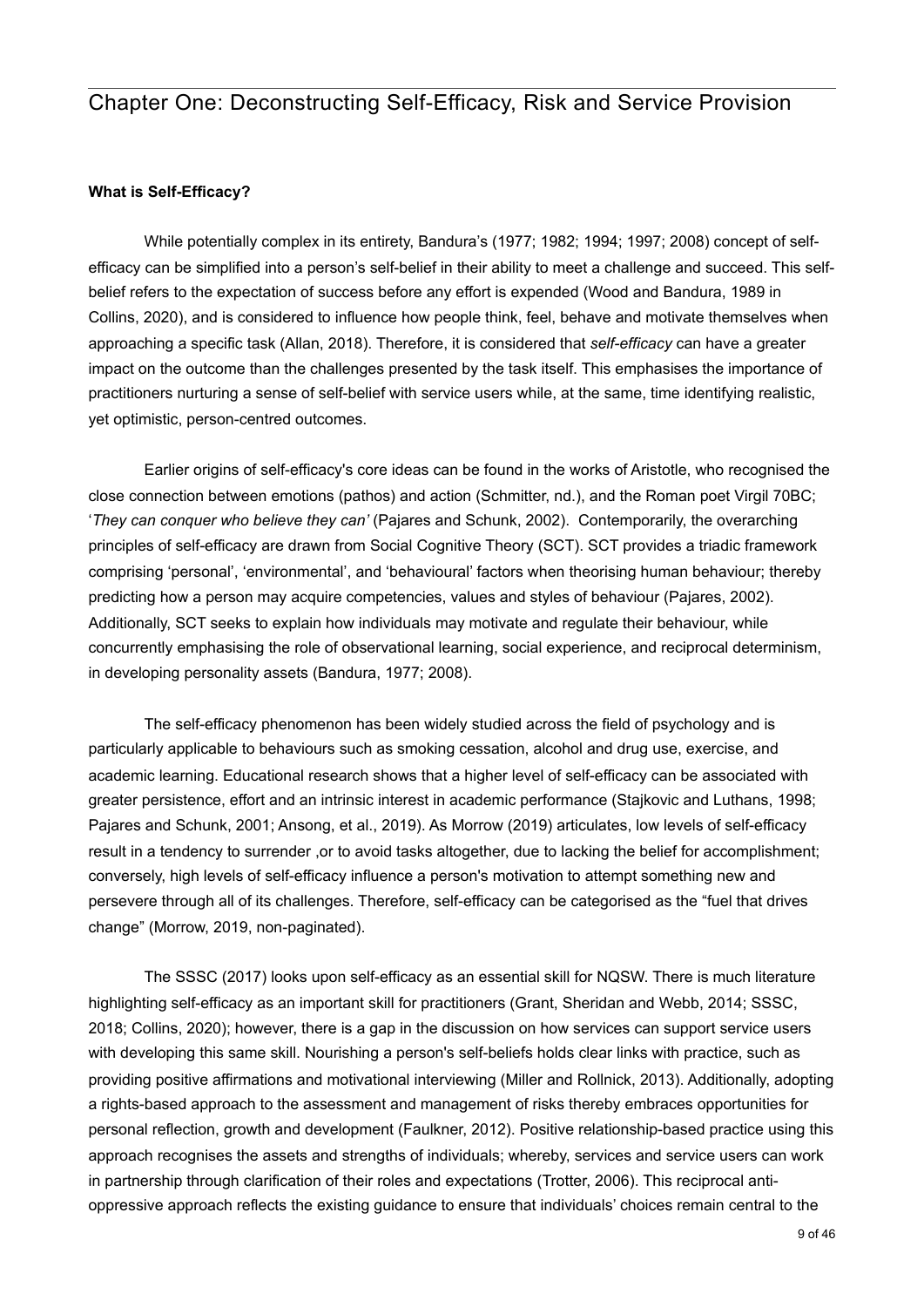decision-making processes, regarding care assessment and support planning (Care Information Scotland, 2019). Additionally, this approach identifies service users as the expert of their own needs, through which service providers can support when identifying opportunities for holistic assessment, intervention and outcomes (Bolger and Walker, 2018).

 Bandura (1997) highlights self-efficacy as an essential part of the *self system*, which comprises a person's attitudes, beliefs and cognitive skills. These assets all play a key role in how an individual perceives and responds to various situations. However, there remains questions concerning the nativism/empiricism debate (Colombo, 2017); i.e., whether personality assets are our nature, or the extent to which our social/ environmental conditioning, impacts those assets (Waaktaar and Torgersen, 2013). Considering self-efficacy as natural or personal characteristics can be seen to blur the lines between terminology involving selfefficacy, self-esteem and self-confidence. Collins (2020) highlights that often 'self-confidence' and 'selfefficacy' are used interchangeably within social work, whereas Bandura (1997) considered 'confidence' as conceptually subordinate to 'self-efficacy' due to self-confidence presenting in two parts: firstly, a trait of personality; and secondly, from a particular knowledge of a subject. However, conceptual understandings of both self-confidence and self-efficacy have key similarities concerning how a person perceives and mobilises other constructs: motivation; emotion; and cognition; to undertake the demands of specific tasks (Morony et al., 2013).

 When discussing personal efficacy within the context of AOP Social Work, it is important to remain mindful of the variable capacities, abilities, strengths and needs of service users that require careful planning with a person-centred approach. Developing a critical awareness of self-efficacy can provide opportunities to practice anti-oppressively; i.e., balancing individuals' strengths and needs towards positive outcomes, while they retain a sense of control over the decisions in their lives. This control arguably cultivates a person's selfbelief, that the power to master personal change resides within themselves. For many, self-belief and positive attitudes towards achieving goals begins with early life nurturing of themes that are recognised in children's literature (see Dr Seuss' (1990) *Oh, the Places You'll Go!* and Watty Piper's (1930) *The Little Engine That Could*):

 "You can steer yourself any direction you choose (…) and you are the [one] who'll decide where to go." (Dr Seuss, 1990, p.2).

 This core message, which was later developed by Bandura (1977) as the concept of self-efficacy, maintains that irrespective of the task, it is the perception of self and belief in an individual's capacity that helps to overcome the challenges. It is however important to divert from a Utopian perspective of positive early life development, through ritual experiences such as storytelling, since there are many potential barriers to securing such self-belief: for example, within adverse childhood experiences. Generally, new situations and challenges will foster a degree of uncertainty and anxiety, which has to be expected within the 'normal' stressors of everyday life (Howe, 2008). Nevertheless, early adverse experiences can impact on healthy brain development and the formation of secure/insecure attachment styles from childhood into adulthood (Ainsworth and Bell, 1970; Baumrind, 1995; Bowlby, 1988; Perry, 2014). Additional to the challenges associated with mental capacity, learning disabilities and cognitive impairments, such experiences undoubtedly impact on how individuals meet a challenge when presented to them. While not exclusive, the probabilities range between Piper's (1930, p.8) Little Engine's mantra, '*I think I can—I think I*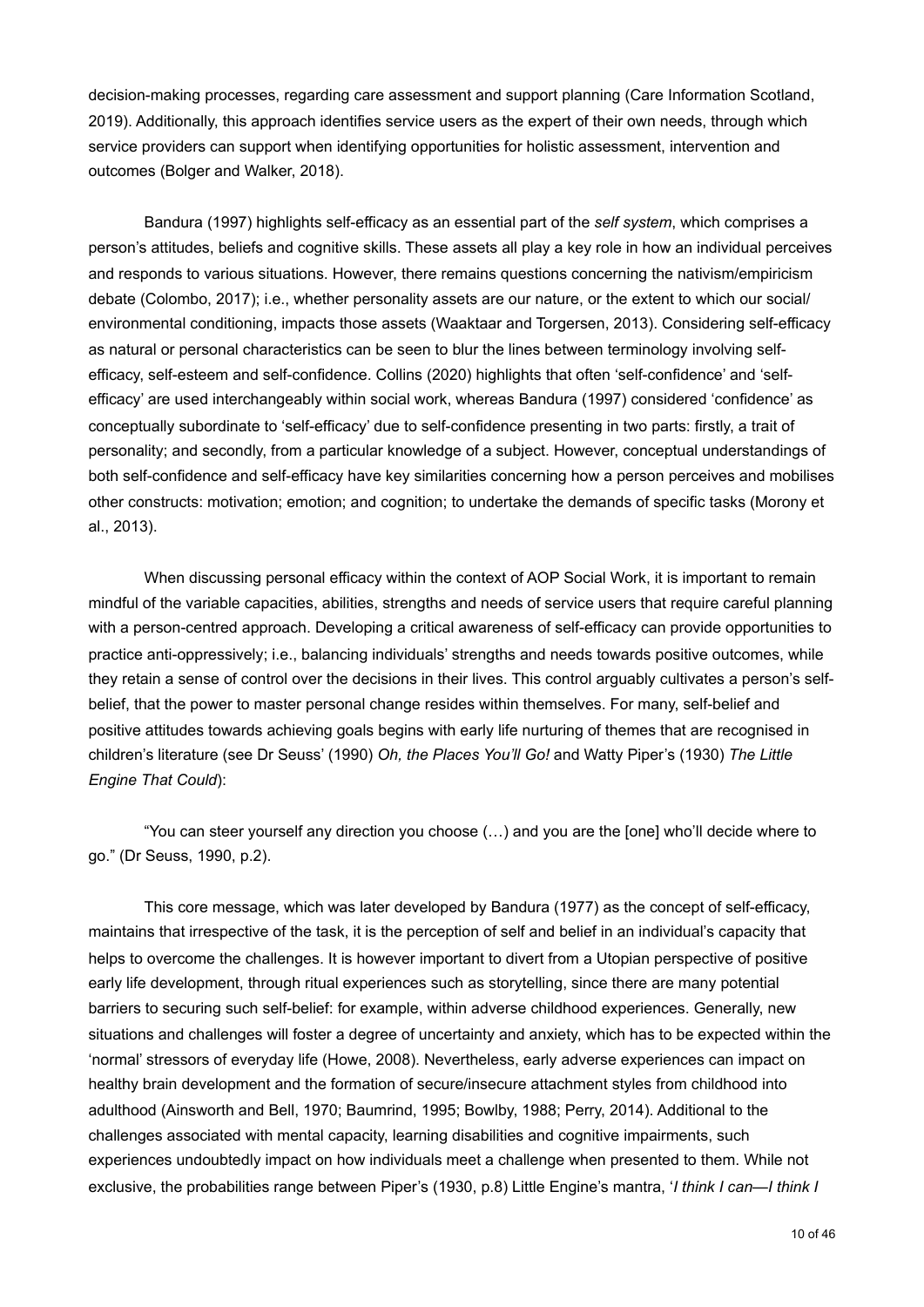*can',* or conscious avoidance (Allan, 2018), based on a person's self-efficacy belief regarding the task at hand.

 Alternatively, as Bandura (1977) considers self-efficacy to be context-specific, this means that selfefficacy has the potential to fluctuate over time, including fluctuating within relatively short periods (Ouweneel, Schaufeli and Le Blanc, 2013). This therefore demands a reflexive and empathic approach led directly by the needs of the individual, rather than the service. Thus, there remains an important role within social work to motivate and nurture the self-belief of service users throughout relationship-based practice, while concurrently promoting experiences which embrace personal choice, risks and diversity.

 Bandura (1997) also suggested that humans make sense of experience by generating internal cognitive constructs, with language and thought processes becoming representations of experience (Allan, 2018). The concept of internal dialogue has its origins in Plato's philosophy of thought being the communication of the soul with itself (Gacea, 2019). Additionally, the concept of *egocentric speech* (Piaget, 1959; Vygotsky, 1962): whereby children talk to themselves through an activity as a form of self-guidance (Gillen, 2000). The phenomenon of self-talk remains important when considering how positive internal dialogues can influence self-belief when approaching a specific task (Geurts, 2018). It has also been suggested that using our own names and external pronouns during self-talk can help enhance performance in stressful situations more than using the first person "I" (Kross, 2020; Karlgaard, 2019).

#### <span id="page-14-0"></span>**Mastery Experiences**

 Bandura (1977) proposed that people form their self-efficacy beliefs by interpreting information primarily from four key sources: mastery experiences; vicarious experiences; social persuasion; and emotional and physiological states (Pajares and Schunk, 2002). Of all four sources, Bandura postulated that the most effective ways to build self-efficacy beliefs were through mastery experiences, i.e., performance accomplishments. This is when an individual outlines a goal, persists through its challenges, and ultimately reflects on, and grows from, the achievement. Considering *mastery experiences* in this way can be linked to outcome-focussed practice, whereby service providers focus their attention on the *aspirations* of service users, rather than explicitly focussing on their *needs* (Miller, 2010).

 Experiencing success, such as accomplishing a task, or controlling an environment, raises mastery expectations (Akhtar, 2008). Conversely, repeated failures lower expectations, which thereby undermines a person's self-efficacy for successfully completing a task or controlling an environment. Collins (2020) identifies that one way to achieve confidence through *mastery experiences* is to be placed in situations where there is a high probability of achieving success. This highlights an opportunity for outcome-focussed practice with adults and older people, and where an exchange model may support in identifying realistic person-centred outcomes, to ultimately enhance service users' self-efficacy and the sense of control experienced in their lives.

 Social workers can however encounter cases whereby promoting self-efficacy beliefs may not be the optimum approach. For instance, addressing harmful behaviours would require careful consideration and assessment of what specific tasks and outcomes were to be achieved in a safe and positive way. It would be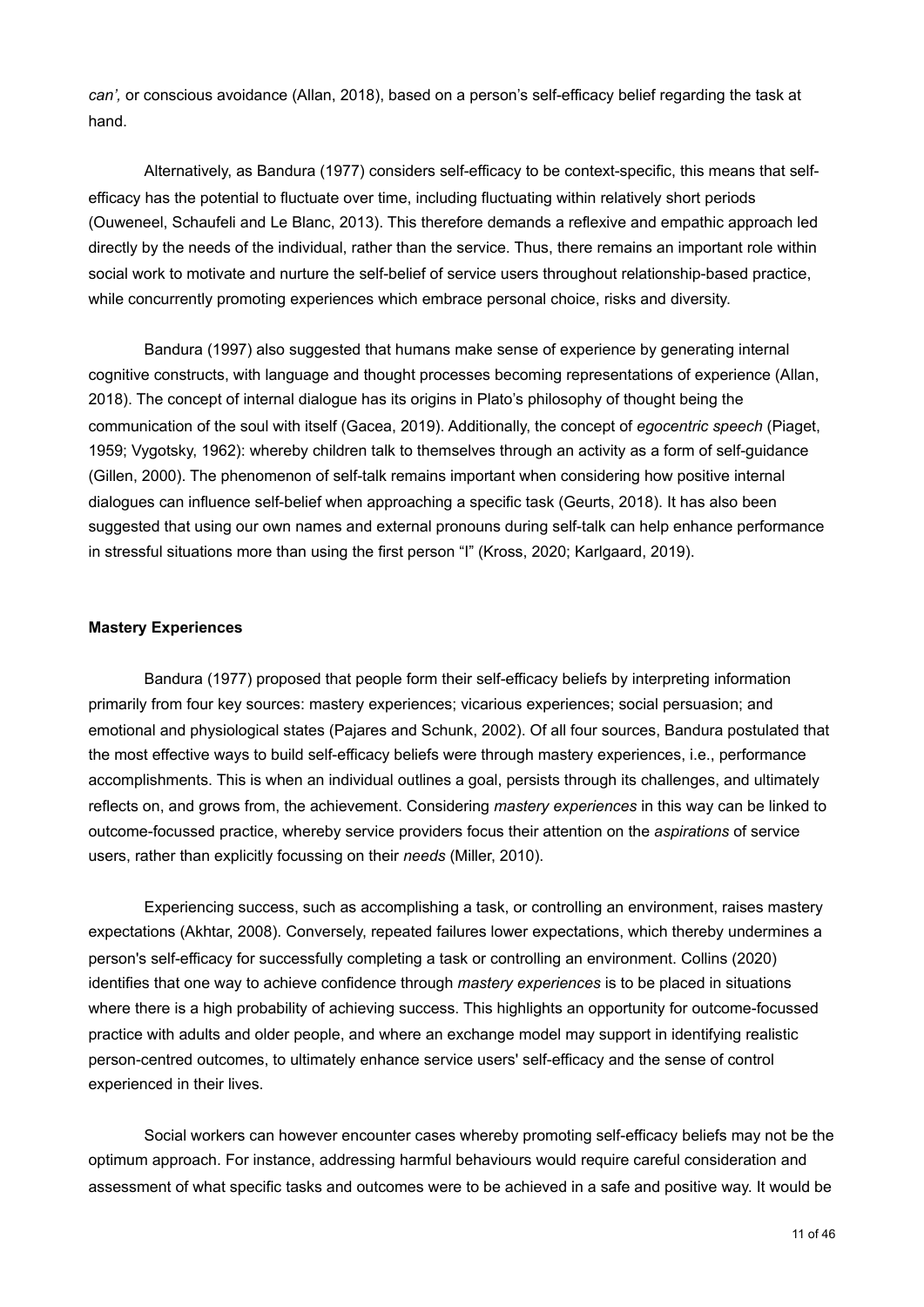unethical to promote self-efficacy beliefs regarding specific behaviours that harmed, or significantly risked harming, any person. However, while discussing general outcomes for independent living, for AOP service users, it would be imprudent not to fully acknowledge the ethical and statutory duty of promoting the individual's own choice and sense of control over their lives (The Scottish Government, 2016; 2019). In particular, promoting service users' own choices and control is important through a practice that can, counterintuitively, often be oppressive by nature (Dalrymple and Burke, 2006): for instance, when statutory intervention may not have been instigated by the individual themselves. Arguably, there are limitless possibilities to explore mastery experiences, since Bandura (1977) proposed four modes of induction: participant modelling; performance desensitisation; performance exposure; and self-instructed performance.

 Additionally, there are complex nuances involving what specific practice may better support specific cognitive and/or physical impairments when considering the possibilities of mastery experiences. This consideration may require discussion for Bandura's (1977) proposed fourth source of self efficacy, emotional and physiological states. However, an exhaustive account such as this would merit further research beyond the realistic parameters of this paper. Alternatively, this paper seeks to provide a broader summary for contemporary practice using some of the key issues pertinent to AOP Social Work, which I have identified as themes within *risk* and *care provision*.

 Firstly, the local authority's duty for assessing and managing risks underpins social work intervention to safeguard vulnerable adults while upholding individuals' human rights to not be "subjected to inhumane or degrading treatment" (Council of Europe, 1950). However, it can be also argued that practitioners' preoccupation with risk assessment can result in risk-averse practice. Conversely, this can overpower human rights-based approaches (McLean, 2017): therefore, stifling opportunities for developing mastery experiences.

 Secondly, since the introduction of Self-Directed Support (SDS) (Scotland) Act 2013), its widespread implementation has been of a low level, which has received critique for not achieving policy expectations (Audit Scotland, 2017). This legislation embodies the theme for care and support services working '*with,* not *for*' service users, drawing on aspects of democratisation and participation (Pearson, Watson and Manji, 2017). This relates back to the underlying concept of autonomy and self-determination, and how these can be empowered within AOP practice; the choice and control over how care is received should theoretically enhance the likelihood of person-centred *mastery experiences*.

#### <span id="page-15-0"></span>**Risk**

 In the current climate, following what Beck (1992) coined a *risk society*, there are several environmental and systemic ways that the assessment of risk becomes a preoccupation of social work and government policies (Wimmer and Quandt, 2007). 'Risk' can be defined as the *probability* of harm occurring (Gigerenzer, 2014), although in social work practice, the assessment of risk is concerned with the *severity* of harm as well as its likelihood (Whittaker and Taylor, 2017). Webb (2006) has suggested that this fixation with risk can supersede the handling of social need, whereby the levels of significant of risk can be used to determine service eligibility criteria and allocation of resources. Webb (2006) further postulates that how systems are constructed, to manage and predict risks, symbolises the risk society in which we live. Serious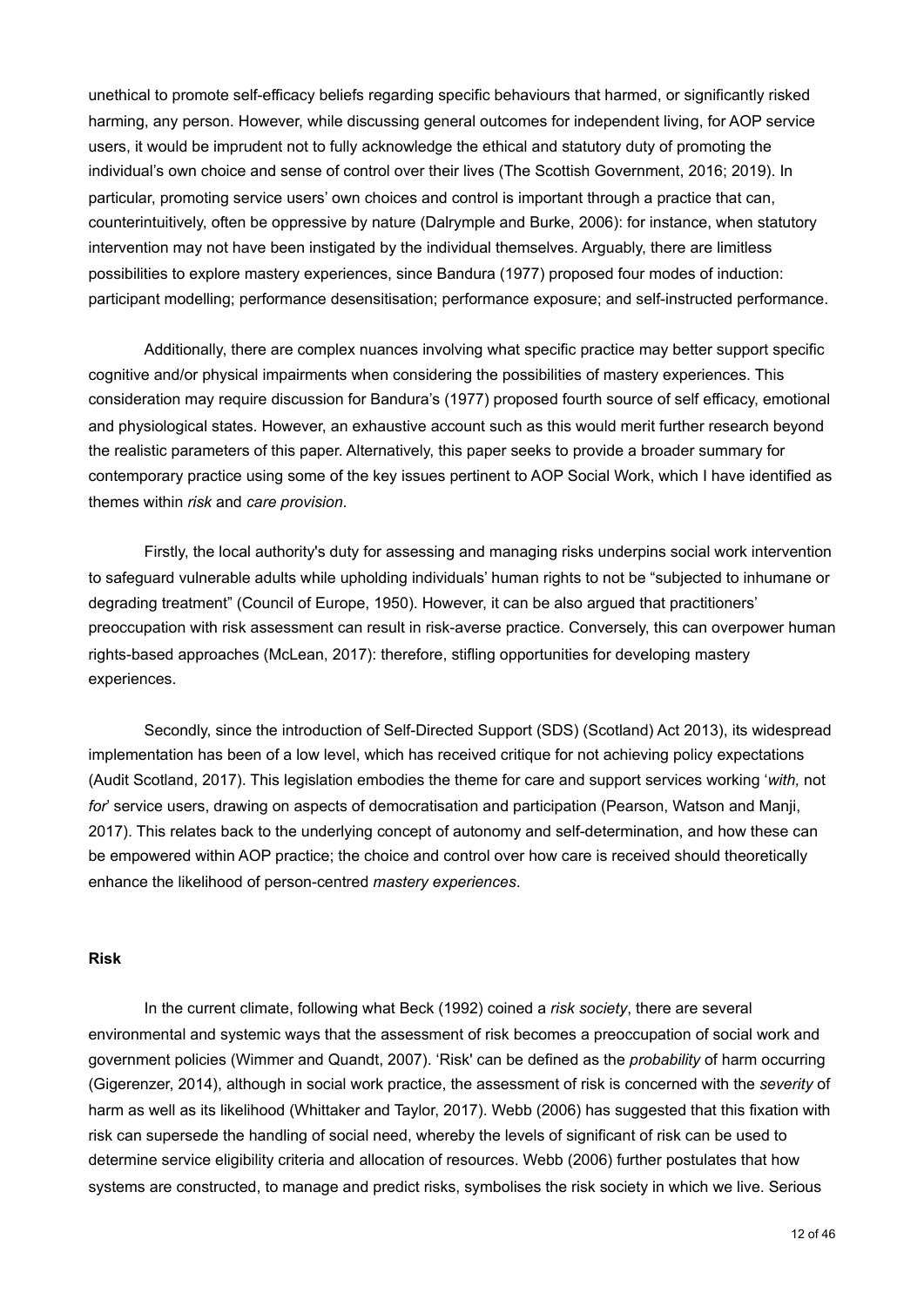Case Reviews reporting on tragic events of significant harm or death of service users highlight a blaming culture through front-line practitioners, who are often held accountable. In an evolving process, this fear of risk and repercussion can be argued to impact on how risk is approached in social work practice; alternatively, how the inevitable concerns of risk are balanced within the emancipatory practices, which promote choice and control over a person's environment and life planning.

While risk assessment is typically individualised within person-centred care, consequently, this focus; although important and useful; can fail to adequately recognise some of the structural factors imposed by an environment which fails to adapt to the needs of some adults older people (Lymbery, 2005; 2008; Beech and Ray, 2009). For instance, the Understanding Society, the UK Household Longitudinal Study (University of Essex et al., 2019) reports that wider social determinants account for much of the poorer health of adults with disabilities. Additionally, the relative poverty of many older people is closely linked with 'fuel-poverty': meaning older people are more likely than other groups to have unheated homes, which increases the risks of adverse health: for example, hypothermia. This therefore prompts the need for practitioners to reflect on what extent service users should be supported to adapt with the challenges of their environment; alternatively, practitioners could dismiss this concept of adaptation in favour of radical approaches that aim for wider structural change (Ferguson and Lavalette, 2013).

 The focus on risk has become a dominant theme across all areas of social work practice (Titterton, 2005; Adams, Dominelli and Payne, 2009; Parkes and Shepherd, 2018) and typically involves defining and constructing individuals as being 'at risk' (Beech and Ray, 2009). Social workers have a particular role in complex and uncertain circumstances: when there is a high degree of risk, a social worker's approach for managing this is at the core of their practice. Arguably, whereas most other professions primarily focus on minimisation or removal of risk, social workers are frequently confronted with dilemmas where the act of intervening could actually worsen matters (Kerr et al., 2005). As Milner and O'Byrne (2009) argue, attempting to remove risk in its entirety can have a devastating impact on an individual's quality of life.

 Thereby, the role of the social worker is complex in such potentially risk-fuelled situations. This raises difficult questions about how to balance empowerment for autonomy with protection. The conceptual relationship between autonomy and self-efficacy merits its own critical discussion, which, falls beyond the scope of this dissertation. However, there are clear links between supporting service users to embrace situations which allow for *mastery* to build autonomy and self-determination. These values are crucial for social work practice in promoting choice and control for service users; however, "should not absolve practitioners from finding ways to protect vulnerable [individuals]" (Preston-Shoot, 2001 in Kerr, Gordon, MacDonald and Stalker, 2005).

 Following an investigation into the extreme abuse suffered by a woman using social and health care services in the Scottish Borders, the Social Work Services Inspectorate (SWSI) (2004, p.11) published a report of an inspection of services for people with learning disabilities. The report concluded that social work with vulnerable adults is:

 "(…) a constant balance between promoting independence and self-determination, and providing appropriate levels of protection.'"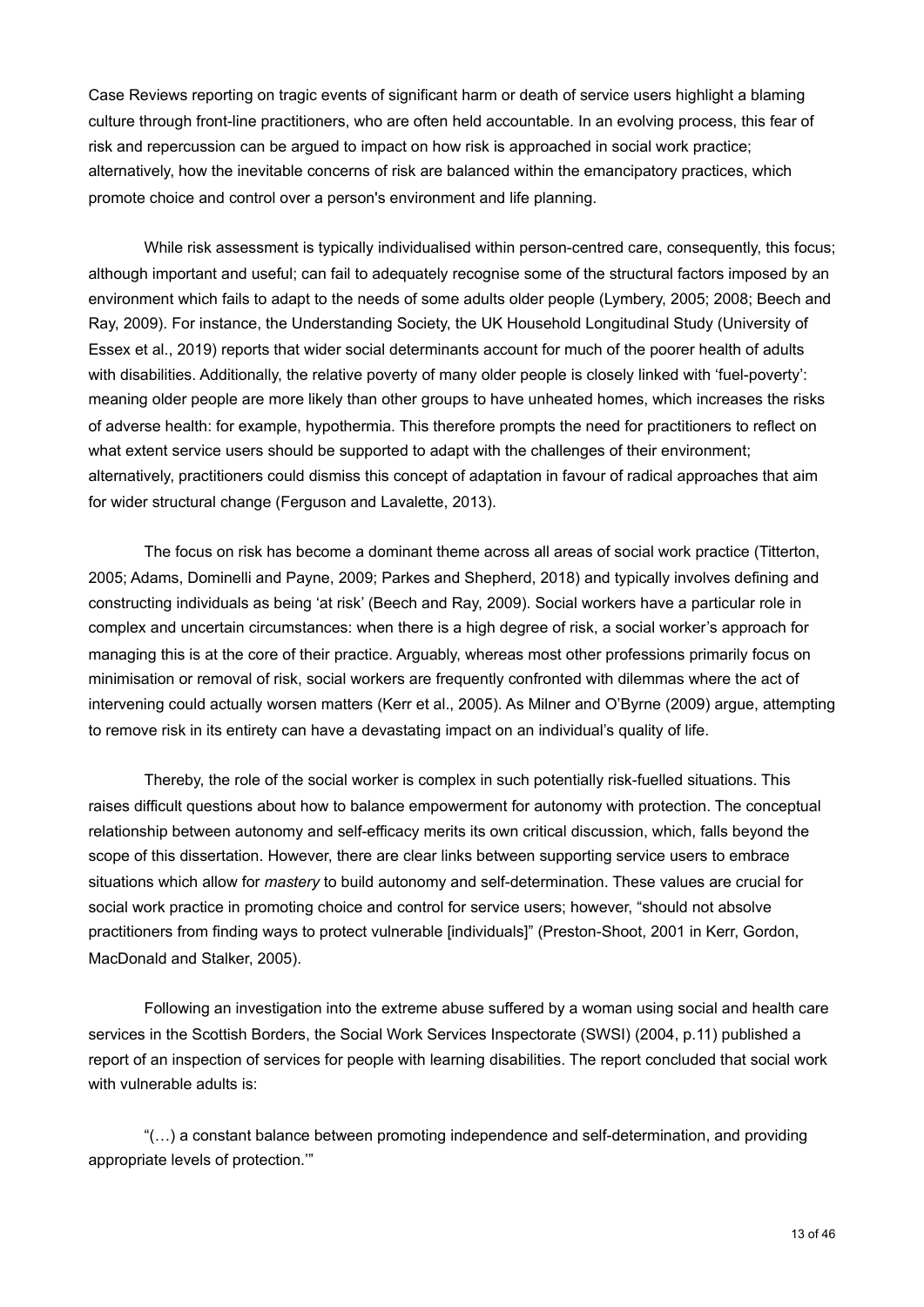The SWSI (2004, p.3) report also provides several examples of responses by social workers that do not reflect the professional consideration for this "complex" and "fragile" balance. These responses were publicised as a significant failing on the part of agencies, whose fundamental responsibility resides with the protection and promotion of the health and well-being of vulnerable adults. This balance between independence and safeguarding is articulated in the SSSC's Codes of Practice (2016, non-paginated) for social service workers, which governs them to:

- "4.1 Recognise that people who use services have the right to take risks and support them to work positively with potential and actual risks to themselves and others;
- 4.2 Follow risk assessment policies and procedures to assess whether the behaviour of people who use services presents a risk of harm to themselves or others;
- 4.3 Take necessary steps to reduce the risks of people who use services harming themselves or other people, and;
- 4.4 Make sure that relevant colleagues and agencies are informed about the outcomes and implications of risk assessments."

 The SISEW (2004) report highlights these values as the duty to understand and effectively manage risk while aspiring for a truly inclusive society.

 A core criticism of the focus on risk is that it is considered "inherently reductive" (Lymbery, 2005; 2008, p.138). This concept acknowledges that life itself is a risky process, as is social work a risky field (Webb, 2006). Additionally, that eradicating all aspects of life that carry risk is neither feasible nor advantageous. Effective risk assessment and management are therefore essential practice elements for AOP Social Work, involving critical thinking and action required specifically for complex ethical and moral dilemmas (Payne, Adams and Dominelli, 2009). However, it must also be recognised that risk-taking is a normal part of a free life (Milner and O'Byrne, 2009). Nonetheless, risk must also be placed in a context that is characterised by uncertainty (Lymbery, 2005; 2008). Glaister (2008, p.8) indicated that the ability to remain critical in practice is a decisive factor in managing uncertainty, using:

 "open-minded, reflective approaches that take account of different perspectives, experiences, and assumptions".

 Practising social work during times of uncertainty is an unavoidable factor. This is particularly evident during the evolving tensions of the global pandemic, COVID-19. For example, concerns over safe working conditions, remote working, reduced services, disruption to student placements, and reduced face-to-face contact are results of the spreading virus and subsequent government lockdown procedures (Banks, 2020). Such extensive operational challenges undoubtedly impact on effective the relationship-based practice, which was once not so 'socially distanced'; additionally, what this means for how 'risk' is both perceived, assessed, and managed.

 Principally, the Scottish legislative framework places a statutory duty on social services to safeguard vulnerable adults who are identified as 'at risk of harm'. The Adult Support and Protection (ASP) (Scotland) Act 2007 outlines adults 'at risk' as those aged sixteen and over, who: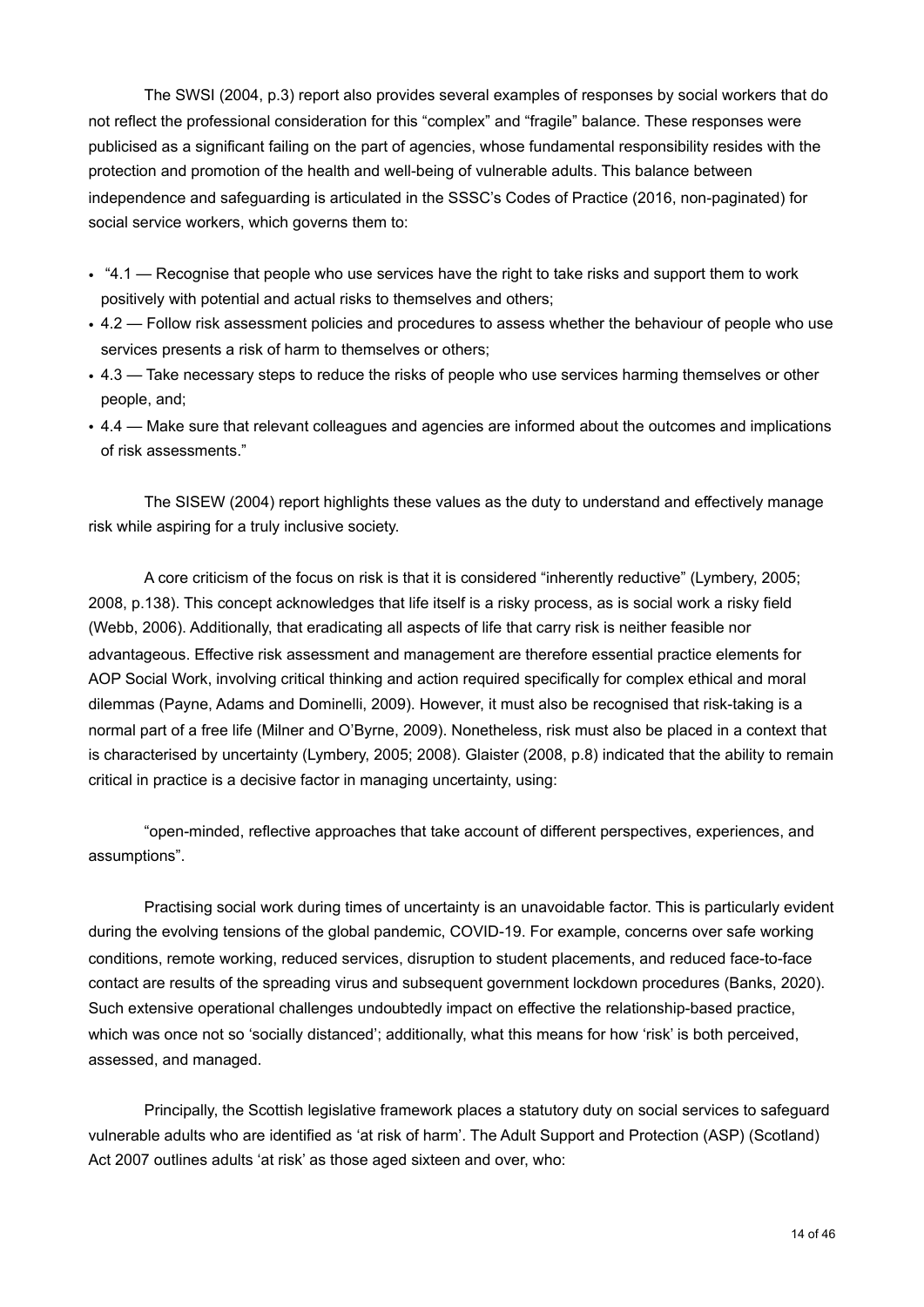- Are unable to safeguard their own wellbeing, property, rights, or other interests; and
- Are at risk of harm; and
- Because they are affected by disability, mental disorder, illness, or physical or mental infirmity, are more vulnerable to being harmed than adults who are not so affected.

 Safeguarding vulnerable adults should not be at the expense of their autonomy; but an essential element within this duty (Brown, 2009). Legislative exceptions occur regarding compulsory hospital detentions: whereby an individual poses a significant risk of harm to themselves or others, and, due to a 'mental disorder', are unable to make decisions regarding treatment for themselves (Mental Health (Care and Treatment) (Scotland) Act 2003; 2015). The revised Mental Health (Care and Treatment) (Scotland) Act 2015, provides greater protection regarding autonomy: for instance, the 2015 Act has removed appointment of a named person by default unless the individual chooses to have one. Following the landmark Bournewood case in 1997, deprivation of liberty safeguards were introduced in England and Wales (Social Care Institution for Excellence, 2015), since adults who lacked the capacity to consent to being detained were not adequately protected within Article 5 (1950) European Court of Human Rights. Subsequently, this raised concerns in Scotland that the Adults with Incapacity (AWI) (Scotland) Act 2000 provisions were not adequate to meet Article 5's requirements. Herein, as can occur with any statutory social work intervention, there are contentions within the intrinsic practice of human rights: a contested balance of the right to life; safeguarding; and protection; with the freedom of structural discrimination based on socially divided themes regarding the tolerance and perception of individualised risk, amongst others (Harms-Smith et al., 2019).

 Dominelli (2002) highlighted the concept of *identity politics*, whereby marginalised groups: women; people with disabilities; older adults; people with mental ill health; amongst others; face the challenge of mobilising around particular social divisions based on 'dominant' and 'inferior' statuses. This echoes the aforementioned thoughts of Foucalt (1961; 1982; 1990) on the 'social norm': who are the 'social controllers' and who exist to be controlled? This division can occur within the family, such as the involvement of unpaid carers in the care planning process. Whereas the 1997 Bournewood case highlighted harmful implications associated with not seeking the views or consent of carers, risks can also occur when carers' views may conflict with service users'. For example, while with the best intentions, there can be an intrinsic focus within families and carers on the safety of their loved one. This can also mean an unwillingness to accept the level of risks that may accompany the wishes of the individual service user; for example, rehabilitation from hospital discharge to the community, rather than to care homes (Lymbery, 2005; 2008).

 In England, the Department of Health (2007) published a supported decision-making tool listing guided conversation questions for service users when identifying risks. When accompanied by agency procedures, this form of exchange aimed to enable individuals to exercise choice and control over the decisions in their lives. Thus, this process of reciprocal reflection with practitioners can be suggested to promote a balanced and safe decision (Milner and O'Byrne, 2009). However, the more individuals exercise their own choice, there is arguably higher prevalences of risk (Milner and O'Byrne, 2009), for which service providers may be liable. Herein, there is an argument for balancing service users' rights to take risks while accepting this as an opportunity to find positive and creative solutions (Faulkner, 2012).

 The AWI Act (2000) provides a framework for local authorities to safeguard adults who have been assessed as lacking the capacity to safeguard themselves. The Act defines 'incapacity' as a person aged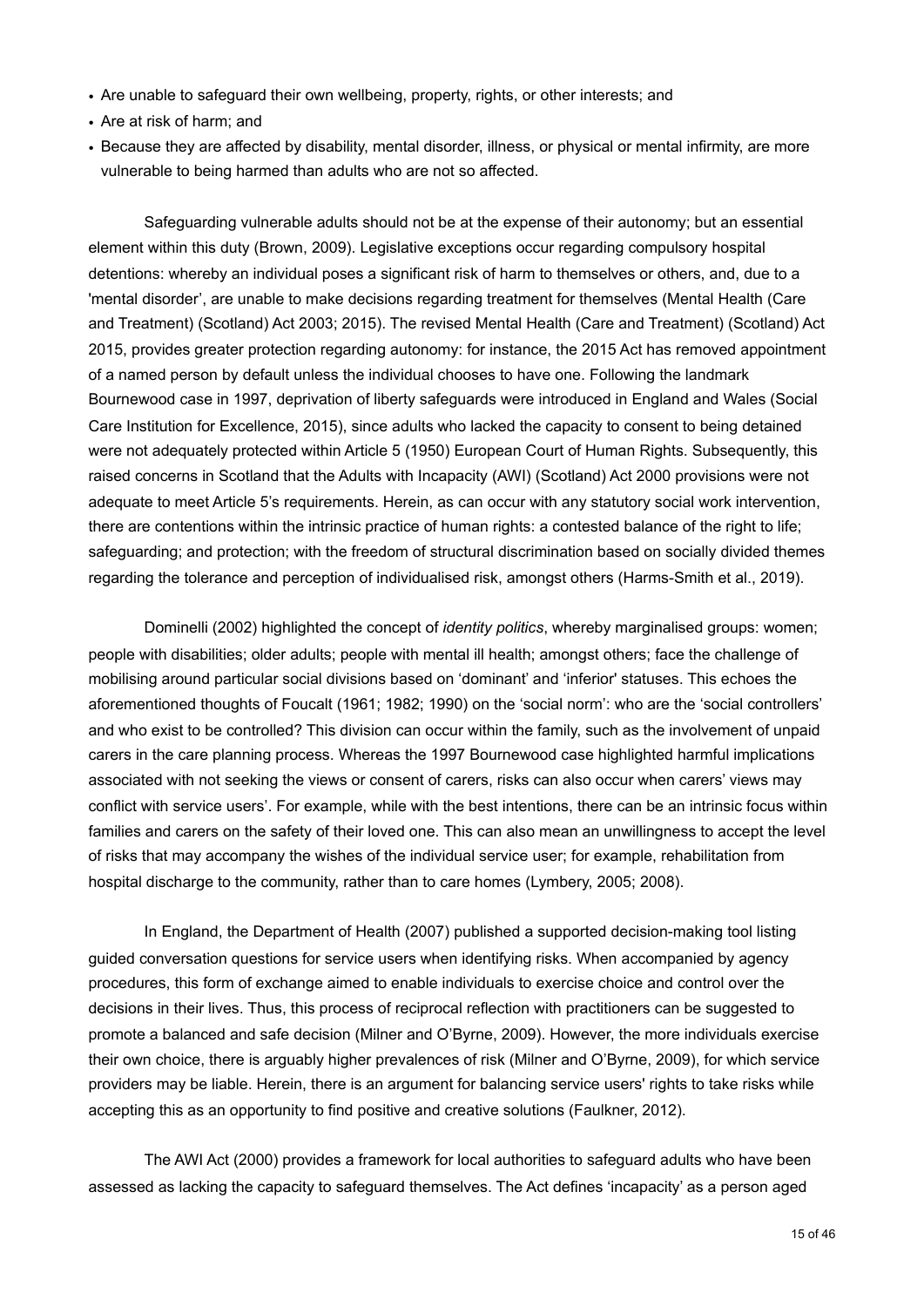sixteen and over who is 'incapable' of: acting; making decisions; communicating decisions; understanding conditions; or retaining the memory of decisions. However, the Act also outlines that a person should not fall within this definition by reason only of a 'lack' or 'deficiency' in communication due to a mental disorder or physical disability.

 Morris (2010, p.427) has suggested that the "disabling attitudes" of social services professionals concerning *risk* and *capacity* can be clear barriers to the independent living of service users. Undoubtedly, there are cases whereby lack of capacity to make decisions demands protective action from social services, when there is a risk of harm that could not be mitigated without statuary intervention. Capacity does not always exist as a fixed state but can vary depending on various factors, and throughout the course of a day: for example, caused by the effects of medication. AWI (2000) commands that capacity should be assumed until assessed otherwise by the relevant health professionals. Therefore, in the absence of a formal diagnosis, a key area for the assessment of adults is that of enablement for them to make their own decisions, while measuring the likelihood and severity of harm, with attempts to mitigate this through effective relationships.

 Respecting service users' rights to make decisions requires social workers to treat them as capable and relatively autonomous individuals. Dominelli (2002) highlights that a strengths-based approach does not pathologise an individual's circumstances, thereby does not undermine the decisions that the service user chooses to make. This, it can be argued, enhances individuals' self-efficacy beliefs by acknowledging their capacity for personal agency; that is, people's belief in their ability to exercise a level of control over their own functioning and environmental situations (Bandura, 1997). This approach therefore prompts the need for service providers to prepare and respond effectively to the agendas set out by service users within the possible risks and limitations (Dominelli, 2002). Herein, there is an expectation for practitioners to serve client-defined needs while approaching risk; not enforce their own personal views on what 'should' be done. This perspective has been particularly evident through the disability movement whereby disabled people demanded the right to speak for themselves, make decisions regarding what they want to do, and take action for and on their own behalf.

 Contrarily, it can be argued that a needs-led assessment is often superseded by the pressing issues of risk assessment and risk management (Lymbery 2005; 2008). For example, due to limited resources, services are often targeted to those identified as most at risk, which means that a wider range of needs remain unmet due to being assessed as not meeting the threshold (Clark, Dyer and Horwood, 1998). It is also important to note that the concepts of 'risk' and 'need' are not always conflicted. In Western society, the concept of 'need' can be perceived as both objective and relative, and therefore difficult to define in explicit terms (Godfrey and Callaghan, 2000). However, assessing for both risks and needs demands an awareness of their reciprocal, ever-evolving relationship: for example, significant risks can arise, or be exacerbated, by unmet needs (Ashokkumar, Chacko and Munuswamy, 2012).

 Key learning from the disability movement highlights that the concepts of independence relate more to a person's control over the decisions that affect their life, rather than the physical capacity to undertake all daily tasks of everyday living (Mercer, 2004; Lymbery, 2008). Lymbery (2008) emphasises the conceptual interrelatedness of risk, uncertainty, protection and independence; that any assessment of risk carries consequences for a person's autonomy. It is therefore inevitable that the intervention to safeguard service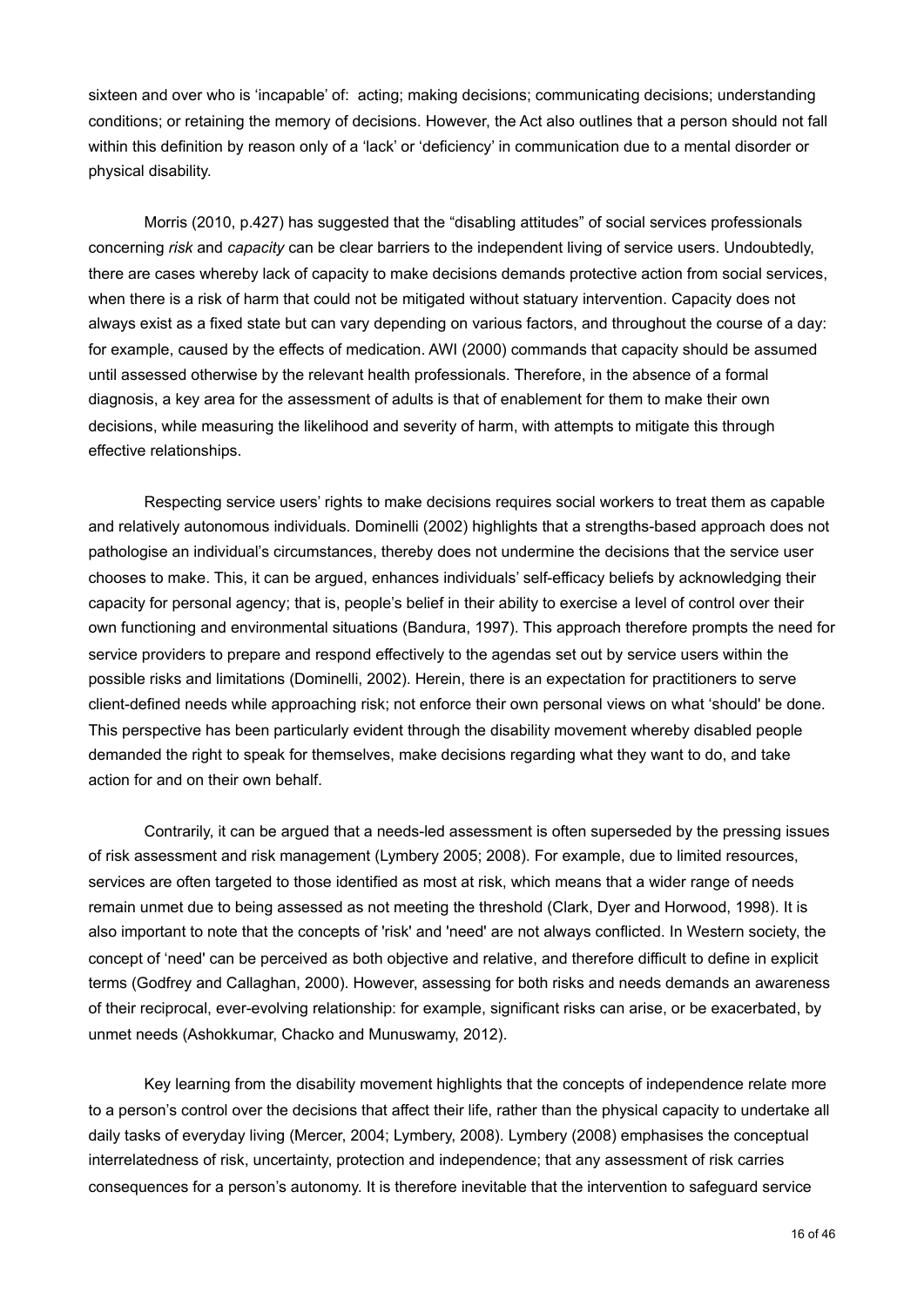users from potential risks will compromise their independence or autonomy, in some way. Focusing primarily on risk can increase the tendency of practitioners to make decisions and engage in behaviours and interventions that are excessively preventative (Whittaker and Taylor, 2017), which assumes that the individual is incapable of making judgements about the level of risk that they themselves are prepared to tolerate.

Service users with 'capacity'; i.e., not assessed under AWI (2000) legislation as having 'incapacity'; can ultimately engage in behaviours that practitioners may perceive as 'risky'. For example, the sexuality of adults with learning disabilities is still considered a taboo (National Development Team for Inclusion, 2019): a similar prejudice is also prevalent for older adults in later life (Inelmen et al., 2012). Whereas some adults with learning disabilities may not have the capacity to consent to having a sexual relationship, research has shown that this is the minority (Mencap, n.d.; Bates et al., 2017a; 2017b). Therefore, what could be a natural desire for a service user to engage in intimate or sexual relationships may evoke a sense of unease in practitioners, with a tendency to redirect the service user from seeking or engaging in sexual or intimate experiences. Undoubtedly, there is a need to safeguard adults who are particularly vulnerable to exploitation and abuse: for example, due to difficulties with communication or not having received sufficient guidance and support for sexual awareness with regard to keeping safe (BASW, n.d.).

 For adults with disabilities, risk-averse practices can question the extent to which contemporary social work has embraced the social model of disability values, which focus on social and environmental change to enable service users to live equally and inclusively in society. In this context, 'risk' is not perceived as an act involving purposefully self-destructive harm, although this can be . Instead, risk is the very act of a balance of probabilities within decision-making, between both the value and likelihood, of potential gains and potential harms (Whittaker and Taylor, 2017). The nature of risk can be perceived both objectively and subjectively. Alternatively, it could be argued that the 'paternalistic' service provision that prompted the Independent Living Movement in the 1970s remains evident with its implications on service user autonomy. Assessments on capacity are adopted to examine risk in the context of older people; if an individual has full capacity to make decisions about their own life with the inevitable risks involved, then there will be greater professional toleration of the possibility of harm. Ultimately, this perspective is informed by the philosophy for utilitarianism; articulated by Mill (1861) as actions being morally justified in proportion as they tend to promote overall human happiness.

 However, current practice guidance from BASW (n.d.), human rights-based practice would show and develop commitment to promoting the right to service users' family lives, respect their sexuality, and acknowledge their rights to choose their friendships, make 'unwise decisions', and ultimately choose their own lifestyles, when they have the capacity to do so (BASW, n.d.)

#### <span id="page-20-0"></span>**Provision of Care and Support**

 The provision of social care and support in Western society has undoubtedly improved over recent years. Historically, physical and cognitive impairments often coincided with extreme inequalities including institutional confinement and discriminatory labelling, which in present times are regarded as oppressive and deeply offensive (Rothman, 2018). Foucalt (1961; 1982; 1990) explained this as a way that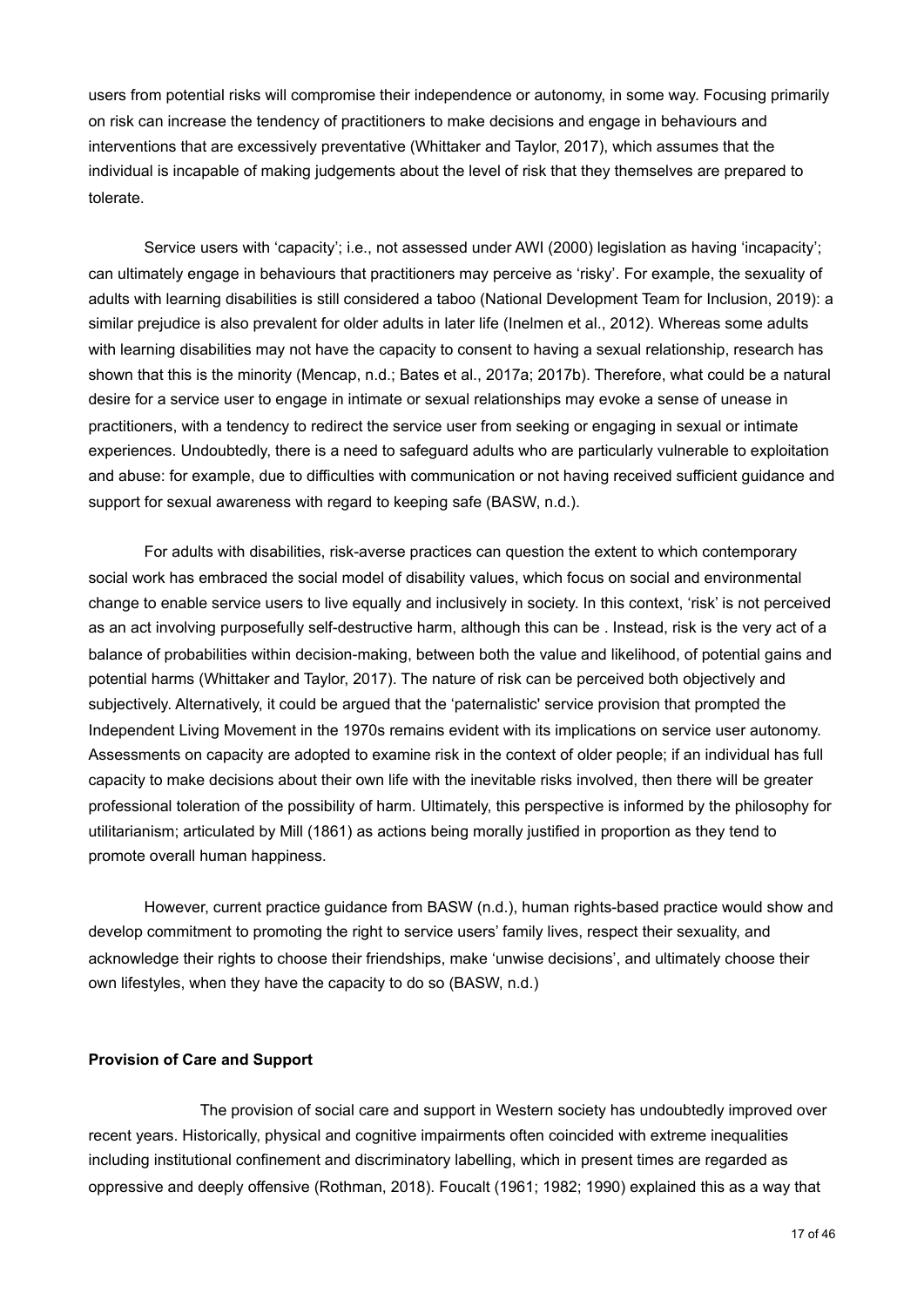society expressed power to objectivise people (Bruce, 2019) who, due to various levels of impairment, did not comply within the 'social norm'. According to Foucalt, this 'social norm' comprised self-titled 'social controllers' and 'social leaders. Therefore, this can be seen to suggest that those who did not comply with the 'social norm'; because of mental or physical impairments; existed to be controlled, lead, or even excluded by those self-declared as 'in power'. Furthermore, the 'social controllers' were argued as being the people who had the least issues with their mental or cognitive health and wellbeing, coinciding with a sense of purpose, belonging, and self-awareness in comparison to those who were marginalised. More recently, Dominelli (2002, p.38) has argued that this politicisation of difference continues to create a societal division, which further marginalises people who lack the "desired" and "superior" characteristics. These characteristics are defined as conflicting with what society consider mainstream: therefore, those who do not belong are considered "deviant" or "abnormal". Dominelli (2002) concludes that this manner of objectivity is the dynamic that underpins the social construction of oppression.

 Wolfensberger's et al. (1972), *T*he Principle of Normalisation in Human Services, highlighted that the historical systematic design and running of institutional care was stifling service users. He considered that the institutional care being provided deprived individuals of culturally 'normal' opportunities, due to its restricted range of learning opportunities as this arguably fostered non-normative dependency for service users (Wolfensberger et al., 1972, p.33). As an alternative to institutionalisation, Wolfensberger proposed promoting a support system based on community care that would promote social inclusion by supporting individuals with the opportunities to encounter and live everyday experiences, in a way that was not 'subordinate' to the rest of society. Through the concept of 'social role valorisation' (SRV), Wolfensberger et al. argued that such inclusion would counter the prevalent discriminatory societal attitude towards people with learning disabilities. Additionally, SRV would create opportunities for adopting the commonly valued social roles, which would help to retract the societal notion that people with learning disabilities were fundamentally and unequivocally different.

 Historically, oppressive and segregated institutional confinement was the prevailing source of 'care' for people who, for various different reasons, did not comply with 'the social norm' (Foucalt, 1961). Thankfully, much of the derogatory labelling of that time has since been abolished. For instance, it is no longer socially, or morally, acceptable to describe those who are disabled, or those suffering with mental illhealth issues, as a 'burden' or a 'threat' to society (Walmsley, 2008), although it must be noted that some harmful prejudices remain. Since the 1970s, a rigorous process of deinstitutionalisation has taken place, which aimed at recognising the devastating effects of institutional 'care' on people's health and outcomes. During that period, community-based supports were virtually absent (Long, 2017), as institutions were purposefully disconnected from communities. In retrospect, the institutions were less a form of treatment for mental ill-health and more a form of containment for those society regarded as a 'threat' or a 'burden'; often people were confined for futile reasons. In 2002, Glasgow's Lennox Castle finally closed its doors following a 1989 report that highlighted extremely poor living conditions and subsequently poor health of the patients (The Scotsman, 2017).

 The process of deinstitutionalisation has progressively accounted for the significant harm this type of 'care' has caused (Dalrymple, 1999; Hamlin and Oakes, 2008; Yohanna, 2013). This shift in care provision acknowledges service users as human beings, with an equal need for social inclusion, dignity and autonomy, as equal members of society. Currently, Scottish legislation places a statutory requirement on local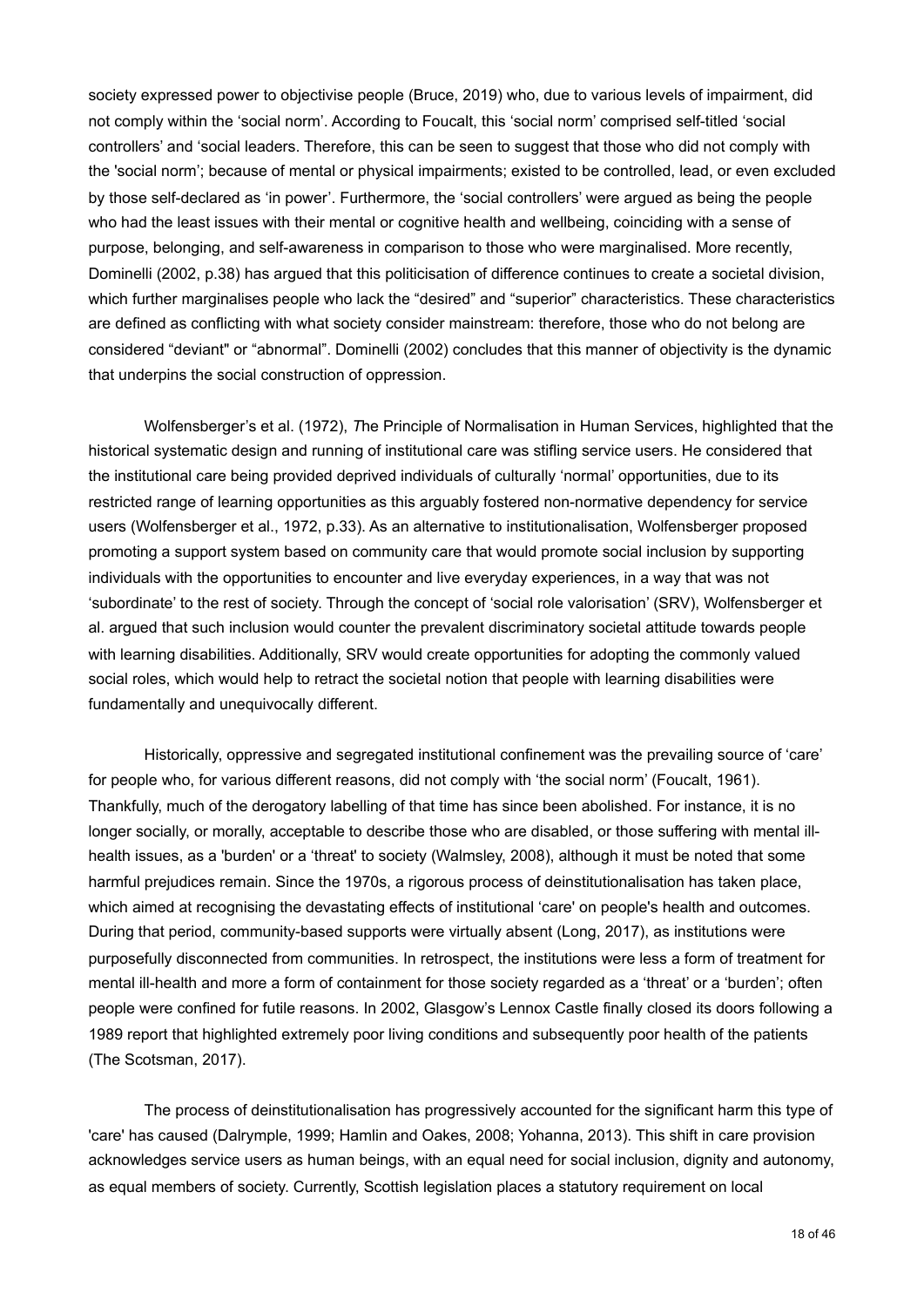authorities to offer eligible service users the option of self-directed support (SDS), or 'Personalisation', choosing what support they receive and how they receive it (Social Care (Self-Directed Support) Scotland Act 2013). This requirement follows guidance from the European Convention on Human Rights (1950) and the United Nations Convention on the rights of Persons with Disabilities (2007) for individual autonomy including the freedom to make one's own choices. Likewise, the Community Care and Health (Scotland) Act 2002 demands a shift from institutionalised era of confined care to the provision of services in the community and preferably in people's own homes when possible (SPICe, 2011).

 Following the Changing Lives (2006) report, the public goal was to shift service user status from 'passive recipient' to 'active partners', with the concept of services making decisions 'with' not 'on behalf of' service users (Dominelli, 2002; Clark and Smith, 2012)*.* Thereby, this notion would seek to enhance personal agency; an internal locus of control; and the self-belief that the power to alter their life events lies within the individual, not external agencies. Five years on, the Christie (2011) report published vast socio-economic inequalities and concern for the future delivery of public services, based on intense pressures on local authority budgets. Amongst what the report highlighted to be a problem was services having a "top-down" approach that failed to respond effectively to the real needs of individuals and communities (SPICe, 2011b, p.7). Amongst the objectives for the projected programme of reform was to build services effectively around not only the needs, but the "aspirations", "capacities", and "skills" of service users, with the aim to build their autonomy and resilience. While government policies continue to highlight similar guidance, the reality of this in practice can be scrutinised. Austerity measures have resulted in increasing cuts to local authority budgets, meaning the closure of many of the public services required to support and build upon the autonomy, resilience, aspirations, and skills of individuals.

 Freire (1970) advanced the philosophy of critical pedagogy and argued that disadvantaged individuals must enhance their own critical consciousness of 'personal agency' for self-determination towards their own development. Bandura (1997) defined 'personal agency' as a person's belief in their ability to exercise choice and control over their own functioning and environmental situations. Due to the various possible challenges for adults and older people who use social work services, Freire's philosophy cannot always be assumed as achievable. The purpose of enabling *mastery experiences* is to identify realistic, person-centred outcomes, which evokes both self-determination and the likelihood of success; i.e., avoidance of unnecessarily setting service users up to 'fail'. As Bandura (1977, p.195) postulated, experiencing "successes" raises the mastery expectations; repeated "failures" lower them, "particularly if the mishaps occur early in the course of events". Therefore, a crucial role exists for practitioners of empowerment and enablement, for identifying person-centred outcomes, supporting personal agency; that their capacity to make decisions that impact on their lives is, not only possible, but encouraged by systemic practices; including the self-belief that achieving *mastery* is possible.

 Systemic socio-economic disadvantage remains a prevalent issue for adults with cognitive and/or physical disabilities. For example, there are disparities in employment opportunities between disabled and non-disabled adults. In its report, Disabled People and the Labour Market, the Scottish Government (2018c) highlighted that, 'economically inactive' disabled people *wanted* to work, at a higher rate than 'economically inactive' non-disabled people. However, the report identified disabled young adults aged 16-24 as having the highest unemployment rate of any age group and more than twice as likely to be unemployed than nondisabled 16-24 year olds (The Scottish Government, 2018a; 2018c). Concurrently, the report also stated that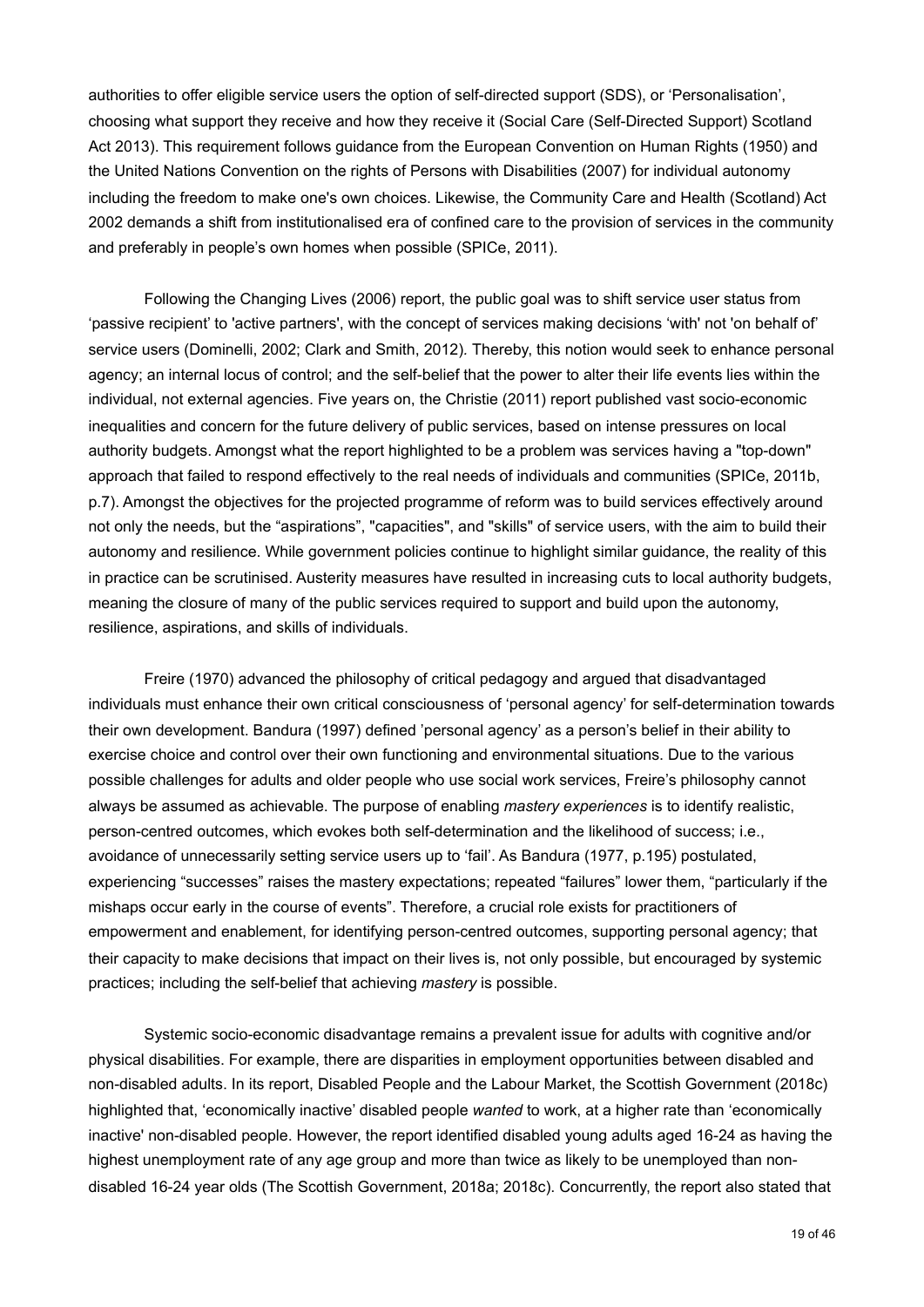disabled adults aged 35-49 had the highest employment rate of any disabled age group, although statistically still exceedingly lower than non-disabled people in this same age group (The Scottish Government, 2018a; 2018c). This analysis helps to explain the structural disadvantage that disables adults with cognitive and/or physical impairments, as a result of the systemic failings that seemingly fail to recognise and respond to the aspirations of society in an equal and inclusive way.

 This concern is similarly prevalent among older adults regarding particular issues such as deteriorating cognitive and physical health, which, with inadequate support can have a profound impact on social isolation and exclusion (Sacker et al., 2017). In contrast to adults living without impairments, there exists many potential barriers that prevent AOP service users from experiencing the 'norms' of everyday life in a simplistic and straightforward way; the 'normal' patterns and activities of everyday life, should this be what the service user wants (Wolfensberger et al., 1972). Herein, the goal is not to seek solutions for how to adapt the individual for society, but rather to adapt the systems of society in which all individuals can function and thrive. This urges reflection on the quality of opportunities for mastery experiences being offered, not because of individual impairments, but the systemic barriers of an environment that too often is designed to enhance inequalities and disable a vast proportion of society (The Scottish Government, 2016). Thus, the opportunity for gaining *mastery experiences* must begin to reflect on the extent that empowers individuals to experience a sense of control over their own lives and the environment in which they live: autonomy is not an exclusive trait, but a transactional relationship between the individual and their lived experiences in wider society.

 In 2014, The Scottish Government implemented SDS as its flagship policy, promising greater personalisation of social care by shifting the balance of power and decision-making from statutory services to the individuals who depend on social care. Following the initial SDS test sites in 2011, Ridley's et al. (2011) evaluation report illustrated that in spite of the challenges with its implementation, high levels of satisfaction were experienced by those who did receive SDS. Ultimately this illustrated that, given adequate time and resources, SDS effectively equipped service users and carers with a greater level of choice, control and flexibility. However, whereas improvements as a direct result of SDS have taken place, there remains limited evidence of its widespread implementation (Audit Scotland, 2017). The audit found that people over aged 85, with poor mental health and few social supports, were among those the system had failed by not receiving the support and advice necessary to regain control over their own care (Clarke, n.d.).

 The Scottish Government's (2018) report, Transforming Social Care, did however highlight that between 2016-2017, 70% of all eligible social care clients accessed social care through SDS. The report did not identify what proportion of this figure involved 'Option 3'; this option means that the service users choose for the local authority to determine and arrange services on their behalf. A subsequent report highlighted the figure for Option 3 as 75% (The Scottish Government, 2015). Possible benefits of this option for service users include avoidance of administrative tasks sourcing the care and support, should this be what the service user wants. Further, service users may entrust their care needs within the parameters of their local authority's knowledge on local resources to suit their needs, through experience of multi-agency working in the field. However, whereas this option obtains possible benefits, there remains speculation that this method of service provision is not considerably progressive to earlier practice, nor does it truly encapsulate the then radical reforms following deinstitutionalisation and the Changing Lives (2006) report. Slorach (2016) identified that those least likely to take-up the direct payment option (meaning greater personal control over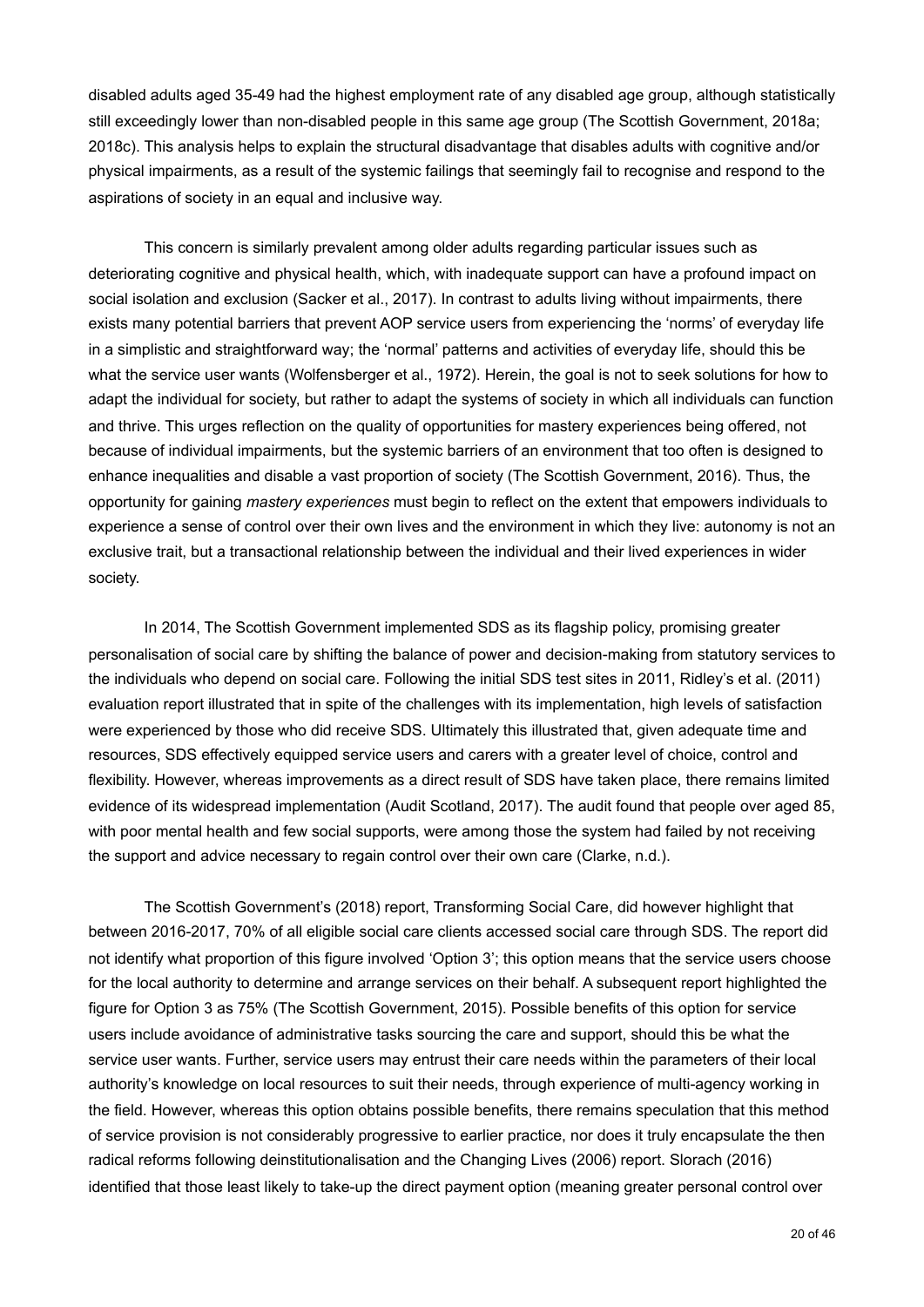their care), were the elderly and people with learning or mental health challenges, where advocacy, or additional support services, may have been required.

 SDS is an outcome-focussed approach, recognising what matters most to the individual and how to achieve these outcomes, whereas the budget can be utilised in creative ways that either directly, or indirectly, provide the financial and practical support necessary for a service user to meet their outcomes. Kettle (2015) reported that whereas some of the issues around personalisation can be contentious, the research indicates many factors about which there should be optimism. For example, Kettle reported a commitment from professionals towards creativity and learning despite lacking the conditions for effectively and efficiently sharing that learning. This highlights concern around the operationally systemic implications for individual outcomes. This, in turn, opens discussion on the impact these implications may have on there self-efficacy of professionals in practice. This follows Bandura's (1977) proposed theory involving how repeated failed attempts and control for situations, that reside in external forces, restricts the development of efficacy beliefs.

 The Scottish Government (2018c) has reported revolutionary changes in the evolution of social care in Scotland. The report stated that self-directed approaches would remain at the centre of the then current practice and future thinking. Key issues were of 'choice' and 'control', to which policy, research and literature concerned with AOP Social Work should continue (Evans, 2003; Morris, 2004; Lymbery, 2014; The Scottish Government, 2018c; Mladenov, 2020). Cognisant of this, the existing Standards in Social Work Education (SiSWE) (SSSC, 2019) were revised to provide greater emphasis on ethical practice, necessary for balancing care and control, when assessing and managing risk.

 Arguably, SDS is considered the pinnacle of community care provision in Scotland. For instance, SDS provides individuals with the option to utilise their budget in creative ways, covering a vast proportion of areas such as personal care, home care, social support and mobility aids. This means that providers can personalise care services to an individual's needs and choices. For those who are assessed as eligible, SDS aims to ensure that the supported individuals control their own care to the extent that they choose, while being personalised to their specific outcomes, and respecting the person's right to participate in society (The Scottish Government, 2018). Participation is a common theme of Personalisation across the UK, with Lymbery (2014, p.295) highlighting the association of *social citizenship* as a dominant theme in the rhetoric of the government and the disability movement — whereby;

 "previously disadvantaged people will be enabled to enjoy the full benefits of society, which had previously been denied to them"

 There is however ongoing debate as to what extent this enablement to enjoy the full benefits of society is worth. Personalisation continues to be promoted as key for independent living. However, as Lymbery (2014) highlights, practice that aims for 'empowering' service users with managing their own budgets for support can be considered counterintuitive, since many of the support services have been cut back or closed down.

 Arising from the Disability Movement, was the UK's Independent Living Movement of the 1970s. This movement formed as a result of disabled people perceiving services as: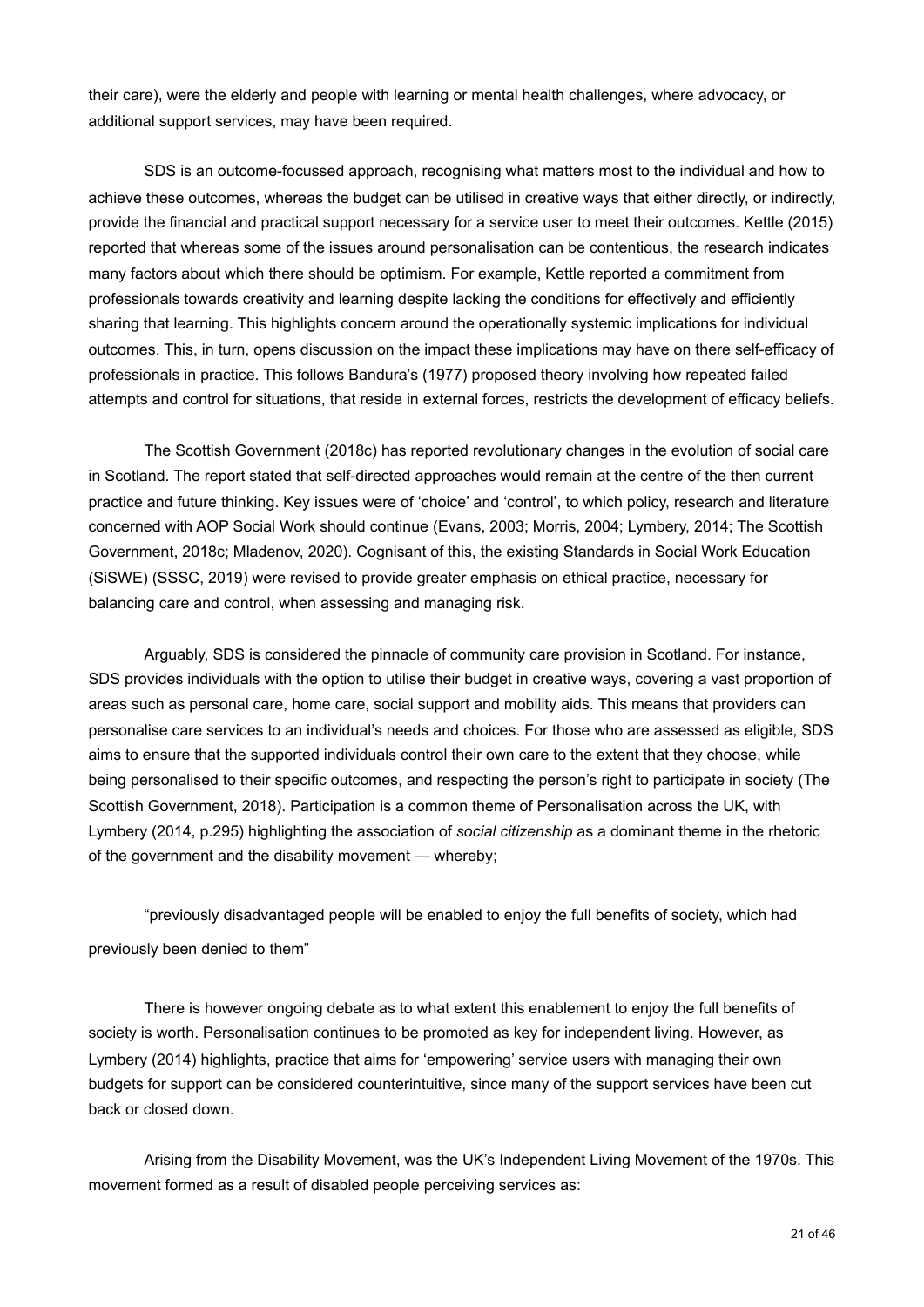"(…) paternalistic, institutional, second class, too medically orientated, and out of touch with their real needs" (Evans, 2002, p.1).

 There is however an argument that, despite systematic progression since historical institutional confinement, independent living and community care remain a "disempowering" framework (Morris, 2010, p. 1). Morris (2010) outlined the barriers imposed by the social care system; issues that conflict with the Scottish Government's longstanding vision that social care is at its best when it helps people to feel independent and safe, while they themselves control the support they may need (The Scottish Government, 2010).

 For example, a recent European survey on personal assistance (PA) for disabled people postulated that the greatest enabler of choice and control was the opportunity to choose one's personal assistant; whereas lacking this opportunity was recognised as the greatest barrier. Other enablers included having both autonomy in the outcome of needs assessment, and a sense of control over logistical factors, such as the time and place of the support (Mladenov, 2020). Alternatively, the barriers incorporated a bureaucratic administrative approach to service provision, which lacked insight into the needs of the user. Interestingly, provision of good working conditions for the assistants also featured prominently among the top enablers for the users' sense of choice and control.

 Social Care has long been regarded a profession that is undervalued, underpaid, and overworked (Garner and Fawcett Society, 1998; Fawcett Society, 2020). These issues have become more pertinent for front-line essential workers during the global pandemic of COVID-19 (Kinder, 2020; Swerling, 2020), practicing in risky and uncertain conditions during a government-imposed 'lockdown'. In addition to social care, this has been highlighted as a key issue for the National Health Service (NHS) employees who have cared for vulnerable patients through the COVID-19 pandemic, while simultaneously risking their own and their families lives. NHS staff and others are directing social and mainstream media to demand urgent government attention on the lack of recognition for NHS working and pay conditions, highlighting that in England 63% of the first 100 health worker deaths from COVID-19 were from Black and Minority Ethnic (BAME) backgrounds (Cook, Kursumovic and Lennane, 2020), while BAME workers are reported to account for, approximately, only 20% of the NHS workforce (NHS Workforce Statistics, 2019. This has seized a growing, contemporary societal awareness of some of the structural and systemic inequalities experienced by people. In light of these unprecedented working conditions, The UK Government (Her Majesty's Treasure, 2020) announced an 'above inflation' pay rise for the public sector: doctors, police, teachers, and others. However, many of the front-line workers have been excluded from this recognition: nurses, health care assistants, social workers, for example. Support-based roles were also excluded from this recognition, since much of the social care sector has been privatised, which in this sense falls beyond the reach of the government (Robertson, 2020). Slorach (2016, p.221) mirrors "inferior" care services with the "inferior" pay and conditions for their staff, highlighting that:

 "Decades after the adoption of the social model by public sector services, the treatment of disabled people in social care often continues to undermine dignity and autonomy."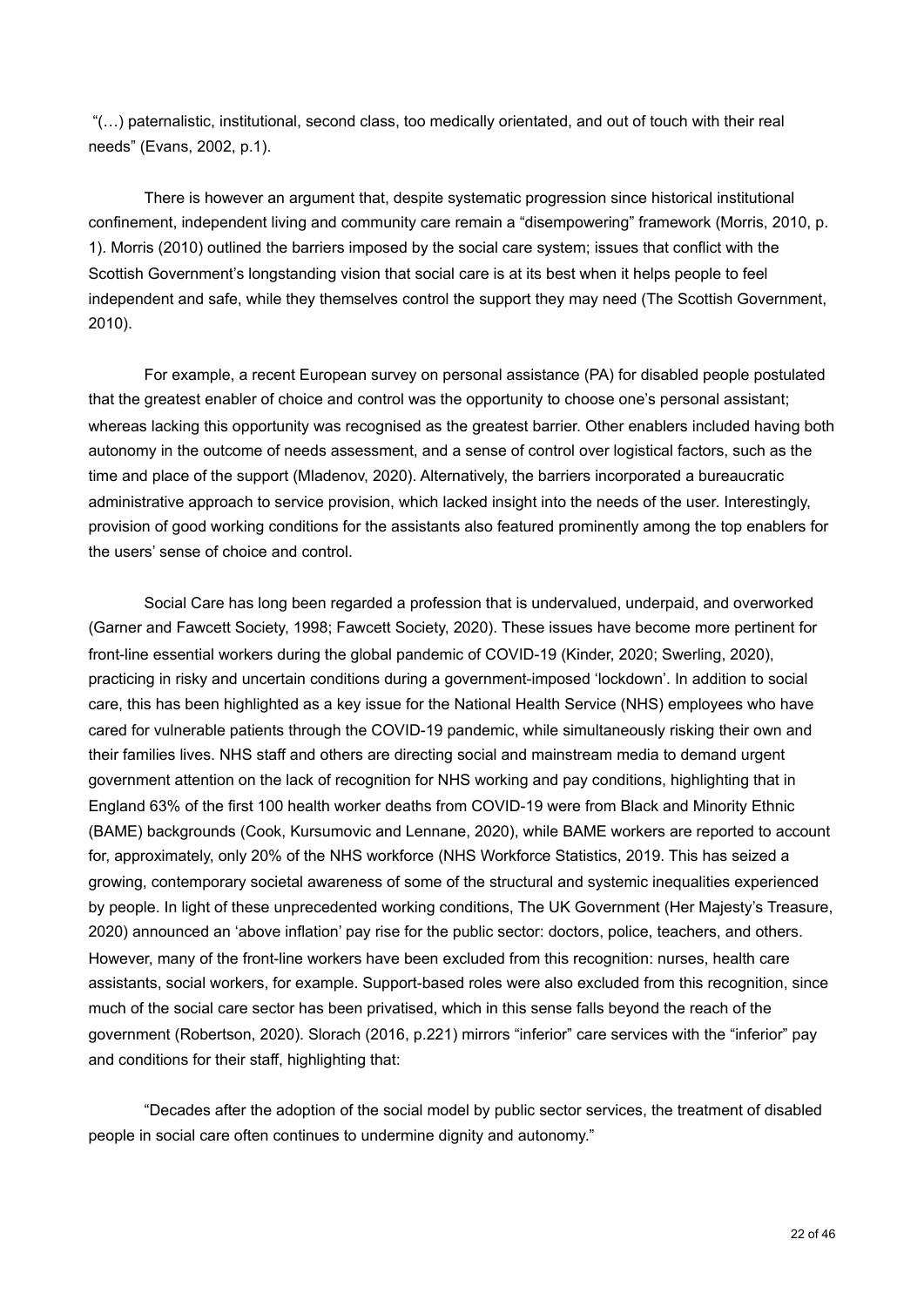Therefore, while taking care to avoid promoting a 'blaming culture', there is now a real emphasis on improving the conditions under which social care is provided, and recognition and acceptance of the systemic and social value placed on the profession. That is, practitioners must be given the adequate tools, training and support in their role that ultimately aims to deliver social justice and support the lives of individuals and communities. Otherwise, as the European PA study suggests, there is a real risk of projecting feelings of oppression experienced by service workers to service users.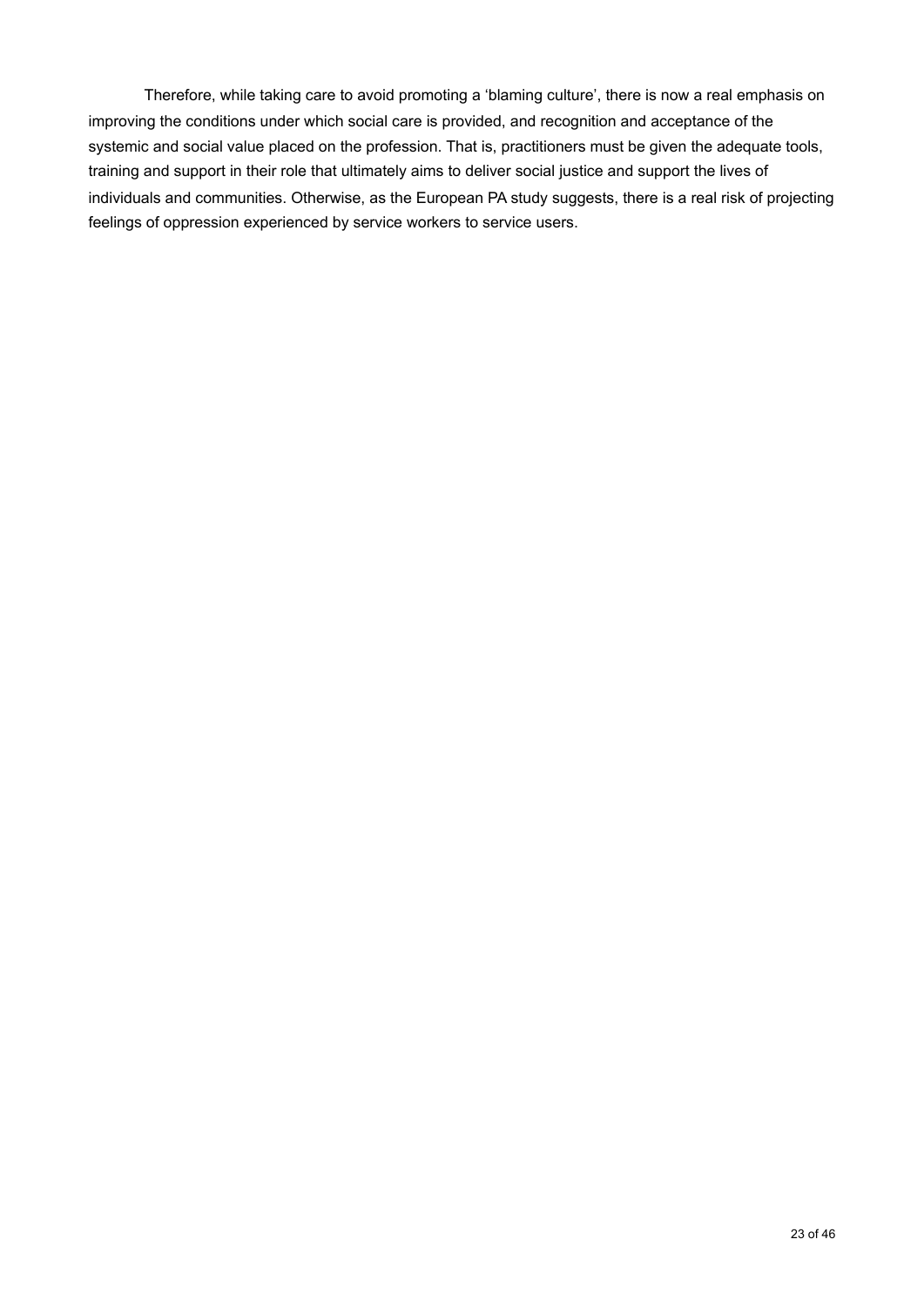# <span id="page-27-0"></span>Chapter Two: Analysis on Balancing Autonomy with Protection

 This dissertation was a research endeavour aimed at developing awareness of what social service practitioners may encounter in practice and thus find useful to better support the development of self-efficacy in service users. A critical analysis of the existing literature concerning 'risk' and service provision with adults and older people has highlighted the dynamic interplay that exists between self-efficacy, autonomy, and independence. Whereas the dissertation's initial focus was to consider the enabling role of social work practice for developing service users' self-efficacy, the reciprocal roles of these three constructs (self-efficacy, autonomy and independence) have emerged as also requiring further attention. Therefore, while retaining an interest in the overall systemic opportunities for mastery experiences, it is important to place this within the wider analysis of how service providers balance their duty to protect vulnerable adults from harm, while simultaneously maintaining service users' rights for autonomy.

 This shift in analysis aims to manifest the pressing needs within AOP Social Work, recognising and promoting service users' independence, while simultaneously safeguarding them from harm (The Scottish Government, 2011; 2012; 2016; 2018c; 2019a). Hopefully, by identifying and reflecting on this shift, it also demonstrates the importance of practitioners and service providers having a willingness to adapt and to reflect on pre-existing bias or assumptions; flexibility which is crucial for effective learning and reflexive practice (BASW, 2020).

 In discussing the individualisation processes of social work, Ferguson (2001) argued that social work education and practice must embrace reflexivity when responding to the choices available to service users. This acknowledges service users as active *social citizens* who have autonomous opportunities to enhance their lives (Lymbery, 2014; The Scottish Government, 2018b). Ferguson (2001) approached *mastery* as a concept underpinning all social work practice with service users towards self-actualisation and emancipatory life-planning. Ferguson (2001) argued that it is indeed possible for service users to retain this level of autonomy and control over their lives through social work intervention. (Ferguson, 2001, p.52) argued that the balance, i.e., between autonomy and protection, helps to constitute "what social work actually is"; that social work is "not linear" or simply "top-down" but a "dynamic, ongoing, reflexive process".

 Social Work is a profession that ultimately carries substantial legislative and social control over people's lives; often those people who have already been marginalised by means of poverty, disability, age, etc. Ethical understanding of this therefore demands reflexive practice, which balances *autonomy* with *protection*, within evolving circumstances. This approach helps to mitigate anti-oppressive practices through which the service user can exist seemingly to be 'controlled' by what could be the subjective reasoning of practitioners, within a perceived 'dominant'/'inferior' social division (Foucalt,1961; 1982; 1990; Dominelli, 2002).

 Analysis of the selected literature has augmented the discussion around self-efficacy within the existing evident issues for social work with adults and older people; i.e., that relationship based practice underpins the assessment and management of risk, and service provision. Whereas the dissertation's initial aim was to approach these issues tentatively within the concept of self-efficacy and mastery experience, other prevalent and unavoidable issues have emerged that required further exploration. Specifically, the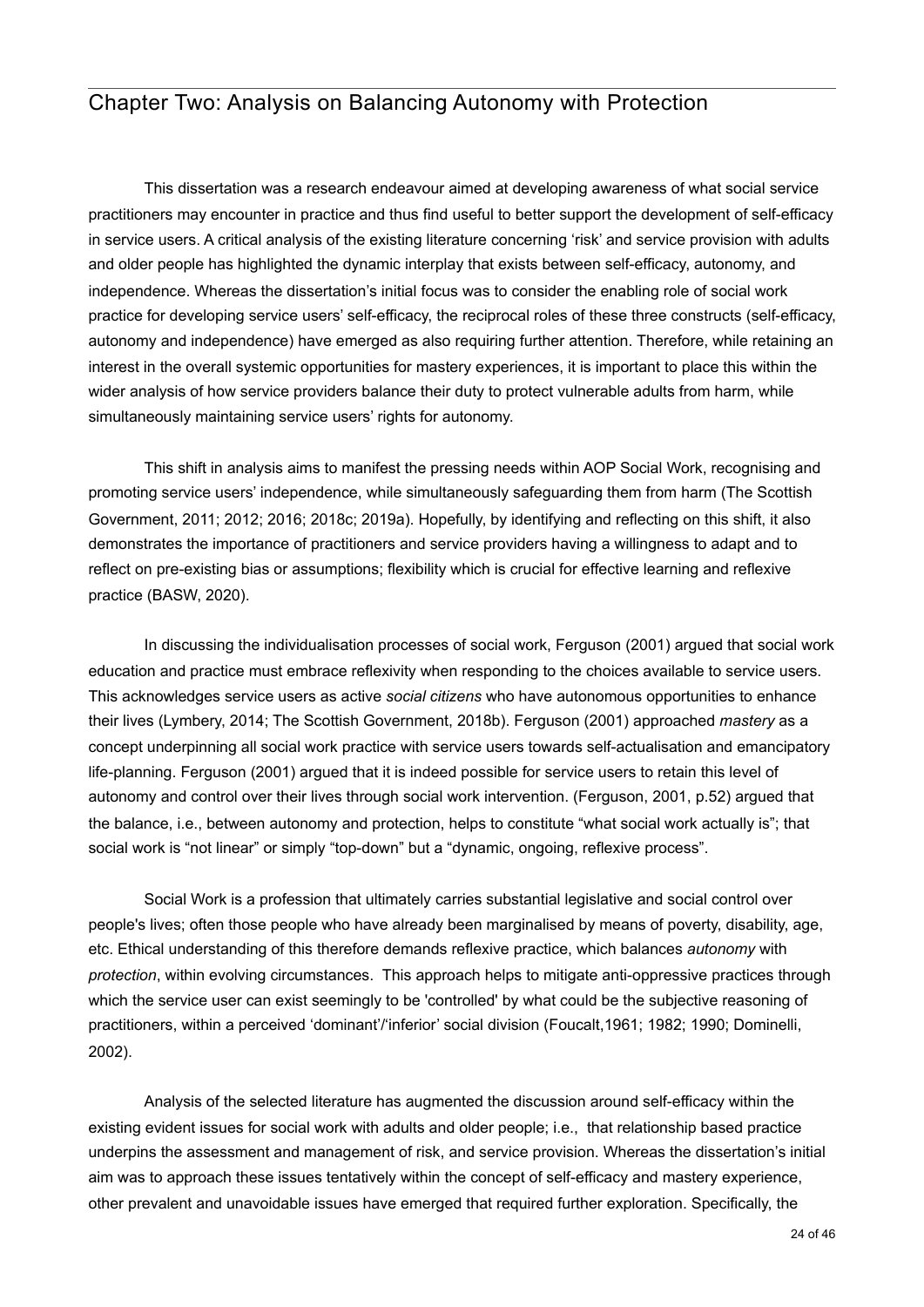tensions that exist between balancing *autonomy* with *protection*. While the dissertation's underlying objective to consider mastery experiences remains, it is clear that self-efficacy is not one-dimensional, nor does selfefficacy exist in isolation from other theoretical constructs. For example, as Garrin (2014) highlights, there is an interrelated nature between self-efficacy, self-determination and self-regulation. Consequently, this chapter aims to decipher the reciprocal roles of some of the constructs that have emerged with importance from Chapter One: independence; autonomy; mastery experiences; and self-efficacy; which, as illustrated below, have been considered as underpinned by effective relationship-based practice.



 A comprehensive review of these interrelated concepts, within the theoretical and practical perspectives of social work practice, would provide an interesting and important topic for further discussion in their own right. The role of professionals in social change, or personal agency, is particularly complex. Developing an understanding of this involves consideration of other behavioural concepts such as having a *transtheoretical framework* (Prochaska and DiClimente, 1983), which aids in identifying and understanding a collective or individual motivation and belief in achieving outcomes. While being careful to avoid a generalisation of what could be particularly complex debate as highlighted by Garrin (2014), I have summarised the findings and analysis from an individualist perspective of relationship-based practice underpinning these constructs: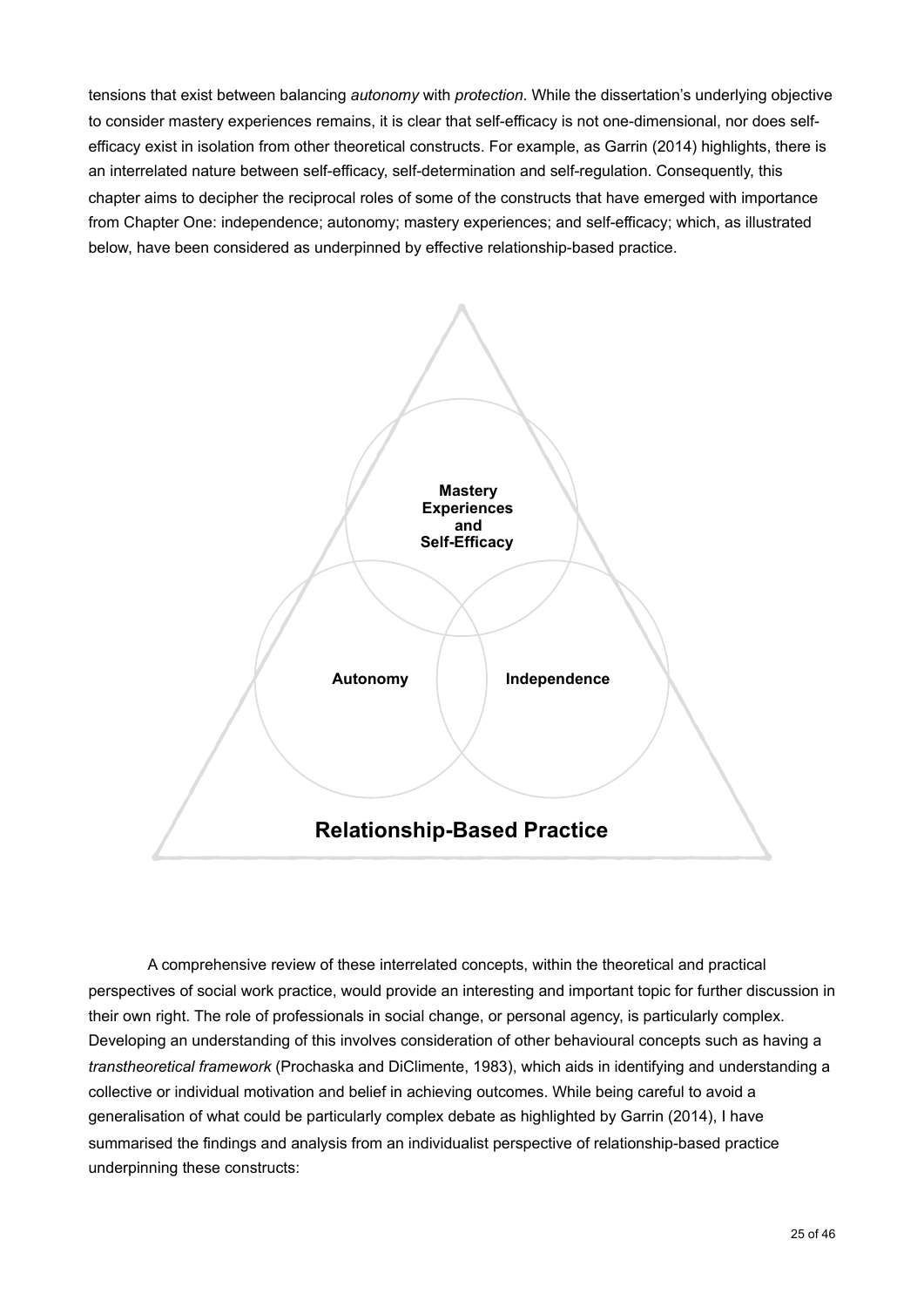- 1. *Independence* the outcome of choice and control.
- 2. *Autonomy* the right to self-govern.
- 3. *Mastery Experiences and Self-efficacy*  opportunities to enhance self-efficacy and the self-belief in achieving outcomes.

 It is worth noting that although each of these constructs can exist alone, collectively they bear particular interrelated relevance for promoting dignity while working with adults and older people. As discussed, mastering a task does not necessarily pre-determine a person's future perceptions on their ability to repeat this on another task, although repeated *mastery experiences* can increase a person's sense of selfefficacy (Bandura, 1977). Additionally, whereas *autonomy* is closely linked to a goal for independence, this does not mean than an autonomous person must be independent of others (Deci and Vansteenkiste, 2008). Thus, care provision, independence, and autonomy, can, and sometimes do, co-exist, although from an ecological perspective may fluctuate depending on their interaction within a particular environment (Teater, 2014).

 Achieving and maintaining homeostasis of these constructs for service users holds accountability for practitioners establishing effective working relationships. Thereby, the service user is not oppressed, but empowered, to believe that they are capable, autonomous, and self-determined to successfully overcome obstacles, achieve outcomes, and live as independently as possible. Likewise, that any additional support from service providers should not stifle service users' independence; although one caveat for this involves a legislative duty for appropriate safeguarding intervention. For instance, although having 'incapacity' does not exclusively warrant statutory intervention, the AWI Act (2000) does provide a framework for safeguarding adults who are unable to safeguard themselves, through Guardianship Orders, Power of Attorney, etc. Within AWI legislation however, there remains a human rights-based requirement to retain focus on the service users' best interests; to seek both their present and past wishes and feelings, and act on them whenever possible (The Scottish Government, 2018).

#### <span id="page-29-0"></span>**Relationship-Based Practice**

 In social work, relationship-based practice helps to counteract a 'reductionist' approach often associated with behavioural theory (Hantula, 2018). From a psychological perspective, a reductionist approach simplifies complex phenomena to their most basic parts. On the one hand, this may be useful for social work practitioners while recognising their limited capacity for professional knowledge and practice, different to that of psychologists who could decipher, diagnose and treat complex psychological issues for service users. On the other hand, behavioural approaches can be critiqued for assessing behaviour based on what is 'normal': i.e. 'dominant'/'inferior' (Dominelli, 2002). Building relationships organically, connecting with service users through reciprocal transactions, empathy, empowerment, promoting self-efficacy beliefs, while not an exhaustive account, can build trust and connection with service users, on an adult to adult; human to human; level. Against the often procedural, duty-bound, time-restricted profession of Social Work, the importance of maintaining human connections are crucial.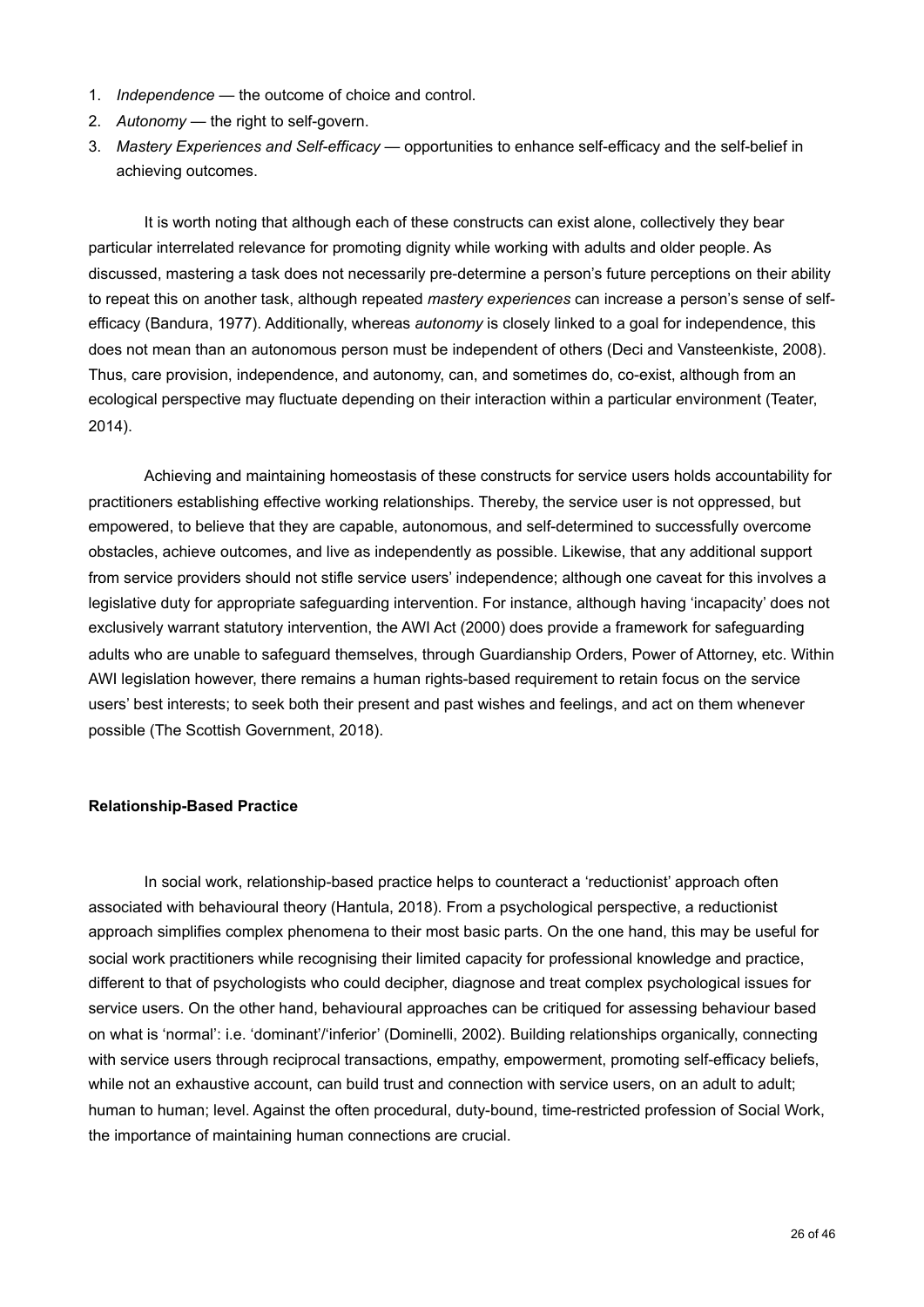The political-economic policies currently in place that aim to reduce government spending, including public services, presents service providers with many challenges. Specifically, contributing to the challenges are austerity related welfare reforms, evolving closure and privatisation of public services, and more recently, a new method of practice involving 'socially distanced' relationships, as a result of the ongoing COVID-19 pandemic.

 While operating on a person-centred level, social workers must be mindful of their practice within the wider socio-political context. As Wilson et al. (2001, p.5) illustrated, within the encompassing social, cultural, political, and economic system, there are social workers within an organisational context; service users within a social and family context; and bridging the gap between these two contexts is the construct of a "reflective relationship".

 Therefore, the practitioner's role in facilitating the mastery experiences to empower an individual's self-efficacy can be ambiguous. Social workers' practice governs the wider political society that informs interventions, and ultimately resides within the legislative and procedural framework within which practitioners operate (Dominelli, 2002). Thus, adopting a person-centred approach can cause a conflict between the views of service users and their carers, the views of the practitioner, and the socio-political context within which they reside. For example, as Dominelli (2002) states, the concept of 'risk-taking' is therefore transferrable to practitioner, while considering their professional accountability for intervening in ethical or moral dilemmas.

 Notwithstanding the above, evidence consistently shows that effective relationship-based practices positively impact service users' wellbeing and outcomes (Bauld et al., 2000) as service users attach significant importance to their relationships with practitioners (Barnes, 1992; Qureshi, 1999). Whereas working relationships alone will not mitigate the complex structural issues imposed on individuals, personal and professional relationships have historically been, and continue to be, at the heart of social work (Trevithick, 2003; Ingram and Smith, 2018). Across all domains of practice, there is an increasing awareness of the need for organic and effective relationships: fundamentally with service users; but also, with colleagues and other social work, health, and third sector professionals involved in the multi-agency working process.

 As Trevithick (2003) highlighted, social work encompasses the ability to *relate*. By its very nature and purpose, social work intervention can influence the spirit and quality of relationships being both established and maintained (Wilson et al., 2011). Alternatively, the consequences of failed or unsustained relationships can result in severely negative outcomes for those individuals who depend on them (Kennedy, 2019). When viewed from a psychosocial perspective, a person's capacity to effectively manage relationships, social situations, and 'emotional demand' are influenced by the quality of their "relationship history" and "social environment" (Howe, 1998, p. 175). This is further articulated through the theory of attachment *(*Ainsworth and Bell, 1970; Bowlby, 1988), whereby early relationship experiences in childhood can impact on the way individuals express themselves and interpret their relationships within a social and environmental perspective, into adulthood (Fraley, 2019).

 Social work as 'capacity building' is one of the four key perspectives that inform Trevithick's (2003) literature on social work practice skills, in which capacity building is emphasised from a relationship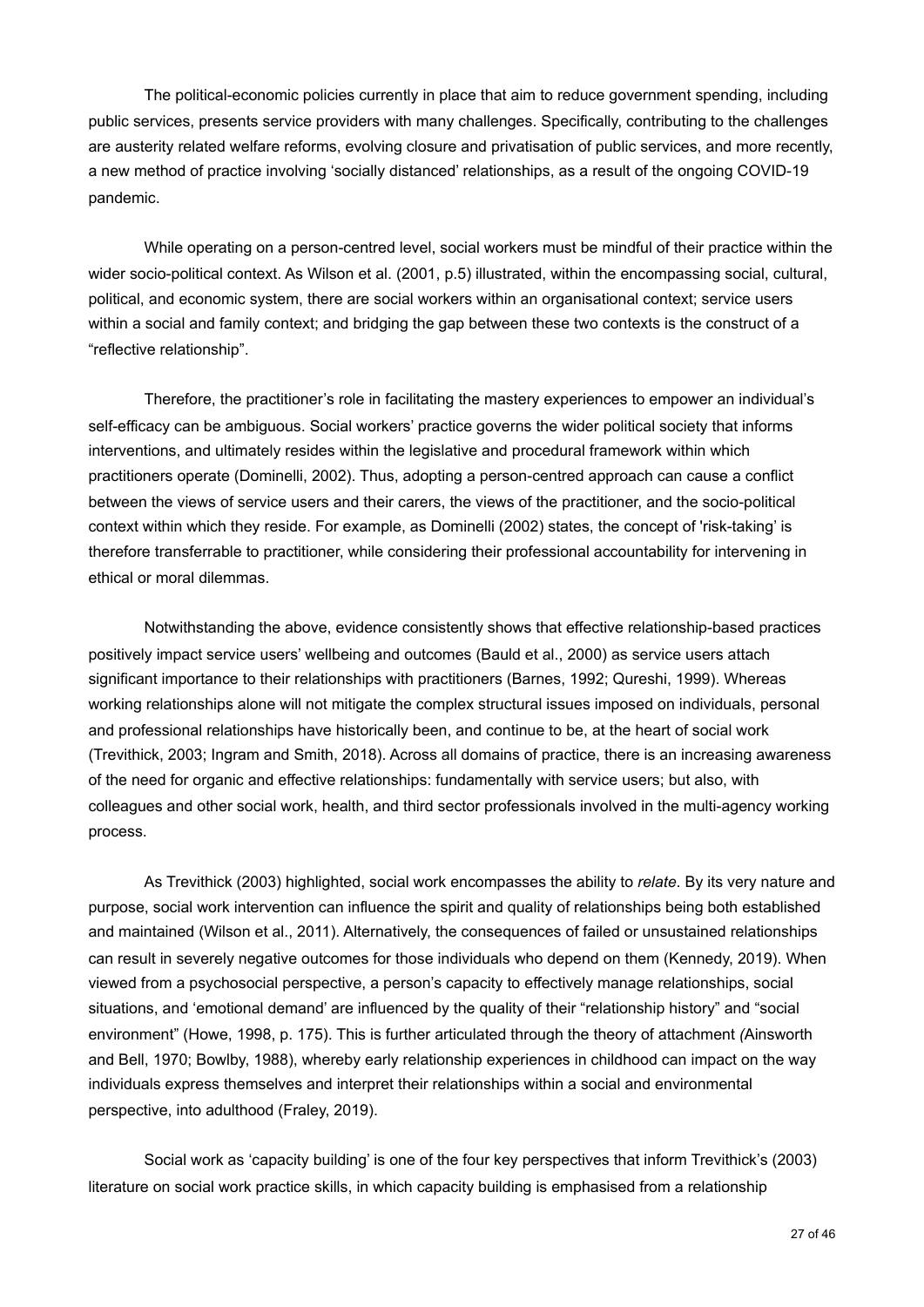perspective. Herein, 'capacity' can be defined bilaterally as tangible abilities that exist presently, and potential abilities that can exist in the future. While 'capacity' in a legislative context (AWI (Scotland) Act 2000) involves the safeguarding duty of a practitioner to protect individuals from significant harm, this understanding presents a clear perspective for social work with adults and older people to promote autonomy, independent living and the self-efficacy beliefs that these two outcomes are achievable.

 Berne's (1959) Parent, Adult, Child (PAC) model of 'transactional analysis' (TA) theory can aid understanding the reciprocal transactions, communications, and relationships between practitioners and service users. Berne's (1959) model provides a method to identify ego states as persistent patterns of feeling and experience that directly relate to a corresponding pattern of behaviour. Although contemporary literature on TA in social work practice is sparse, Berne's PAC model offers a framework to inform reflective practice on the reciprocal communications between social workers and service users (Pitman, 1982). This is particularly useful when approaching risk-taking or safeguarding duties with adults and older people, where practitioners are obliged to remain consistent within adult-to-adult ego states. During efforts to protect, practitioners may adopt a 'parental' state; "a set of feelings, attitudes and behaviours, which resemble those of a parental figure" (Berne, 1966, p.220) with an authoritative perspective that risks thwarting the views of service users. Berne's theory argues that this 'parental' stimulus can ultimately evoke 'child' responses from the recipient. If allowed to fester, this transaction risks potentially harmful and oppressive practice, through which the service user is misplaced in their identity as an equal adult. This bears a conceptual relationship to what Dominelli (2002) illustrated as the conscious, or subconscious, perception of 'inferior'/'dominant' social divisions, which, if not sufficiently acknowledged can percolate such 'parent' to 'child' transactions in the practitioner/service user relationships.

As Dominelli (2002, p.82) emphasised, many of the issues service users face can be perceived as the result of "macro-level trends" that concern large-scale social processes, which are ultimately beyond the control of both service users and practitioners. Trevithick (2003, p.168) however, suggested that practitioners are able to form a "solid foundation" for supporting service users to identify challenges, including the ways to work through them. This notion is of use, since it can be argued that many of the challenges within social work arise from the result of relationships in some sense: social relationships; or relationships within an environment that has not been adequately adapted to a person's needs.

 Howe (2009. p.137) presents an argument for social work as "psychosocial work"; i.e., practice within the area of human experience, which is influenced by the interplay between a person's psychological condition and social environment. From this perspective, practitioners must adopt an awareness of the 'use of self', which, according to Howe (2008), is a key aspect of relationship-based practice (Howe, 2008). As indicated below, Howe (2008, p.185) aligns "knowledge of the self" with *emotional intelligence*:

" $(...)$  the more emotionally aware is the social worker, the more connected [they] will be with those who use [their] services and the more open and accurate will be [their] responses and communications".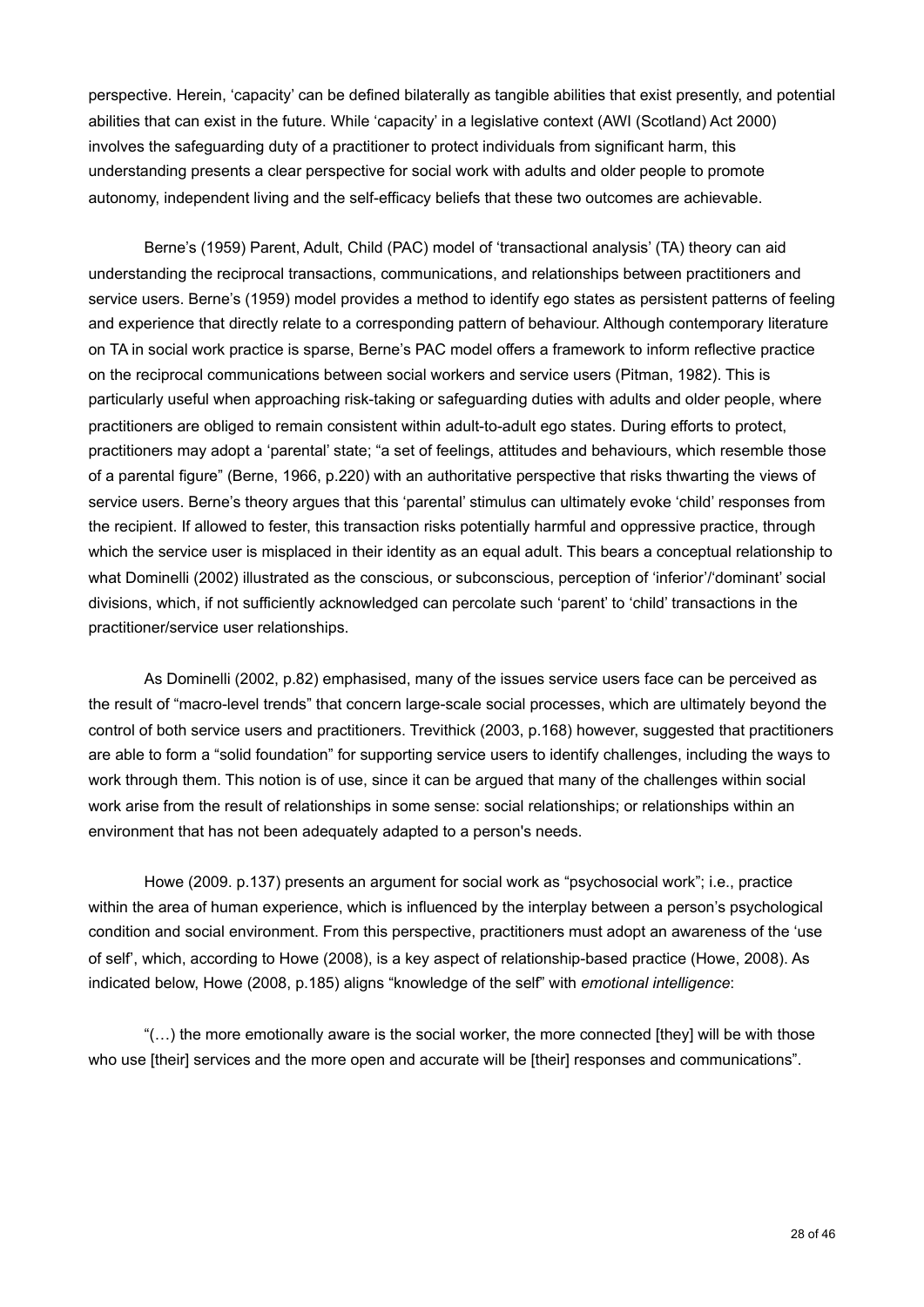#### <span id="page-32-0"></span>**Independence**

 The National Institute for Health and Care Excellence (NICE) (2015) defines independence as a person's ability to make choices and to exercise control over their life; therefore, conceptually relating to autonomy. This includes independent living with or without additional support.

Personalisation and SDS embody this concept of offering service users 'choice and control'; however, the implementation of SDS has not met the UK Government's policy expectations of being fully embedded in practice (The Scottish Government, 2019d). Critics have argued that the government's rhetoric on 'independence' and 'choice' is a means of justifying the privatisation and cuts of public services (Slorach, 2016) and produce austerity measures that hit hardest the most vulnerable and marginalised members of society. Thus, the argument remains — questioning to what useful purpose is the provision of choice and control over personal social care budgets, when many of the community services and resources to offer this support have diminished.

 The United Nations' Convention on the Rights of Persons with Disabilities (2007) recognised 'independent living' and 'social inclusion' as basic human rights. Additionally, 'promoting independence' and 'social inclusion' feature clearly in the SSSC Codes of Practice (2016) governing social service workers; as they relate closely with the principle of *social citizenship* that overarches many of the policies for working with adults and older people. For example, the Keys to Life strategy uses: a "whole systems; whole population; and whole person approach" for enabling adults with learning disabilities to live independently in the community, with equal access to all aspects of society (The Scottish Government, 2019b). Thus, Keys to Life recognises individuals as active citizens with ambition and talent, and empowers them through the choice of opportunities to maximise their potential. Additionally, the Scottish Government's (2011) 2011-2021 housing strategy outlines a range of initiatives with the shared goal to better support older adults with what they have been reported to have consistently been asking. Namely, to live independently at home for as long as they choose and are able to do so. The strategy's mid-way progress report highlights that this goal for personal independence remains an intrinsic focus of older adults and outlines efforts already implemented such as Technology Enabled Care and Care Repair Services (The Scottish Government, 2017). While comparative studies are lacking; on how 'independent' adults and older actually feel; the repetition of this as a 'future want' of service users may imply that it is something society still strives to attain.

#### <span id="page-32-1"></span>**Autonomy**

 The roots of *autonomy* can be traced back to ancient Greek philosophy; autos (meaning 'self') and nomos (meaning 'rule'). Kantian perspectives of autonomy suggest that a person is only autonomous if their choices and actions are unaffected by external factors (Taylor, 2017). However, more recent studies of autonomy suggest that both intrinsic and extrinsic factors can influence an individual's autonomy (Deci and Ryan, 2000; 2008), since no-one is free of such influences. Similar to independence, the concept of autonomy concerns a person's choice and control over their lives; although, 'independence' arguably relates more to a function, whereas 'autonomy' can be better referred to as a sense of free will (Piaget, 1986-1980), best understood within a bioethical political and moral framework.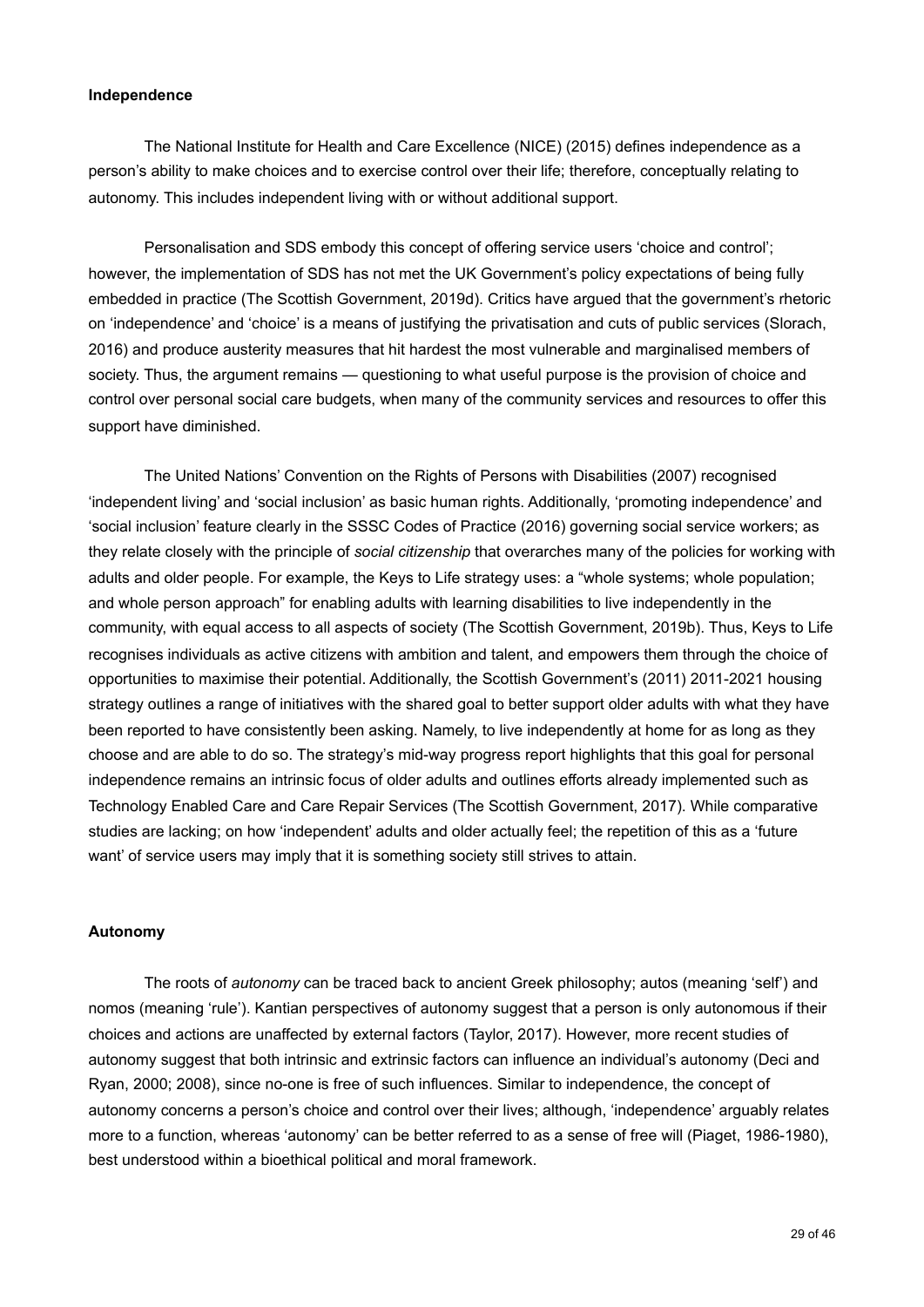As has already been identified, independence can involve the acceptance of additional support. That is, a person can maintain his/her independence while being dependent on the care or support of others. However, whereas 'promoting independence' and 'living independently' translate to more like a measurable outcome, 'autonomy' is often thought of more as an intrinsic human need.

Self-determination theory (SDT) recognises autonomy as an innate psychological need, which must be habitually satisfied for people to maintain optimal wellbeing and growth (Deci and Ryan, 2008). Within this theory for motivation and personality, the two other reciprocal needs identified in this way are:

- Competence seeking to control outcomes and gain mastery experiences; and
- Relatedness a universal want to interact, be connected, and experience reciprocal caring for others (friendships, intimate relationships, belonging to social groups).

 The principles attached to self-determination hold strong and well-defined links with the concepts of self-efficacy; that is, how individuals are empowered to believe in their capabilities while seeking experiences to fulfil a sense of self-actualisation. Maslow (1954) identifies this as the highest order human need.

A person's autonomy can be put at risk when receiving care with their basic needs. The fragile balance between 'autonomy' and 'protection' can perpetuate critical dilemmas while working with adults and older people and highlights nuances for further discussion within the service-user/professional relationship. Howe (2008) likens a similar discussion to the balance between *autonomy* and *intimacy*; a skill he identifies as a measure of a person's *emotional intelligence*. Howe (2008, p.38) explains that it is this fragile balance that helps service users to feel they are in control, whereas it is our awareness of emotional states which "propels" us into relationships with others. Within the pressurised demands of social work practice, the need for "maintenance" and "support" of practitioners' emotional state has been crucially identified (Howe, 2008, p. 186). Empowerment for autonomy, as with any form of empowerment, cannot be done "*to"* an individual (Dominelli, 2002), although practitioners can "negotiate" or "provide an environment in which selfempowerment can flourish" (Dominelli and Gollins, 1997 in Domninelli, 2002).

 It has been suggested that Western societal disparities in equality mitigate the possibility for individually equal measures of autonomy (Wilson and Picket, 2010; Slorach, 2016): for example, the concept of 'social division' based on hierarchal statuses. Slorach (2016, p. 222) argues that the very concept of *autonomy* educated through government policies is a "carefully nurtured illusion" and that:

 "(…) every human being depends on a complex network of services over which individuals have little or no control. The planning of these services (…) is increasingly driven by commercial and not public interest".

 The concept of 'social division' according to Slorach (2016), demands social and economic change: it also opens up a similar reflection to the perceived autonomy of professionals. As Dominelli (2002, p.145) highlighted, the "commodification" of service users' choices is "paralleled by the commodification of professional labour". Thereby, taking such a client-centred approach ultimately requires preparation for possible strains between what the service user hopes for and what the professional can feasibly support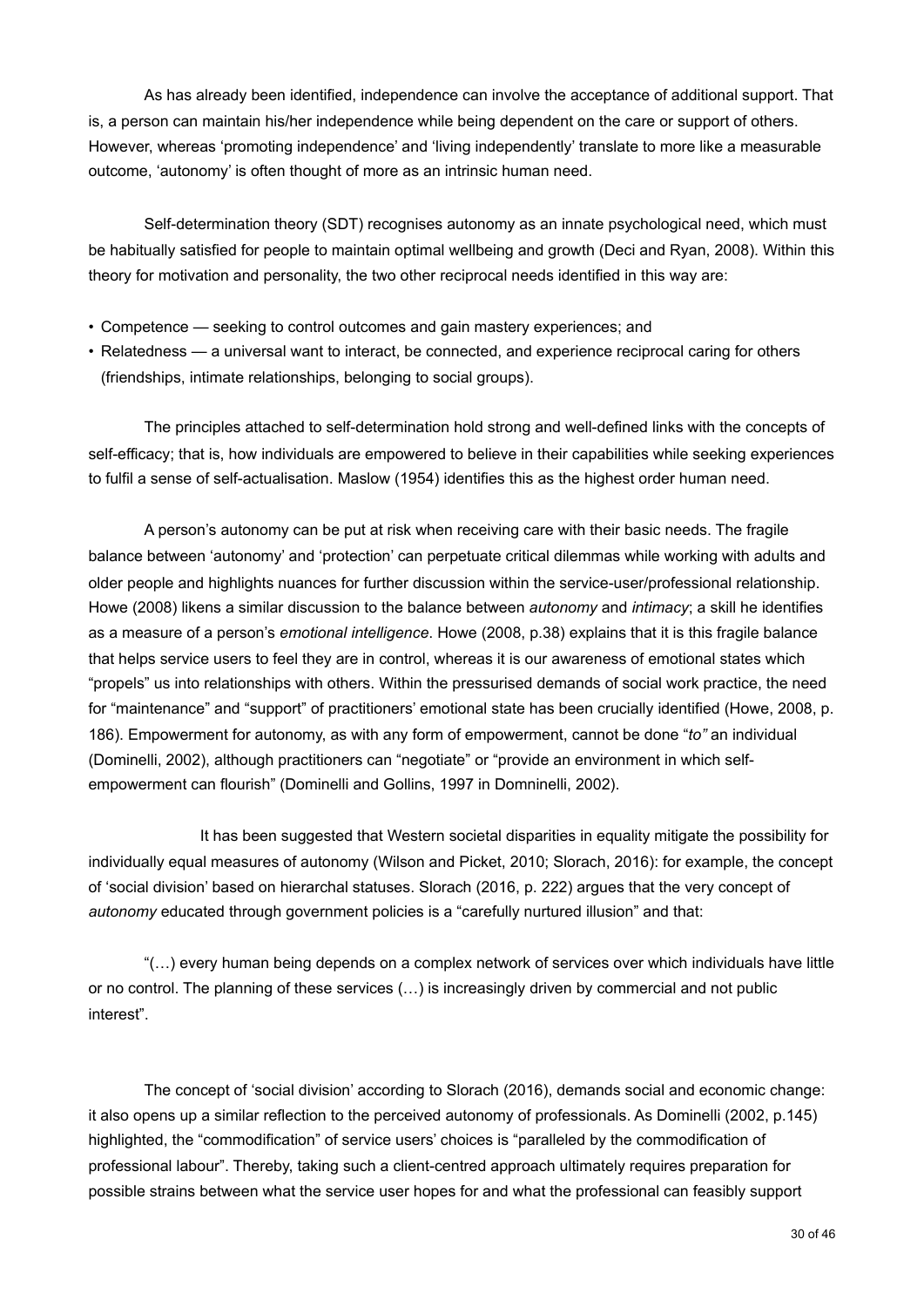within the legislative and procedural constraints of the wider systemic agencies. This revisits Parson's (1902-1979)—concept of *social control* (Janowitz, 1975) i.e. the notion of social workers acting between 'agents of change' and 'agents of the state' (Foucalt, 1961; Cady and Wingfield, 2017).

#### <span id="page-34-0"></span>**Self-Efficacy and Mastery Experiences**

 Re-visiting the concept, it has become clear that self-efficacy beliefs are not static, nor do they exist in isolation. Rather, the empowerment for service user self-efficacy is embedded within other personal, environmental, and systemic constructs. Oppressive practice, which discounts the rights of individuals to take risks and thus retain control over their lives, can be seen to diminish the opportunity for mastery experiences. This diminishment of opportunity ultimately impacts on the service user's self-efficacy expectations.

 As the overarching principle for social work with adults and older people is to promote independent and autonomous living, it is therefore crucial for practitioners to remain critically reflective as to the ways in which their involvement may act as a barrier; as opposed to a tool of empowerment, for service users sustaining self-efficacy.

 Combining the constructs of autonomy and independence for practice with adults and older people, it is worth noting Ferguson's (2001, p.53) assertions that:

 "Social Workers need to be as skilled in how to develop nurturing relationships with clients which promote self-actualisation, mastery and healing as they are in practising emancipatory politics through an anti-oppressive approach." and;

 "Advancing social work and life politics means developing an approach to practice which goes to the heart of people's lived realities and attachments, which promotes effective life planning, enhances their mastery, and ultimately, their happiness."

 'Life politics' involves life choices and perceiving power "generative rather than hierarchal" (Ferguson, 2001, p.47). Giddens (1991) differentiated this from 'emancipatory politics'; characterised as social change and societal revolution (Ferguson, 2001). Giddens further defines *emancipatory politics* as a construct to enhance the autonomy of action, through the freedom from oppressive socially divided power, material poverty, and deprivation. Both concepts act as reminders that, *the personal is political* (Hanish, 1969) — an understanding rooted from the women's liberation movement to explain that what goes on in an individual's personal life is ultimately not a private issue but a wider public concern, embedded within political and/or systemic affairs. Therefore, when considering the self-belief in one's ability towards positive change and growth there must also be reflection on the feasible autonomous constraints within what Slorach (2016) identified as 'a carefully nurtured illusion*,'* of which, ultimately, individuals may have no control.

Arguably, the key to social work intervention into life politics that aims to enable service users in controlling their life experiences and planning their future, is by promoting opportunities to gain *mastery*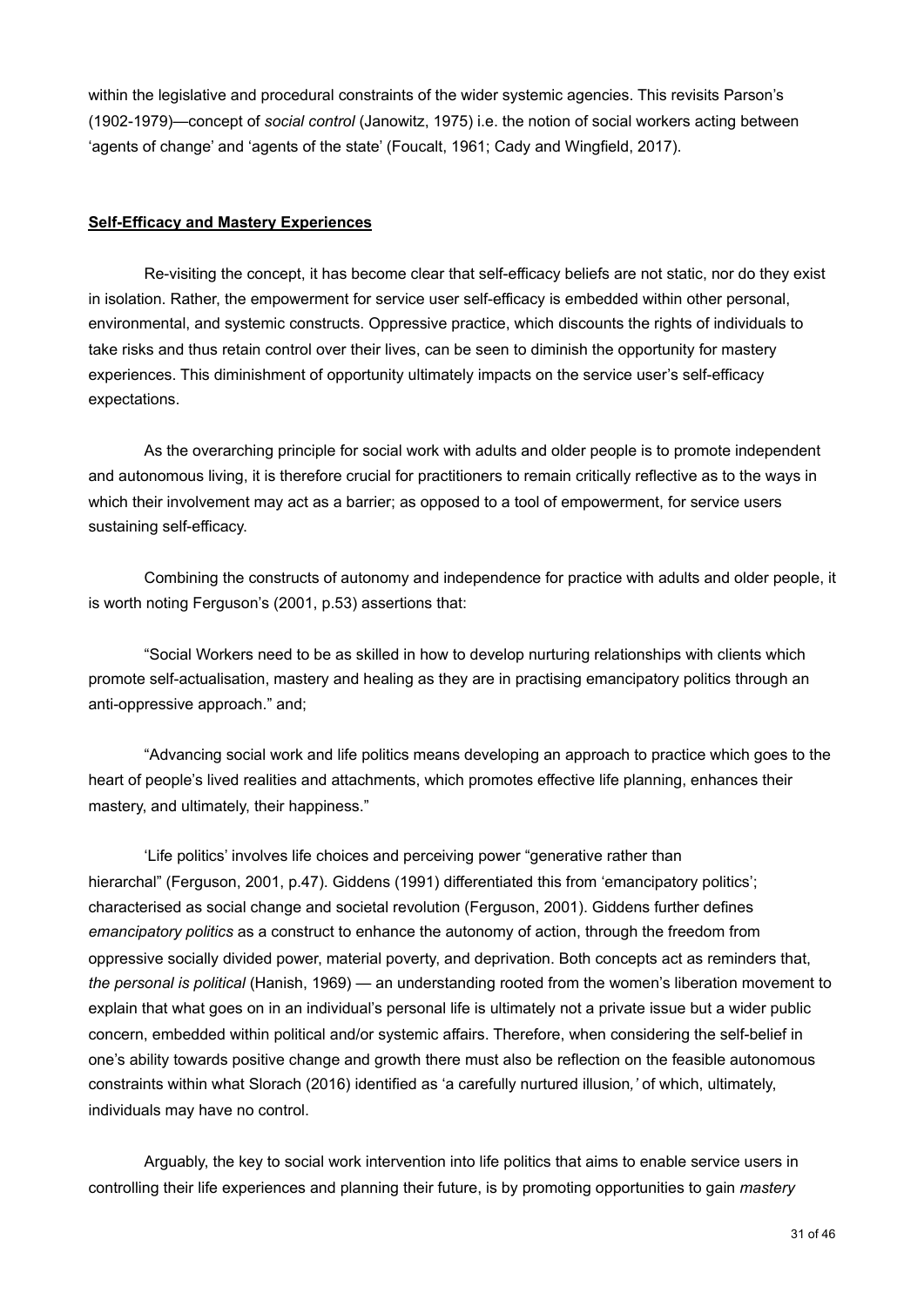(Giddens, 2001). With a person-centred approach, this may involve multi-faceted and creative practices whereby risk-taking can be embraced alongside the duty to safeguard and ultimately promote the wellbeing and self-fulfilment of service users and disengaging from fear of repercussion as an 'agent of social control'.

 Maslow (1954) recognised *self-fulfilment*, or, *self-actualisation*, as the highest order of human need that clearly has significant and positive effects on self-efficacy. On the one hand, self-fulfilment is about striving to reach and fulfil one's potential. On the other hand, Ordun and Akun, 2017 define self-actualisation as using one's capabilities in the most creative and effective way. These revert back to Deci and Ryan's theory of self-determination, which stipulates that, for people to actualise their inherent potential, the social environment must nurture the following three psychological human needs:

- 'Competence' (seeking to control outcomes and gain mastery)
- 'Autonomy' (urging to be an agent of one's own life) and
- Relatedness (the desire for a sense of belonging and connectedness).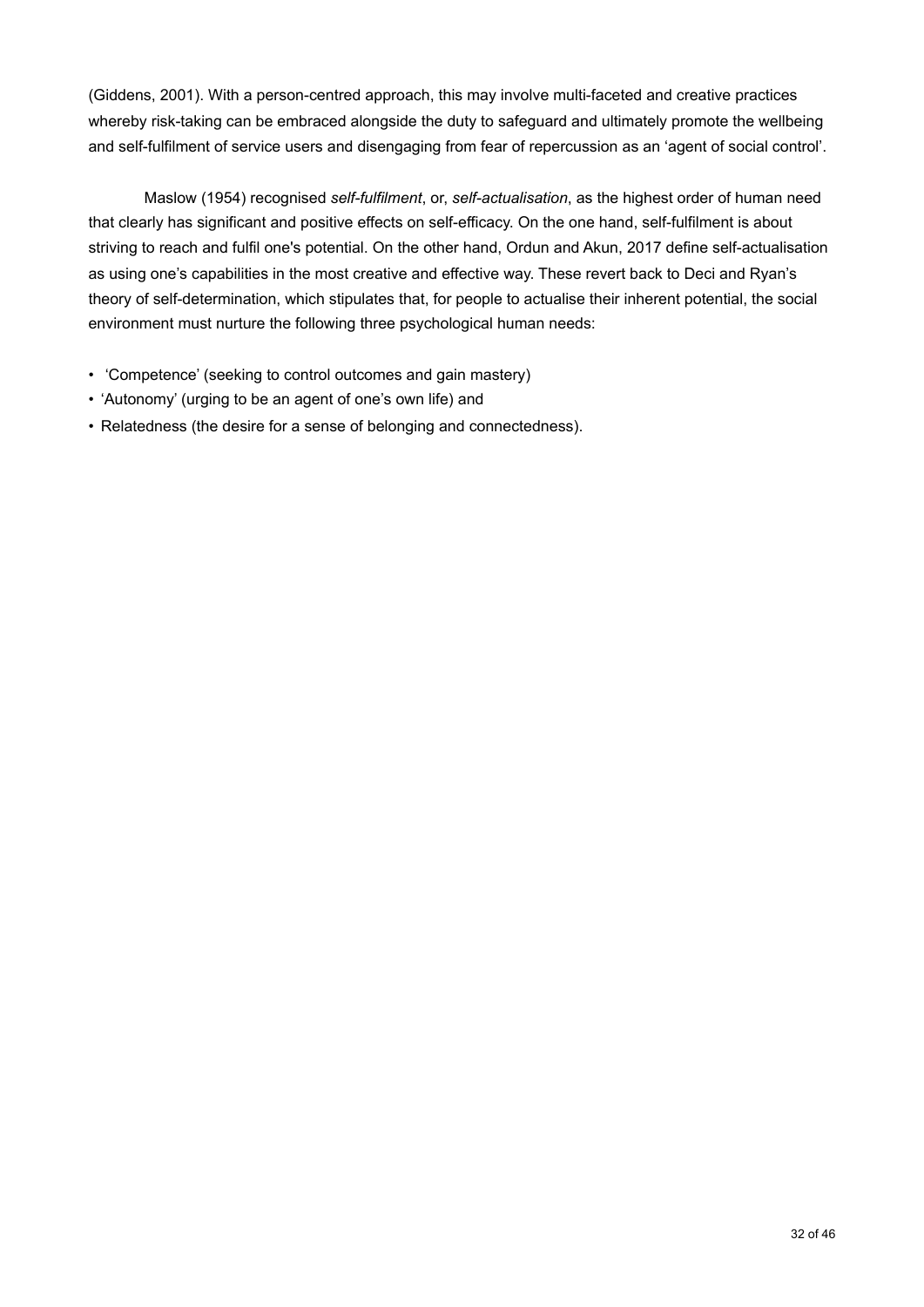# <span id="page-36-0"></span>Chapter Three: Conclusions

#### <span id="page-36-1"></span>**Implications for Practice**

 Implications for social work policy and practice have been identified and reflected upon throughout this research. With the often complex and multi-faceted nature of AOP social work practice, there are extensive possibilities for how the concerns between risk, care, autonomy and self-efficacy can implicate present and future practice.

 For the purpose of this dissertation, two key findings have been evoked through critical analysis, which are outlined below:

## *1. The emotional and practical demands of practitioners must be supported to enable effective relationship-based practice through the care vs control tensions within social work.*

The findings from research have identified that social service practitioners operate within a fragile balance between providing services, managing risks and their duty to safeguard vulnerable adults. Howe (2008, p.186) identified "maintenance" and "support" of practitioners' emotions as crucial for their selfregulation and wellbeing. From my limited experience thus far within statutory Social Work, the regular use of 'supervision' can often be superseded by the timeframe pressures and stresses of working towards deadlines for substantial caseloads. It is however acknowledged that, omitting 'supervision' due to caseload commitment stresses, is counterintuitive: supervision with departmental team leaders can provide a space to reflect on the *use of self*, and the complex ethical tensions that can arise within practice.

 From the findings in this research, practitioners' *use of self* has been identified as a core component of relationship-based practice. Linked with 'emotional intelligence', Howe (2008, p.185) identifies an effective *use of self* as enhancing a practitioner's capacity to connect with service users, which ultimately helps to evoke a reciprocal trust and organic mutual responses. This conclusion can be argued to not only strengthen the accuracy of assessments for appropriate person-centred intervention, but also for practitioners to seek the support when required, in identifying and reflecting on both their statutory powers and limitations within interventions that risk being 'risk-averse'. Therefore, it is proposed that the regular use of 'supervision' can provide emotional and practical support for practitioners, as well as a space for reflection the lived experiences for service users; for instance, the balancing of 'risks' with 'protection'.

#### *2. The implementation of SDS requires further review with recommendations for practice.*

This research has acknowledged that SDS has not met its policy expectations for being embedded within practice (The Scottish Government, 2019d). While this is not a radically new insight for practice, it bears particular relevance for the issues concerning choice and control and *mastery experiences*, therefore is stressed as requiring further attention.

 Comparatively with historical service provision, the principles of self-directed-support are a wholly systemic reformation of former oppressive practices. By enabling AOP service users to retain choice and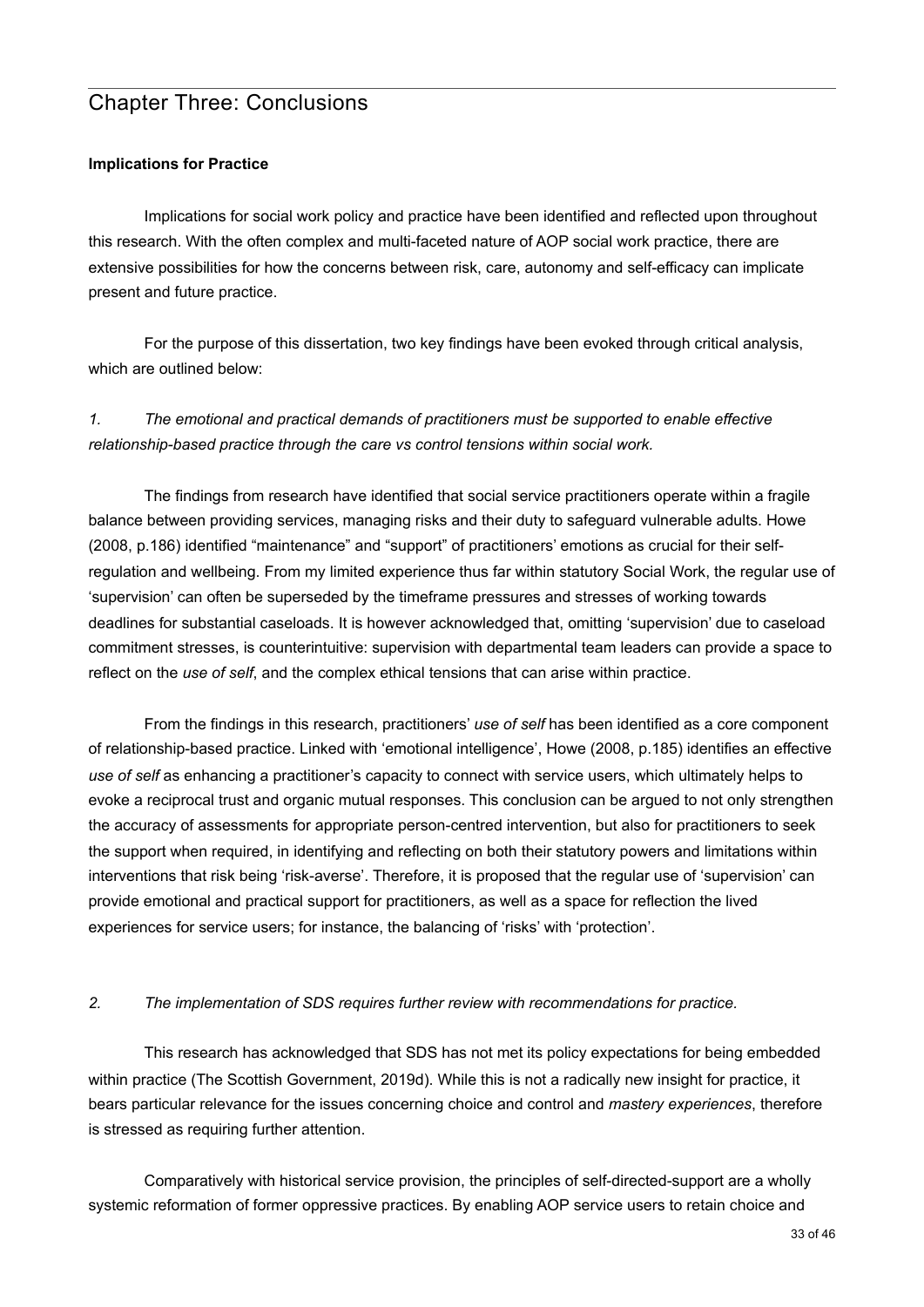control over the support they receive and how they receive it, individuals are finally granted 'social citizenship', included, and empowered to live their lives how they choose, enjoying aspects of society from which they were previously excluded (Lymbery, 2014), if they so choose. Enabling service users with choice and control over their care and support reinforces the hope for diminishing a socially divided, Eurocentric ideologies, based on the harmful assumptions of what is understood as 'right' or 'wrong'; 'dominant' or 'inferior' (Dominelli, 2002). Further, this choice expands the opportunities for *mastery experiences*, on a person-centred level.

#### <span id="page-37-0"></span>**Conclusion**

The Scottish Government's socio-economical 'lockdown' measures have instigated an invaluable perspective for my research on self-efficacy beliefs. While balancing childcare, personal, academic learning and career commitments against existing global adversity and temporary service closures, I have experienced introspectively that the impact of external factors can overwhelm the self-belief for the necessary emotional, cognitive, and practical resources to accomplish a task, and experience *mastery*.

 Under 'ordinary' circumstances I consider myself as having a strong internal locus of control for the execution and accountability of my own actions. However, the prevalent powerlessness to omit specific obstacles to completing this dissertation has aided a subjective relatedness between feeling not 'in control' and experiencing perceived low self-efficacy. This has provided a personally insightful, yet limited, critical awareness into the lived experiences of many AOP service users within the care vs control tensions of social work practice.

Analysis of this research suggests a significant importance of self-efficacy belief for adults and older people, although it is appreciated that this may be relative and not absolute. Ultimately, exercising choice and control towards achievable person-centred outcomes can provide opportunities over service users achieving *mastery* over their life planning.

 Through a process of reflection, I have considered possibilities for the gaps in existing the literature on service user-self efficacy: this conceptual language may risk the presupposition that service users should be wholly 'self-efficacious' or 'self-sufficient'. Thus, this presupposition would conflict the research's findings that self-efficacy, autonomy and independence can co-exist with the provision of statutory care and support. The understanding of service user self-efficacy has accentuated its conceptual relationship with 'personal agency': enhancing this capability to exercise control over one's environment has been highlighted by a strengths-based approach that respects individual's rights to autonomy, where possible within the limitations of legislative safeguarding duties.

The nature of this dissertation has advocated for the development of service user self-efficacy, although limitations within legislative safeguarding duties have been acknowledged. Whereas a personcentred; rather than service-led; approach is directed by the service users' views and wishes and bears associations with positive outcomes, tensions can arise within the parameters of the local authority's duty to safeguard those who have 'incapacity' to safeguard themselves.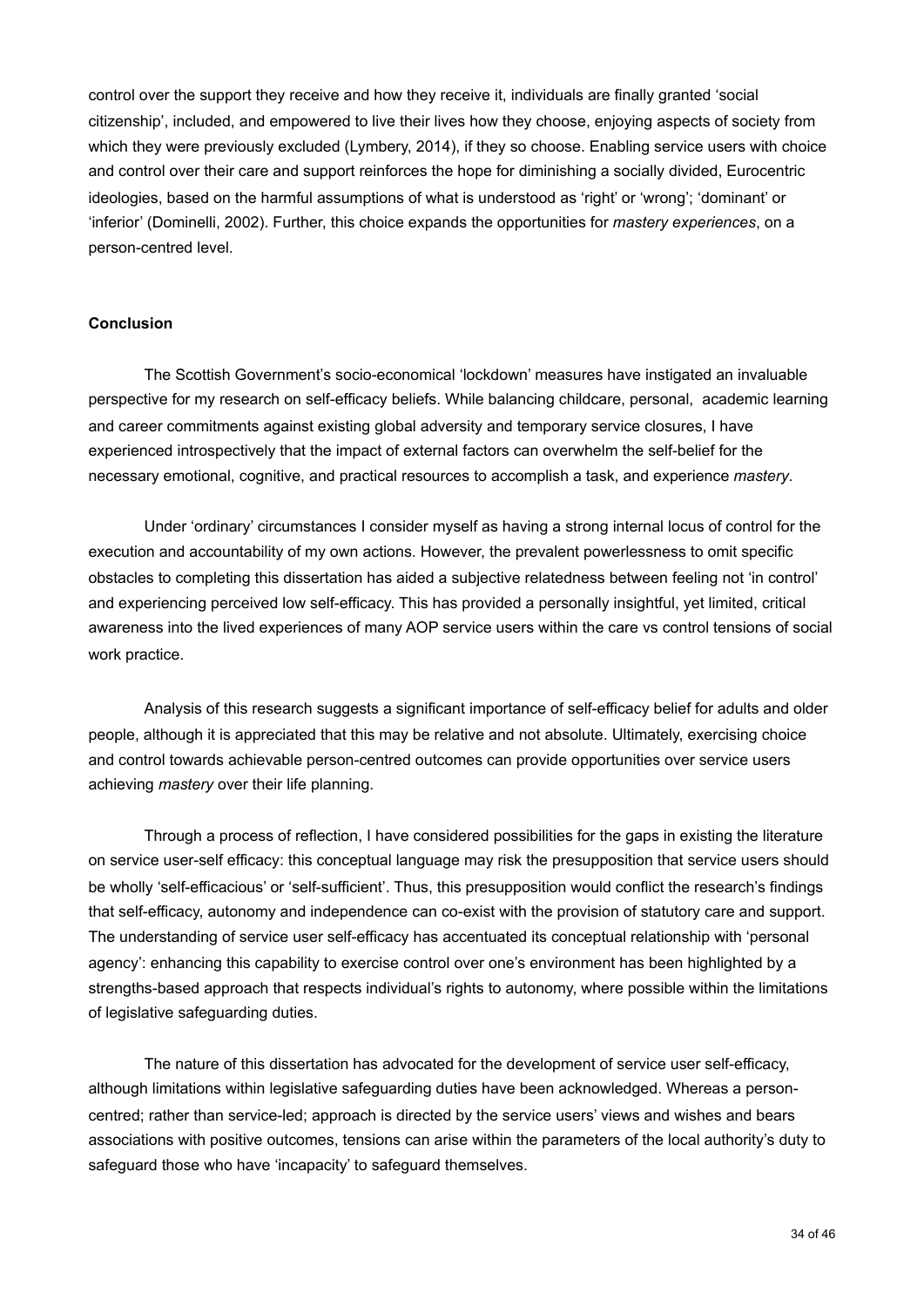Therefore, the development of self-efficacy beliefs, as in Piper's (1930, p.8) "I think I can (…) I think I can" does not represent the actualities of service users' experiences in absolute terms. Nevertheless, as the analysis has concluded, within a practitioner's statutory duty to safeguard is the paralleled duty to actively pursue the past and present wishes of both service users' and carers', wherever possible.

 **'**Risk' in AOP Social Work has been identified as both a multi-faceted and complex structure at the core of assessments and interventions. The conclusions from this research have not identified the extent of which any existing 'risk-averse' practice enables or disables opportunities for service users developing mastery experiences. However, the analysis has suggested the need for creative practice, whereby risktaking can be embraced in conjunction with the practitioner's duty to safeguard, ultimately promoting service users' wellbeing and self-fulfilment through rich opportunities gaining *mastery* experiences.

 This approach to risk can be understood by practitioners maintaining *rights-based* working relationships with service users: self-determination is the right of service users, which social workers must promote. The tone of this dissertation has urged introspective reflection for wider society, proposing a shift in the perceptions of marginalised groups. For example, the extrinsic focus on *safeguarding* as protecting vulnerable adults and older people from harm, rather than upholding their human right against degrading treatment, in a society that arguably has not adequately adapted to their needs.

This dissertation has highlighted that promoting independent living for adults and older people continues to be a key focus of Scottish Government policy and social work practice. Independence has been defined as the *outcome* of choice and control: clear links to practice concerning self-directed care and supports have been identified.

 Experiencing mastery, with the associated risks, has been suggested through analysis as a fragile balance for practitioners in promoting the independence of service users while simultaneously providing an appropriate level of protection, for which service providers can be accountable. There is a pressing need for practitioners to acknowledge and empower both the existing and potential capacities for adults and older people towards independent living. This need is inclusive of *adult-to-adult* transactions, which take care to avoid authoritative approaches which can thwart the views and wishes of AOP service users.

 Otherwise, this would remain as one of the many care vs control dichotomies within social work practice; practitioners' *care* for, or *control* of service users' independence; which, as highlighted through the analysis of this research, pertains a dynamic interplay of the autonomy, opportunities for mastery, and ultimately the self-efficacy beliefs of adults and older people.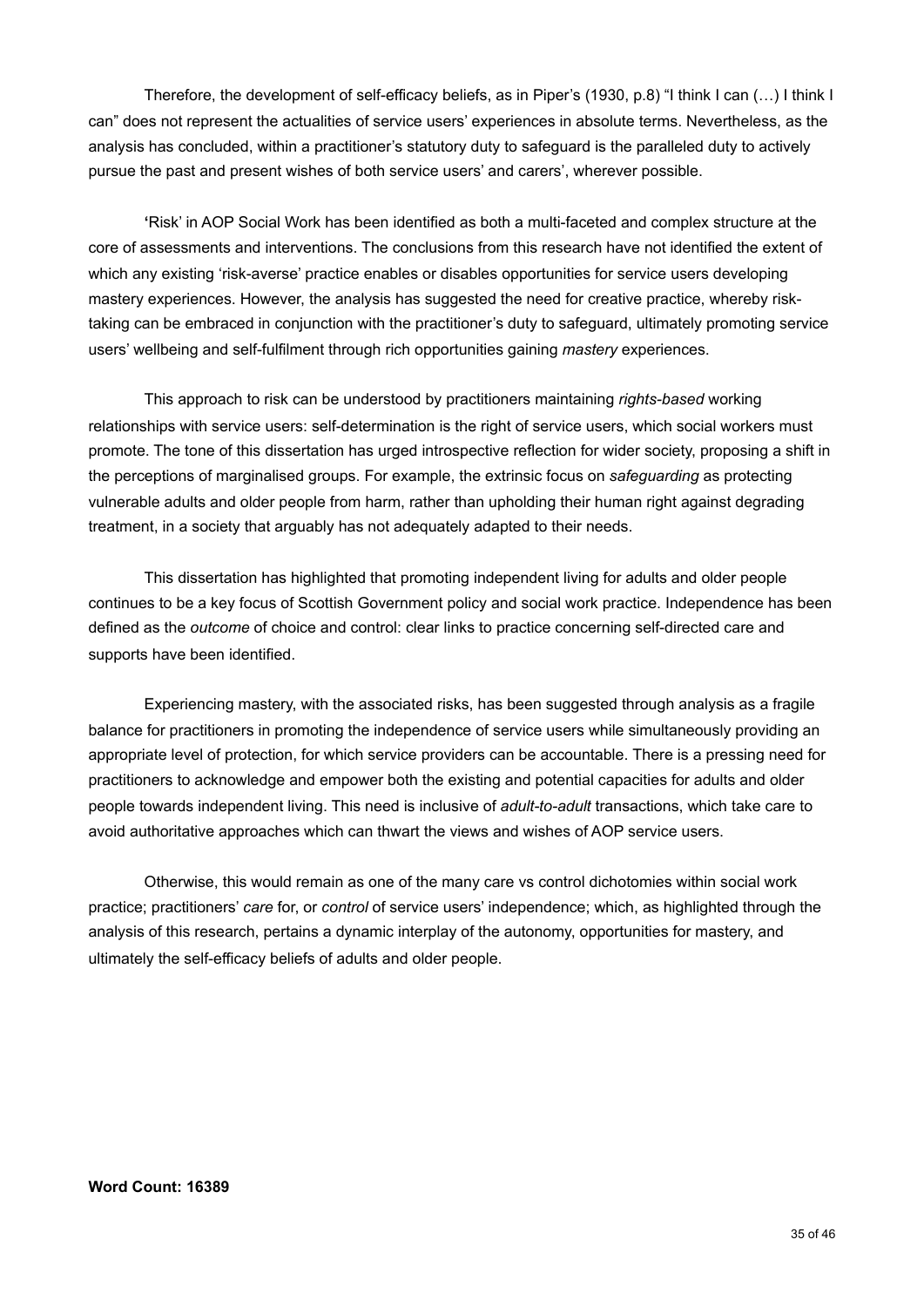## <span id="page-39-0"></span>**References**

@UKBLM. (2020) UK Black Lives Matter. [Twitter Account] Available:<https://twitter.com/ukblm?lang=en> [Accessed 31 July 2020].

Ackerman, C. E. (2020) What is Self-Efficacy Theory in Psychology? [Online] Available: [https://](https://positivepsychology.com/self-efficacy/) [positivepsychology.com/self-efficacy/](https://positivepsychology.com/self-efficacy/) [Accessed 11 July 2020].

Adult Support and Protection (Scotland) Act 2007. [Online] Available: [https://www.legislation.gov.uk/asp/](https://www.legislation.gov.uk/asp/2007/10/contents) [2007/10/contents](https://www.legislation.gov.uk/asp/2007/10/contents) [Accessee 21 July 2020].

Adults Wirth Incapacity (Scotland) Act 2000. [Online] Available: [https://www.legislation.gov.uk/asp/2000/4/](https://www.legislation.gov.uk/asp/2000/4/contents) [contents](https://www.legislation.gov.uk/asp/2000/4/contents) [Accessed 21 July 2020].

Ainger, J. (2017) Nudge theory, the Nobel Prize — and social care. [Online] Available: [https://](https://www.impower.co.uk/insights/nudge-theory-the-nobel-prize-and-social-care) [www.impower.co.uk/insights/nudge-theory-the-nobel-prize-and-social-care](https://www.impower.co.uk/insights/nudge-theory-the-nobel-prize-and-social-care) [Accessed 21 June, 2020].

Ainsworth, M. D. S. and Bell, S. M. (1970) Attachment, exploration, and separation: Illustrated by the behavior of one-year-olds in a strange situation. Child Development Vol. *41*, pp.49-67. [Online] Available: <[https://www.jstor.org/stable/1127388?seq=1#page\\_scan\\_tab\\_contents](https://www.jstor.org/stable/1127388?seq=1%23page_scan_tab_contents)> [Accessed 31 July 2020].

Akhtar, A. (2008) What is self-efficacy? Bandura's 4 sources of efficacy beliefs. [Online] Available: [https://](https://positivepsychology.com/self-efficacy/) [positivepsychology.com/self-efficacy/](https://positivepsychology.com/self-efficacy/) [Accessed 26 May 2020].

Allan, G. (2018) Cognitive Behavioural Therapy: Its practice and its place in social work. In: Lishman, J., Yuill. C., Brannan, J., Gibson, A. (eds.) Social Work: An Introduction 2nd ed. London: Sage Publications Ltd. pp. 296-310.

Ansgong, D., Eisensmith, S. R., Okumu, M. And Chowa, G. A. (2019) The Importance of self-efficacy and educational aspirations for academic achievement in resource-limited countries: Evidence from Ghana. Journal of Adolescence. Vol. 70 (1), pp. 13-23. [Online] Available: [https://doi.org/10.1016/j.adolescence.](https://doi.org/10.1016/j.adolescence.2018.11.003) [2018.11.003](https://doi.org/10.1016/j.adolescence.2018.11.003) [Accessed 21 July 2020].

Ashokkumar, T., Chacko, T. V. and Munuswamy, S. (2012) Physical disabilities among the rural elderly: identifying surrogate markers of unmet disability care needs. International Journal of Tropical Medicine. Vol. 7 (1), pp. 38-41. [Online] Available: [10.3923/ijtmed.2012.38.41](http://dx.doi.org/10.3923/ijtmed.2012.38.41) [Accessed 31 July 2020].

Audit Scotland (2017) Self-directed support: 2017 Progress report. Edinburgh: Audit Scotland. [Online] Available: [https://www.audit-scotland.gov.uk/uploads/docs/report/2017/nr\\_170824\\_self\\_directed\\_support.pdf](https://www.audit-scotland.gov.uk/uploads/docs/report/2017/nr_170824_self_directed_support.pdf) [Accessed 31 July 2020].

Dominelli, L. (2002) Anti-Oppressive Social Work: Theory and Practice. Basingstoke: Palgrave Macmillan.

Bandura, A. (1977) Self-efficacy: Toward a Unifying Theory of Behavioural Change. **Psychological Review**, Vol. 84 (2), pp.191-215.

Bandura, A. (1982) Self-efficacy mechanism in human agency. American Psychologist. Vol. 37 (2), pp. 122-147. [Online] Available: <https://doi.org/10.1037/0003-066X.37.2.122>[Accessed 26 May 2020].

Bandura, A. (1986). Social foundations of thought and action: A social cognitive theory. Englewood Cliffs, NJ: Prentice-Hall.

Bandura, A. (1994) Self-efficacy. In: V. S. Ramachaudran (ed.) Encyclopedia of Human Behaviour. Vol. 4, pp. 77-81. New York: Academic Press. Reprinted in H. Friedman (ed.), Encyclopedia of mental health. San Diego: Academic Press, 1998). [Online] Available: [https://www.uky.edu/~eushe2/Bandura/](https://www.uky.edu/~eushe2/Bandura/Bandura1994EHB.pdf) [Bandura1994EHB.pdf](https://www.uky.edu/~eushe2/Bandura/Bandura1994EHB.pdf) [Accessed 26 May 2020].

Bandura, A. (1997). Self-Efficacy: The exercise of control. New York, NY: W. H. Freeman.

Bandura, A. (2006) Autobiography. In: Lindzey, M.G. , and Runyan, W. M. (eds.) A history of psychology in autobiography. Washington, DC: American Psychological Association. pp. 42-75. [Online] Available: [https://](https://albertbandura.com/pdfs/Albert-Bandura-Autobiography.pdf) [albertbandura.com/pdfs/Albert-Bandura-Autobiography.pdf](https://albertbandura.com/pdfs/Albert-Bandura-Autobiography.pdf) [Accessed 21 July 2020].

Bandura, A. (2008) Self-efficacy in Changing Societies. Cambridge: University Press.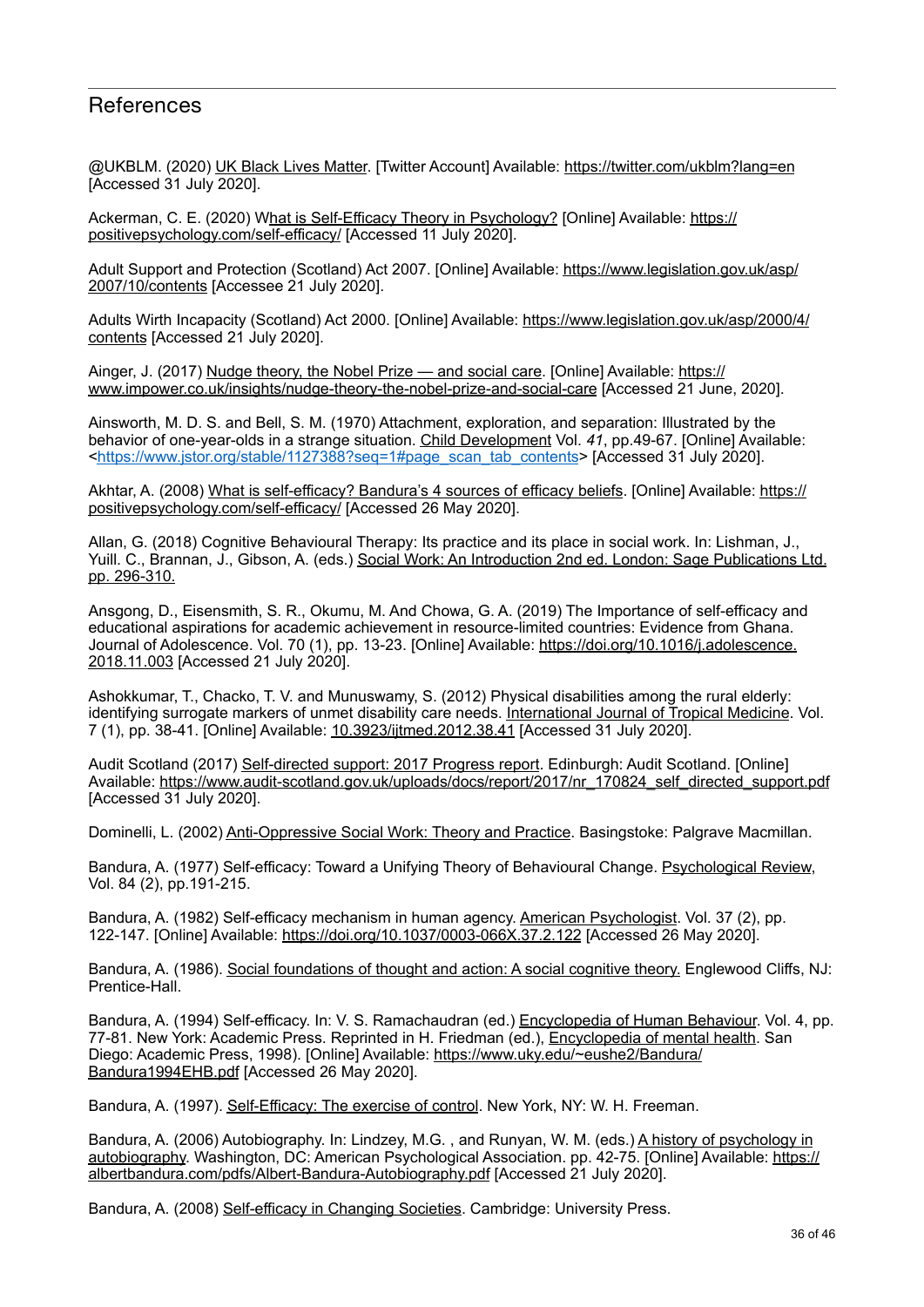Banks, S. (2020) Rethinking social work ethics during COVID-19 and beyond: a BASW 'think piece'. British Association of Social Work (BASW): The professional association for social work and social workers. [Online] Available: <http://dro.dur.ac.uk/31392/1/31392.pdf>[Accessed 32 July 2020].

Barnes, J. (1984) Complete Works of Aristotle. New Jersey: Princeton University Press.

Barnes, C. (1992) Disabling Imagery and the Media: An Exploration of the Principles for Media Representations of Disabled People. Halifax: The British Council of Organisations of Disabled People and Ryburn Publishing. [Online] Available: [https://disability-studies.leeds.ac.uk/wp-content/uploads/sites/40/](https://disability-studies.leeds.ac.uk/wp-content/uploads/sites/40/library/Barnes-disabling-imagery.pdf) [library/Barnes-disabling-imagery.pdf](https://disability-studies.leeds.ac.uk/wp-content/uploads/sites/40/library/Barnes-disabling-imagery.pdf) [Accessed 28 May 2020].

Barnes, C. (2016) History: Disability Activism and the Social Model of Disability. [Online] Available: [https://](https://disability-studies.leeds.ac.uk/wp-content/uploads/sites/40/library/History%2022-11-16.pdf) [disability-studies.leeds.ac.uk/wp-content/uploads/sites/40/library/History%2022-11-16.pdf](https://disability-studies.leeds.ac.uk/wp-content/uploads/sites/40/library/History%2022-11-16.pdf) [Accessed 21 June 2020].

Bates, C., Terry, L. and Popple, K. (2017a) The importance of romantic love to people with learning disabilities. British Journal of Learning Disabilities. Vol. 45 (1), pp. 64-72. [Online] Available: [https://doi.org/](https://doi.org/10.1111/bld.12177) [10.1111/bld.12177](https://doi.org/10.1111/bld.12177) [Accessed 31 July 2020].

Bates, C., Terry, L. and Popple, K. (2017b) Partner selection for people with intellectual disabilities. Journal of Applied Research in Intellectual Disabilities. Vol. 30 (4), pp. 602-611. [Online] Available: [https://](https://pubmed.ncbi.nlm.nih.gov/26996512/) [pubmed.ncbi.nlm.nih.gov/26996512/](https://pubmed.ncbi.nlm.nih.gov/26996512/) [Accessed 31 July 2020].

Beech, C. and Ray, M. Older People. (2009) In: Adams, R., Dominelli, L., Payne, M. (eds.) Critical Practice in Social Work. 2nd ed. Basingstoke: Palgrave MacMillan, pp. 356-366.

Beck, U. (1992) Risk Society: Towards a New Modernity. London: Sage Publications Ltd.

Berne, E. (1959) Principles of Transactional Analysis. Indian Journal of Psychiatry. Vol. 1. Reprinted (1996) Vol. 38 (3), pp. 154-159. [Online] Available: [<https://www.ncbi.nlm.nih.gov/pubmed/21709849>](https://www.ncbi.nlm.nih.gov/pubmed/21709849) [Accessed 6th April 2020.

Berne, E. (1961) Transactional Analysis in Psychotherapy. Reprint. (1996) London: Profile Books, Ltd.

Berne, E. (1966) Principles of Group Treatment. Oxford: University Press.

Baumrind, D. (1995) Child Maltreatment and Optimal Caregiving in Social Contexts. New York: Garland.

BlackLivesMatter. (n.d.) Black Lives Matter [Online] Available:<https://blacklivesmatter.com> [Accessed 31 July 2020].

Bolger, J. and Walker, P. (2018) Models of Assessment. In: Lishman, J., Yull, C., Brannan, J. and Gibson, A. (eds.) Social Work: An Introduction. 2nd ed. London: Sage Publications Ltd., pp. 190-205.

Bowlby, J. (1988) A Secure Base: Parent-Child Attachment and Healthy Human Development. New York: Routledge.

British Association of Social Workers (BASW). (2014) The Code of Ethics for Social Work. Birmingham: BASW. [Online] Available: [https://www.basw.co.uk/system/files/resources/](https://www.basw.co.uk/system/files/resources/Code%20of%20Ethics%20Aug18.pdf) [Code%20of%20Ethics%20Aug18.pdf \[Accessed 21 June 2020\].](https://www.basw.co.uk/system/files/resources/Code%20of%20Ethics%20Aug18.pdf) 

British Association of Social Workers (BASW). (2020) Social workers vital role must be urgently recognised and resourced throughout COVID-19 crisis. [Online] Available: [https://www.basw.co.uk/media/news/2020/](https://www.basw.co.uk/media/news/2020/mar/social-workers-vital-role-must-be-urgently-recognised-and-resourced-throughout) [mar/social-workers-vital-role-must-be-urgently-recognised-and-resourced-throughout \[Accessed 31 July](https://www.basw.co.uk/media/news/2020/mar/social-workers-vital-role-must-be-urgently-recognised-and-resourced-throughout)  2020].

British Association of Social Workers (BASW). (n.d.) The Capabilities for Social Work with Adults who have a Learning Disability. Birmingham: BASW. [Online] Available: [https://www.basw.co.uk/system/files/resources/](https://www.basw.co.uk/system/files/resources/181064%20Learning%20Disability%20Capability%20Statement%2019.06.19.pdf) [181064%20Learning%20Disability%20Capability%20Statement%2019.06.19.pdf \[Accessed 31 July 2020\].](https://www.basw.co.uk/system/files/resources/181064%20Learning%20Disability%20Capability%20Statement%2019.06.19.pdf)

Brown, H. (2009) Safeguarding Adults. In: Adams, R., Dominelli, L. and Payne, M. (eds.) Critical Practice in Social Work. 2nd ed. Basingstoke: Palgrave MacMillan, pp. 303-314.

Bruce, T. A. (2019) Analysis of Foucalt's Madness and Civilization. [Online] Available: DOI: 10.13140/RG. 2.2.28672.99841 [Accessed 21 June 2020].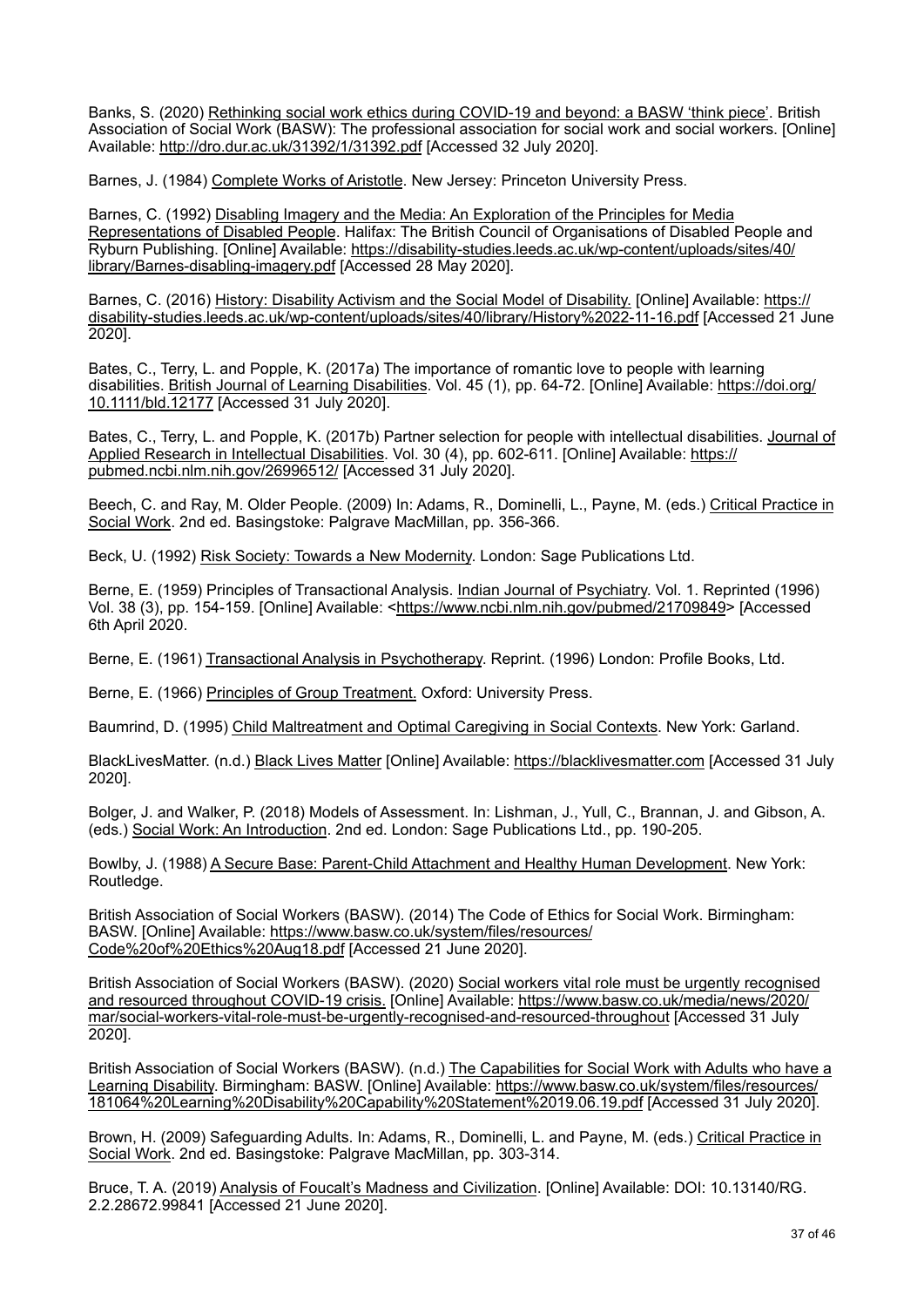Cady, C. E. And Wingfield, T. T. (2017) Social Workers: agents of change or agents of oppression? Social Work Education. Vol. 36 (4), pp. 430-442. [Online] Available: [https://www.tandfonline.com/doi/abs/](https://www.tandfonline.com/doi/abs/10.1080/02615479.2017.1291802) [10.1080/02615479.2017.1291802](https://www.tandfonline.com/doi/abs/10.1080/02615479.2017.1291802) [Accessed 28 July 2020].

Care Information Scotland. (2019) Self-Directed Support. [Online] Available: [https://](https://www.careinfoscotland.scot/topics/how-to-get-care-services/self-directed-support/access-to-self-directed-support/) [www.careinfoscotland.scot/topics/how-to-get-care-services/self-directed-support/access-to-self-directed](https://www.careinfoscotland.scot/topics/how-to-get-care-services/self-directed-support/access-to-self-directed-support/)[support/](https://www.careinfoscotland.scot/topics/how-to-get-care-services/self-directed-support/access-to-self-directed-support/) [Accessed 11 July 2020].

Changing Lives. (2006) Report of the 21st Century Social Work Review. Edinburgh: Scottish Executive. [Online] Available: [https://www.gov.scot/binaries/content/documents/govscot/publications/independent-report/](https://www.gov.scot/binaries/content/documents/govscot/publications/independent-report/2006/02/changing-lives-report-21st-century-social-work-review/documents/0021949-pdf/0021949-pdf/govscot%3Adocument/0021949.pdf) [2006/02/changing-lives-report-21st-century-social-work-review/documents/0021949-pdf/0021949-pdf/](https://www.gov.scot/binaries/content/documents/govscot/publications/independent-report/2006/02/changing-lives-report-21st-century-social-work-review/documents/0021949-pdf/0021949-pdf/govscot%3Adocument/0021949.pdf) [govscot%3Adocument/0021949.pdf](https://www.gov.scot/binaries/content/documents/govscot/publications/independent-report/2006/02/changing-lives-report-21st-century-social-work-review/documents/0021949-pdf/0021949-pdf/govscot%3Adocument/0021949.pdf) [Accessed 11 July 2020].

Christie, Dr C. (2011) Commission on the future delivery of public services. Edinburgh: APS Group. [Online] Available: <https://www.gov.scot/publications/commission-future-delivery-public-services/> [Accessed 31 July 2020].

Clark, H., Dyer, S., and Horwood, J. (1998) That Bit of Help: The High Value of Low Level Preventative Services for Older People. Bristol: Policy Press/Community Care.

Clark, C. and Smith, M. (2012) Changing Lives: What is really changing for Scottish social work? European Journal of Social Work. Vol. 14 (3). [Online] Available: [https://www.researchgate.net/publication/](https://www.researchgate.net/publication/263337185_Changing_Lives_What_is_really_changing_for_Scottish_social_work) 263337185 Changing Lives What is really changing for Scottish social work [Accessed 11 July 2020]. Collins, S. (2020) The Positive Social Worker. London: Routledge.

Colombo, M. (2017) Bayesian cognitive science, predictive brains, and the nativism debate. Synthese. Vol. 195 (11), pp. 4817-4838. [Online] Available:<https://www.ncbi.nlm.nih.gov/pmc/articles/PMC6404666/> [Accessed 16 July 2020].

Community Care and Health (Scotland) Act 2002. [Online]. Available: [http://www.parliament.scot/](http://www.parliament.scot/ResearchBriefingsAndFactsheets/S4/SB_11-43.pdf) [ResearchBriefingsAndFactsheets/S4/SB\\_11-43.pdf](http://www.parliament.scot/ResearchBriefingsAndFactsheets/S4/SB_11-43.pdf) [Accessed 11 July 2020].

Cook, T., Kursumovic, E. and Lennane, S. (2020) Exclusive: deaths of NHS staff from Covid-19 analysed. Health Service Journal (HSJ). [Online] Available: [https://www.hsj.co.uk/exclusive-deaths-of-nhs-staff-from](https://www.hsj.co.uk/exclusive-deaths-of-nhs-staff-from-covid-19-analysed/7027471.article)[covid-19-analysed/7027471.article](https://www.hsj.co.uk/exclusive-deaths-of-nhs-staff-from-covid-19-analysed/7027471.article) [Accessed 31 July 2020].

Coulter, A. and Ellins, J. (2006) Patient-Focussed interventions: A review of the evidence. London: The Health Foundation. [Online] Available: [https://www.health.org.uk/sites/default/files/](https://www.health.org.uk/sites/default/files/PatientFocusedInterventions_ReviewOfTheEvidence.pdf) [PatientFocusedInterventions\\_ReviewOfTheEvidence.pdf \[Accessed 31 July 2020\]](https://www.health.org.uk/sites/default/files/PatientFocusedInterventions_ReviewOfTheEvidence.pdf).

Council of Europe. (1950) European Convention for the Protection of Human rights and Fundamental Freedoms, as amended by Protocols Nos. 11 and 14. [Online] Available: [https://www.echr.coe.int/](https://www.echr.coe.int/Documents/Convention_ENG.pdf) [Documents/Convention\\_ENG.pdf](https://www.echr.coe.int/Documents/Convention_ENG.pdf) [Accessed 31 July 2020].

Dalrymple, J. (1999) Deinstitutionalisation and Community Services in Greater Glasgow. Tizard Learning Disability Review. Vol. 14 (1), pp. 13-23. [Online] Available:<http://dx.doi.org/10.1108/13595474199900004> [Accessed 31 July 2020].

Dan, V. (2017) Empirical and Non-Empirical Methods. In: J. Matthes (ed.) The International Encyclopedia of Communication Research Methods

Deci, E. L. And Ryan, R. M. (2000) Self-Determination Theory and the Facilitation of Intrinsic Motivation, Social Development, and Well-Being. American Psychologists. Vol. 55 (1), pp. 68-78. [Online] Available: [https://selfdeterminationtheory.org/SDT/documents/2000\\_RyanDeci\\_SDT.pdf](https://selfdeterminationtheory.org/SDT/documents/2000_RyanDeci_SDT.pdf) [Accessed 21 July 2020].

Deci, E. L. And Ryan, R. M. (2008) Self-determination theory: A macro theory of human motivation, development, and health. Canadian Psychology. Vol. 49 (3), pp. 182-185. [Online] Available: [https://](https://psycnet.apa.org/record/2008-10897-002) [psycnet.apa.org/record/2008-10897-002](https://psycnet.apa.org/record/2008-10897-002) [Accessed 21 July 2020].

Dr. Seuss. (1990) Oh, the Places You'll Go! London: HarperCollins Publishers, Ltd.

Eberle, T.S. (2014) Phenomenology as a Research Method. In: K. Metzler (ed.) The Sage Handbook of Qualitative Data Analysis. London: Sage Publications Ltd., pp.184-202.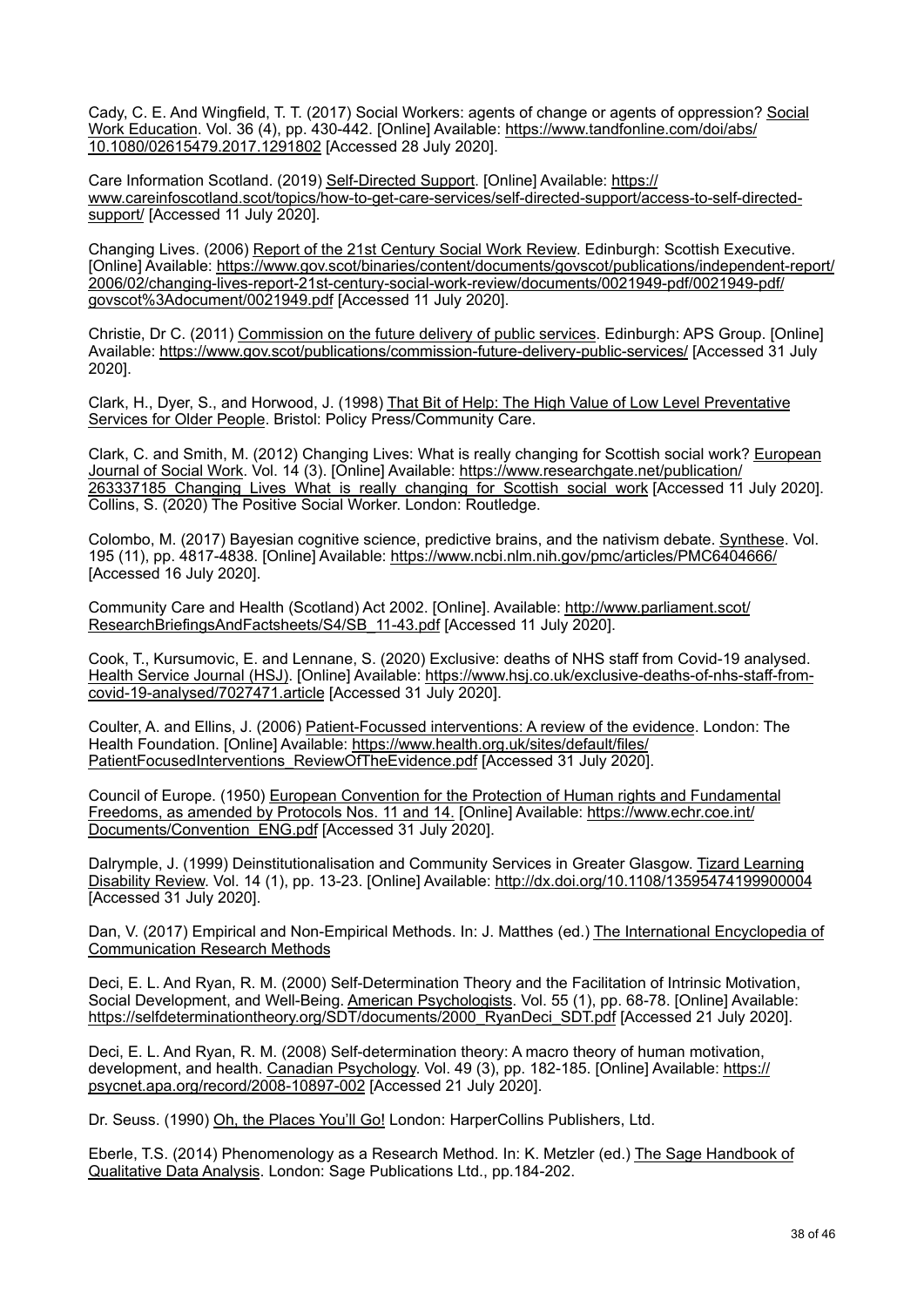Evans, J. (2002) Independent Living Movement in the UK. Leeds: The Disability Archive UK. [Online] Available: [https://disability-studies.leeds.ac.uk/wp-content/uploads/sites/40/library/evans-Version-2-](https://disability-studies.leeds.ac.uk/wp-content/uploads/sites/40/library/evans-Version-2-Independent-Living-Movement-in-the-UK.pdf) [Independent-Living-Movement-in-the-UK.pdf \[Accessed 15 July 2020\].](https://disability-studies.leeds.ac.uk/wp-content/uploads/sites/40/library/evans-Version-2-Independent-Living-Movement-in-the-UK.pdf) 

Faulker, A. (2012) The Right to Take Risks: Service Users Views of Risk in Adult Social Care. Joseph Rowntree Foundation Programme Paper: Risk, trust and relationships in an ageing society. [Online] Accessed 21 July 2020].

Fawcett Society. (2020) Public think care workers are underpaid. [Online] Available: [https://](https://www.fawcettsociety.org.uk/news/vast-majority-of-the-public-think-care-workers-are-underpaid) [www.fawcettsociety.org.uk/news/vast-majority-of-the-public-think-care-workers-are-underpaid](https://www.fawcettsociety.org.uk/news/vast-majority-of-the-public-think-care-workers-are-underpaid) [Accessed 16 July 2020].

Ferguson, I. and Lavalette, M. (2013) Critical and radical social work: an introduction. Critical and Radical Social Work. Vol. 1 (1), pp. 3-14. [Online] Available: [https://www.researchgate.net/publication/](https://www.researchgate.net/publication/270480542_Critical_and_radical_social_work_an_introduction) [270480542\\_Critical\\_and\\_radical\\_social\\_work\\_an\\_introduction \[Accessed 31 July 2020\].](https://www.researchgate.net/publication/270480542_Critical_and_radical_social_work_an_introduction) 

Foucalt, M. (1961) Madness and Civilisation. A History of Insanity in the Age of Reason. (Reprint) 1967, 1989. London: Tavistock Publications Limited.

Foucalt, M. (1982) The Subject and Power. Chicago: University of Chicago Press.

Foucalt, M. (1990) Politics, Philosophy, Culture: Interviews and Other Writings. London: Routledge.

Fraley, R. C. (2019) Attachment in Adulthood: Recent Developments, Emerging Debates, and Future Directions. Annual Review of Psychology. Vol. 70 (1), pp. 401-422. [Online] Available: [https://](https://www.annualreviews.org/doi/pdf/10.1146/annurev-psych-010418-102813) [www.annualreviews.org/doi/pdf/10.1146/annurev-psych-010418-102813](https://www.annualreviews.org/doi/pdf/10.1146/annurev-psych-010418-102813) [Accessed 31 July 2020].

Freire, P. (1970) Pedagogy of the oppressed. New York: Herder and Herder.

Gacea, A. O. (2019) Plato and the "Internal Dialogue": An Ancient Answer for a New Model of the Self. In: Pitteloud, L. and Keeling, E. (eds.) Psychology and Ontology in Plato: Philosophiocal Study Series. Vol. 139. Switzerland: Springer International Publishing. [Online] Available: [https://doi.org/](https://doi.org/10.1007/978-3-030-04654-5_4) [10.1007/978-3-030-04654-5\\_4](https://doi.org/10.1007/978-3-030-04654-5_4) [Accessed 21 July 2020].

Galtung, J. (1969) Violence, Peace, and Peace Research. Journal of Peace Research. Vol. 6 (3), pp. 167-191. [Online] Available: <http://www.jstor.org/stable/422690>[Accessed 21 June 2020].

Garner, H. and Fawcett Society. (1998) Undervalued work, underpaid women: Women's employment in care homes. London: The Fawcett Society. [Online] Available:<http://hdl.handle.net/10068/546600>[Accessed 16 July 2020].

Garrin, J. M. (2014) Self-Efficacy, Self-Determination, and Self-Regulation: The Roel of the Fitness Professional in Social Change Agency. Journal of Social Change. Vol. 6. (1), pp. 41-54. [Online] Available: <https://scholarworks.waldenu.edu/cgi/viewcontent.cgi?article=1065&context=jsc>[Accessed 21 July 2020].

General Systems Theory: Contributions to Social Work Theory and Practice. In: Turner, F. J. (ed.) Social Work Treatment: Interlocking Theoretical Approaches. 5th ed. New York: Oxford University Press Inc., pp. 242-254.

Geurts, B. (2018) Making Sense of Self Talk. Review of Philosophy in Psychology. Vol. 8 (1), pp. 271-285. [Online] Available:<https://doi.org/10.1007/s13164-017-0375-y> [Accessed 21 July 2020].

Giddens, A. (1991) Modernity and Self-identity: Self and Society in the Late Modern Age. California: Stanford University Press.

Gillens, J. (2000) Listening to Young Children Talking on the Telephone: a reassessment of Vygotsky's notion of 'ecocentric speech'. Contemporary Issues in Early Childhood. Vol. 1 (2), pp. 171-184. [Online] Available: <https://journals.sagepub.com/doi/pdf/10.2304/ciec.2000.1.2.5> [Accessed 21 July 2020].

Gigerenzer, G. (2014) Risk savvy: How to make good decisions. New York: Penguin.

Given, L. (2008) The SAGE encyclopaedia of qualitative research methods. Vols. 1-10. Thousand Oaks: Sage Publications. [Online] Available:<https://dx.doi.org/10.4135/9781412963909.n250> [Accessed 31 July 2020].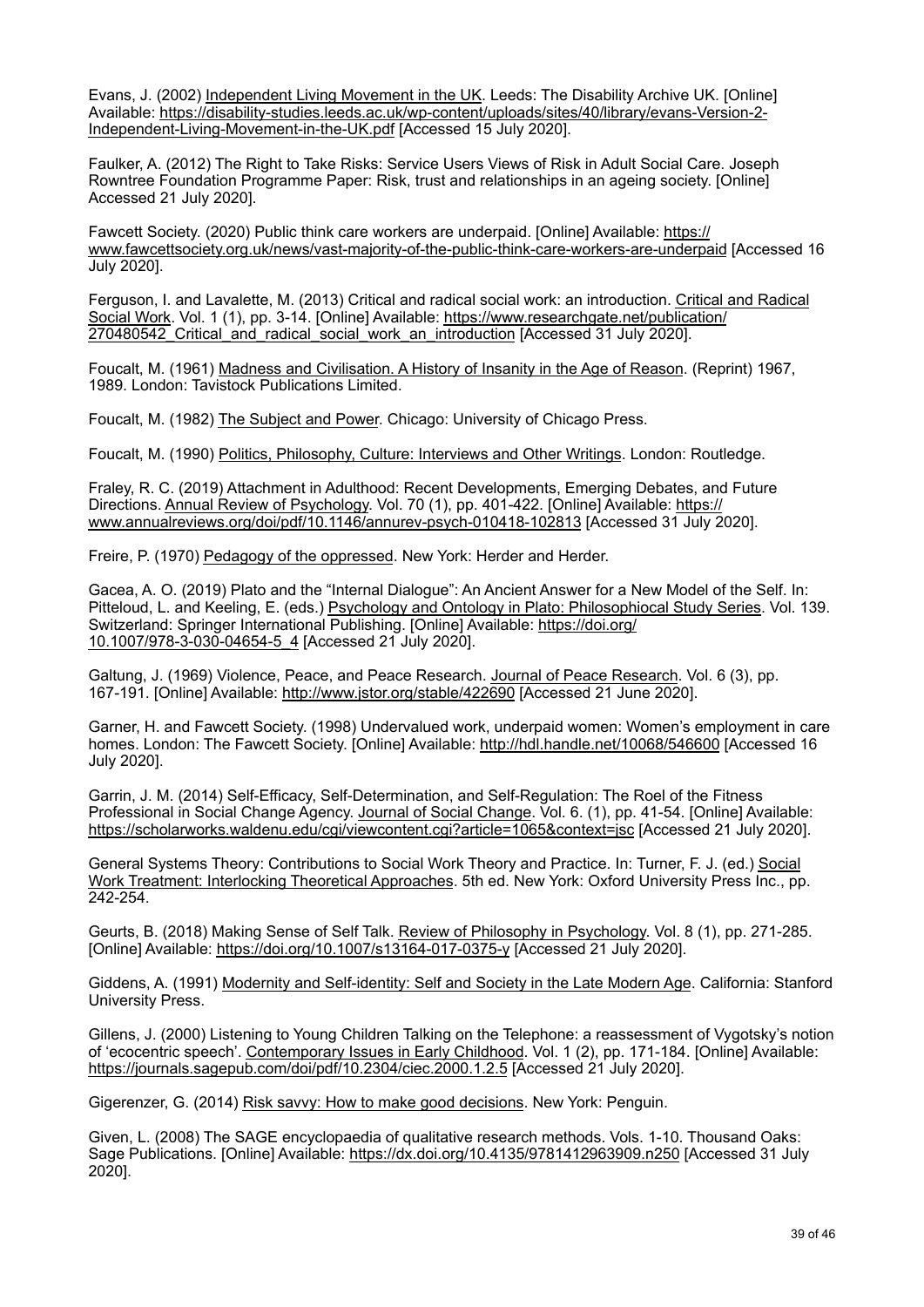Glaister, A. (2008) Introducing critical practice. In: Fraser, S. and Matthews. S. (eds.) The Critical Practitioner in Social Work and Health Care. London: Sage Publications Ltd., pp. 8-26.

Godfrey, M. and Callaghan, G. (2000)| Exploring unmet needs: The challenge of a user-centred response. York: York Publishing Services Ltd for the Joseph Rowantree Foundation. [Online] Available: [https://](https://www.jrf.org.uk/sites/default/files/jrf/migrated/files/1842631500.pdf) [www.jrf.org.uk/sites/default/files/jrf/migrated/files/1842631500.pdf](https://www.jrf.org.uk/sites/default/files/jrf/migrated/files/1842631500.pdf) [Accessed 21 July 2020].

Goering, S. (2015) Rethinking disability: the social model of disability and chronic disease. Current Reviews in Musculoskeletal Medicine. Vol. 8 (2), pp. 133-138. [Online] Available: [https://www.ncbi.nlm.nih.gov/pmc/](https://www.ncbi.nlm.nih.gov/pmc/articles/PMC4596173/citedby/) [articles/PMC4596173/citedby/](https://www.ncbi.nlm.nih.gov/pmc/articles/PMC4596173/citedby/) [Accessed 21 June 2020].

Golightly, M. and Holloway, M. (2020) Editorial: Social Work in the Time of the COVID-19 Pandemic: All in this together? British Association of Social Work. Vol. 50 (3), pp. 637-641.

Grant, S., Sheridan, L. and Webb, S. A. Readiness for Practice of Newly Qualified Social Workers: Evaluation Study for the Scottish Social Services Council (SSSC). [Online] Available: [https://](https://www.basw.co.uk/system/files/resources/basw_115855-1_0.pdf) [www.basw.co.uk/system/files/resources/basw\\_115855-1\\_0.pdf](https://www.basw.co.uk/system/files/resources/basw_115855-1_0.pdf) [Accessed 1 July 2020].

Haaken, J. (2016) A Critical Analysis of the Co-dependence Construct. Psychiatry. Vol. 53 (4), pp. 396-406. [Online] Available: [10.1080/00332747.1990.11024522](https://doi.org/10.1080/00332747.1990.11024522) [Accessed 6th April 2020].

Hamlin, A. and Oakes, P. (2008) Reflections on Deinstitutionalization in the United Kingdom. Journal of Policy and Practice. Vol. 5 (1), pp. 47-55. [Online] Available: [https://onlinelibrary.wiley.com/doi/pdf/10.1111/j.](https://onlinelibrary.wiley.com/doi/pdf/10.1111/j.1741-1130.2007.00139.x) [1741-1130.2007.00139.x](https://onlinelibrary.wiley.com/doi/pdf/10.1111/j.1741-1130.2007.00139.x) [Accessed 31 July 2020].

Harms-Smith, L., Martinez-Herrero, M. I,. Arnell, P., Bolger, J., Butler-Warke, A., Cook, W., Downie, M., Farmer, M., Nicholls, J. and MacDermott, D. (2019) Social Work and Human Rights: A Practice Guide. Birmingham: British Association of Social Workers. [Online] Available: [https://www.basw.co.uk/system/files/](https://www.basw.co.uk/system/files/resources/Social%20Work%20and%20Human%20Rights%20A%20Practice%20Guide.%20DEC%202019.pdf) [resources/Social%20Work%20and%20Human%20Rights%20A%20Practice%20Guide.](https://www.basw.co.uk/system/files/resources/Social%20Work%20and%20Human%20Rights%20A%20Practice%20Guide.%20DEC%202019.pdf) [%20DEC%202019.pdf](https://www.basw.co.uk/system/files/resources/Social%20Work%20and%20Human%20Rights%20A%20Practice%20Guide.%20DEC%202019.pdf) [Accessed 31 July 2020].

Hanish, C. (1969) The Personal is Political. In: Firestone, S. And Koedt, A. (eds.) Note from the Second Year: Women's Liberation, Major Writings of the Radical Feminists. New York: Radical Feminism.

Hantula, D. A. (2018) Editorial: Reductionism and Holism in Behaviour Science and Art. Perspectives in Behavioural Science. Vol. 41 (1), pp.325-333. [Online] Available: [https://doi.org/10.1007/s40614-018-00184](https://doi.org/10.1007/s40614-018-00184-w) [w](https://doi.org/10.1007/s40614-018-00184-w) [Accessed 31 July 2020].

Her Majesty's (HM) Treasury (2020) Pay rises for doctors, police and more in the public sector. London: UK Government. [Online] Available: [https://www.gov.uk/government/news/pay-rises-for-doctors-police-and-more](https://www.gov.uk/government/news/pay-rises-for-doctors-police-and-more-in-the-public-sector)[in-the-public-sector](https://www.gov.uk/government/news/pay-rises-for-doctors-police-and-more-in-the-public-sector) [Accessed 31 July 2020].

Howe, D. (2008) The Emotionally Intelligent Social Worker. Basingstoke: Palgrave Macmillan.

Howe, D. (2009) Psychosocial work: an attachment perspective. In: Adams, R., Dominelli, L. and Payne, M. Critical Practice in Social Work. 2nd ed. Basingstoke: Palgrave Macmillan, pp. 137-146.

Hardy, R. (2018) What is systemic practice? [Online] Available: [https://www.communitycare.co.uk/](https://www.communitycare.co.uk/2018/04/30/systemic-practice/) [2018/04/30/systemic-practice/](https://www.communitycare.co.uk/2018/04/30/systemic-practice/) [Accessed 31 July 2020].

Hudson, B. L. and Macdonald, G. M. (1986) Behavioural Social Work: An Introduction. Hampshire: Macmillan Education LTD.

Ingram, R. and Smith, M. (2018) Relationship-based practice: emergency themes in social work literature. Glasgow: The Institute for Research and Innovation in Social Services (IRISS). [Online] Available: [https://](https://www.iriss.org.uk/sites/default/files/2018-02/insights-41.pdf) [www.iriss.org.uk/sites/default/files/2018-02/insights-41.pdf](https://www.iriss.org.uk/sites/default/files/2018-02/insights-41.pdf) [Accessed 31 July 2020].

Inelmen, E. M., Sergi, G., Girardi, A., Coin, A., Toffanello, E. D., Cardin, F. and Manzato, E. (2012) The importance of sexual health in the elderly: breaking down barriers and taboos. Ageing — Clinical and Experimental Research. Vol. 24 (3), pp. 31-34. [Online] Available: [https://pubmed.ncbi.nlm.nih.gov/](https://pubmed.ncbi.nlm.nih.gov/23160504/) [23160504/](https://pubmed.ncbi.nlm.nih.gov/23160504/) [Accessed 31 July 2020].

International Federation of Social Workers (IFSW), 2018. Global Social Work Statement of Ethical Principles. [Online] Available: <https://www.ifsw.org/global-social-work-statement-of-ethical-principles/> [Accessed 6th April 2020].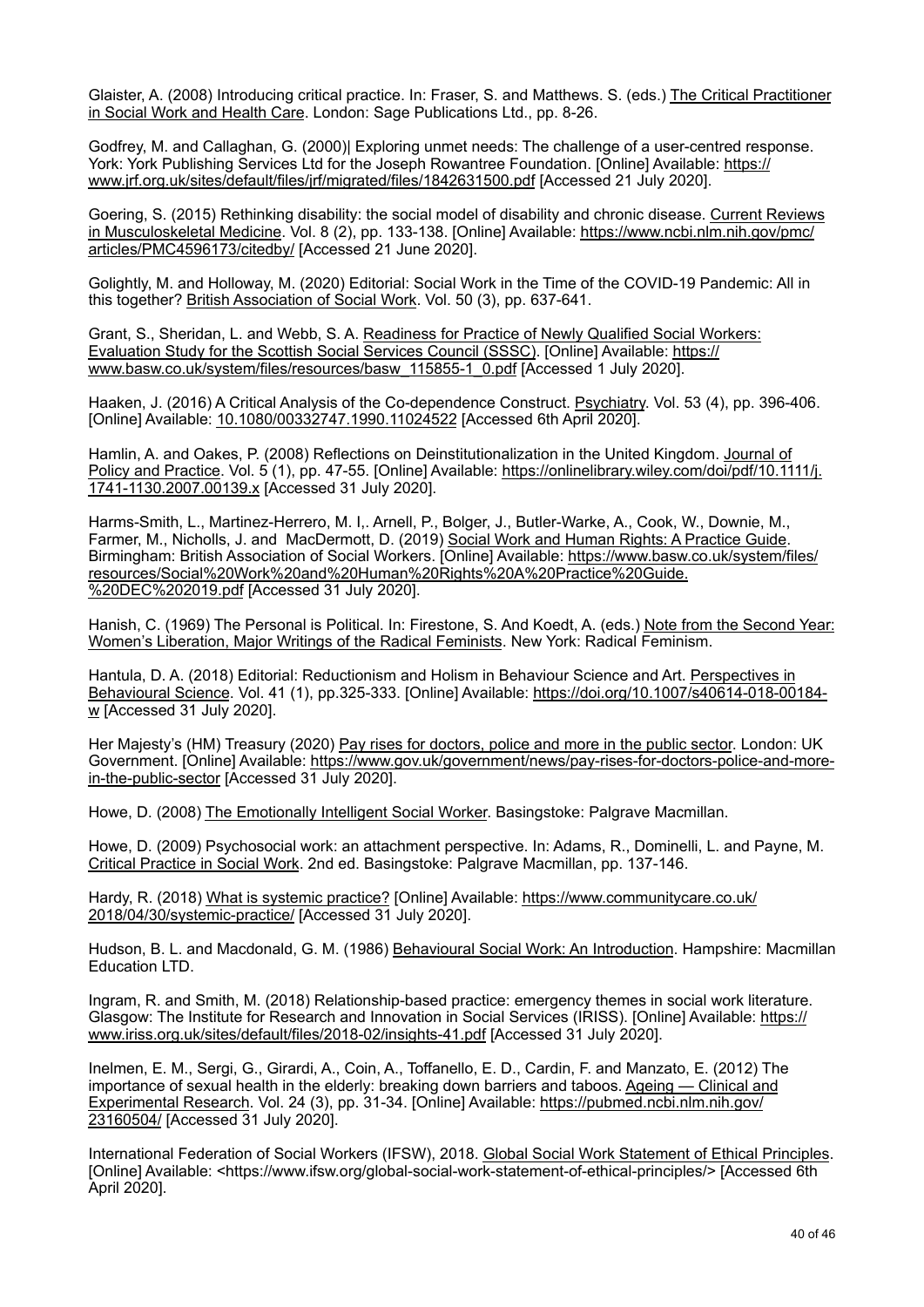Janowitz, M. (1975) Sociological Theory and Social Control. American Journal of Sociology. Vol. 81 (1), pp. 82-108. [Online] Available:<http://www.jstor.org/stable/2777055>[Accessed 28 July 2020].

Jonge, E. (2019) Developing an Ideal-Typical Approach to Social Work as a Profession. Journal of Social Intervention: Theory and Practice. Vol. 28 (1), pp. 3-19. [Online] Available: [https://journalsi.org/articles/](https://journalsi.org/articles/10.18352/jsi.580/galley/570/download/) [10.18352/jsi.580/galley/570/download/](https://journalsi.org/articles/10.18352/jsi.580/galley/570/download/) [Accessed 21 July 2020].

Karpman, S. B. (1971) Options. Transactional Analysis Journal. Vol. 1 (1), pp. 79-87. [Online] Available: <https://www.tandfonline.com/doi/abs/10.1177/036215377100100115?journalCode=rtaj20> [Accessed 6th April 2020].

Kennedy, J. (2019) The Importance of Relationships in Social Work. East Sussex: Care Knowledge. [Online] Available: <https://www.careknowledge.com/media/44813/sw-and-relationships.pdf> [Accessed 31 July 2020].

Kerr, B., Gordon, J., MacDonald, C. and Stalker, K. (2005) Effective Social Work with Older People. Edinburgh: Scottish Executive. [Online] Available: [https://www.gov.scot/binaries/content/documents/govscot/](https://www.gov.scot/binaries/content/documents/govscot/publications/research-and-analysis/2005/12/effective-social-work-older-people/documents/0020809-pdf/0020809-pdf/govscot%3Adocument/0020809.pdf) [publications/research-and-analysis/2005/12/effective-social-work-older-people/documents/0020809-pdf/](https://www.gov.scot/binaries/content/documents/govscot/publications/research-and-analysis/2005/12/effective-social-work-older-people/documents/0020809-pdf/0020809-pdf/govscot%3Adocument/0020809.pdf) [0020809-pdf/govscot%3Adocument/0020809.pdf](https://www.gov.scot/binaries/content/documents/govscot/publications/research-and-analysis/2005/12/effective-social-work-older-people/documents/0020809-pdf/0020809-pdf/govscot%3Adocument/0020809.pdf) [Accessed 32 July 2020].

Kettle, M. (2015) Self-directed Support - an exploration of Option 2 in practice. Glasgow: Caledonian University. [Online] Available: [http://www.ccpscotland.org/pp/wp-content/uploads/sites/3/2015/08/Self](http://www.ccpscotland.org/pp/wp-content/uploads/sites/3/2015/08/Self-directed-Support-exploring-Option-2-in-Practice-2015.pdf)[directed-Support-exploring-Option-2-in-Practice-2015.pdf \[Accessed 15 July 2020\].](http://www.ccpscotland.org/pp/wp-content/uploads/sites/3/2015/08/Self-directed-Support-exploring-Option-2-in-Practice-2015.pdf) 

Kinder, M. (2020) Essential but undervalued: Millions of health care workers aren't getting the pay or respect they deserve in the COVID-19 pandemic. Brookings. [Online] Available: [https://www.brookings.edu/research/](https://www.brookings.edu/research/essential-but-undervalued-millions-of-health-care-workers-arent-getting-the-pay-or-respect-they-deserve-in-the-covid-19-pandemic/) [essential-but-undervalued-millions-of-health-care-workers-arent-getting-the-pay-or-respect-they-deserve-in](https://www.brookings.edu/research/essential-but-undervalued-millions-of-health-care-workers-arent-getting-the-pay-or-respect-they-deserve-in-the-covid-19-pandemic/)[the-covid-19-pandemic/](https://www.brookings.edu/research/essential-but-undervalued-millions-of-health-care-workers-arent-getting-the-pay-or-respect-they-deserve-in-the-covid-19-pandemic/) [Accessed 16 July 2020].

Knoblauch, H. (2004) The future prospects of qualitative research. In: Flick, U., Kardoff, E. V. and Steinke, I. (eds.) A Companion to Qualitative Research. London: Sage Publications Ltd, pp. 354-358.

Long, V. (2017) 'Heading up a blind alley'? Scottish psychiatric hospitals in the era of deinstitutionalisation. History of Psychiatry. Vol. 28 (1), pp. 115-128. [Online] Available: <https://doi.org/10.1177/0957154X16673025> [Accessed 31 July 2020].

Lymbery, M. (2005) Social Work with Older People: Context, Policy and Practice. Reprint. (2008) London: Sage Publications Ltd.

Lymbery, M (2014) Understanding personalisation: Implications for social work. Journal of Social Work. Vol. 14 (13), pp. 295-312. [Online} Available:<https://journals.sagepub.com/doi/pdf/10.1177/1468017313477326> [Accessed: 21 June 2020].

Maddux, J. (2005) Self-efficacy: The power of believing you can. In: Snyder, C. R. and Lopesz, S. J. (eds.) Handbook of positive psychology. New York: Oxford University Press, pp. 227-287.

Maslow, A. H. (1954) Motivation and Personality. New York: Harper and Row.,

McLean, R. (2017) Risk. Iriss On… [Online] Available:<https://www.iriss.org.uk/resources/irisson/risk> [Accessed 21 July 2020].

Mental Health (Care and Treatment) (Scotland) Act 2003. [Online] Available: [https://www.legislation.gov.uk/](https://www.legislation.gov.uk/asp/2003/13/contents) [asp/2003/13/contents](https://www.legislation.gov.uk/asp/2003/13/contents) [Accessed 21 July 2020].

Mencap. (n.d.) Relationships are very important to people with a learning disability. [Online] Available: [https://](https://www.mencap.org.uk/learning-disability-explained/research-and-statistics/sexuality-research-and-statistics) [www.mencap.org.uk/learning-disability-explained/research-and-statistics/sexuality-research-and-statistics](https://www.mencap.org.uk/learning-disability-explained/research-and-statistics/sexuality-research-and-statistics) [Accessed 31 July 2020].

Mercer, G. (2004) User led organisations: facilitating independent living. In: Swain, J., French, S., Barnes, C. and Thomas, C. (eds.) Disabling Barriers — Enabling Environments. (2nd ed), London: Sage Publications Ltd., pp. 176-182.

Miller, E. (2010) Can the shift from needs-led to outcomes-focused assessment in health and social care delivery on policy priorities? Research, Policy and Planning. Vol. 28 (2), pp. 1-13. [Online] Available: [https://](https://www.researchgate.net/publication/233916731_Can_the_shift_from_needs-led_to_outcomes-focused_assessment_in_health_and_social_care_deliver_on_policy_priorities) [www.researchgate.net/publication/233916731\\_Can\\_the\\_shift\\_from\\_needs-led\\_to\\_outcomes](https://www.researchgate.net/publication/233916731_Can_the_shift_from_needs-led_to_outcomes-focused_assessment_in_health_and_social_care_deliver_on_policy_priorities)focused assessment in health and social care deliver on policy priorities [Accessed 21 July 2020].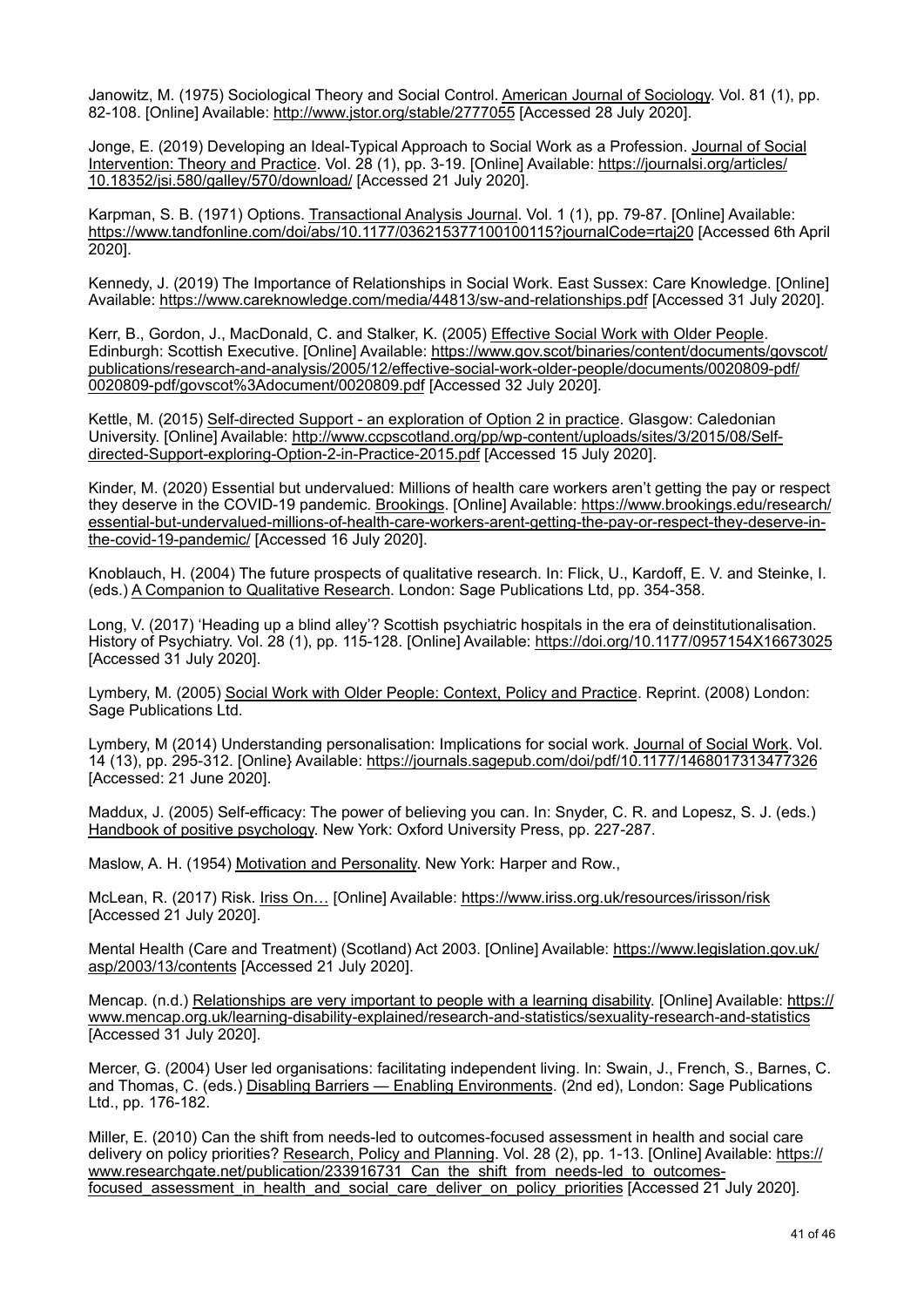Miller, W. R. and Rollnick, S. (2013) Motivational Interviewing. 3rd ed. New York: The Guilford Press.

Milner, J. and O'Byrne, P. (2009) Assessment in Social Work. 3rd ed. Basingstoke: Palgrave Macmillan.

Mission: Impossible. (2017) How to save £3 billion and promote independence in adult social care. [Online] Available: [https://www.impower.co.uk/wp-content/uploads/IMPOWER\\_Mission\\_Possible\\_report.pdf](https://www.impower.co.uk/wp-content/uploads/IMPOWER_Mission_Possible_report.pdf) [Accessed 21 June 2020].

Mladenov, T. (2020) What is good personal assistance made of? Results from a European Survey. Disability & Society. Vol. 35 (1), pp. 1-24. [Online] Available: [https://disability-studies.leeds.ac.uk/wp-content/uploads/](https://disability-studies.leeds.ac.uk/wp-content/uploads/sites/40/library/evans-Version-2-Independent-Living-Movement-in-the-UK.pdf) [sites/40/library/evans-Version-2-Independent-Living-Movement-in-the-UK.pdf \[Accessed 15 July 2020\].](https://disability-studies.leeds.ac.uk/wp-content/uploads/sites/40/library/evans-Version-2-Independent-Living-Movement-in-the-UK.pdf) 

Morony, S., Kleitman, S., Lee, Y. P. and Stankov, L. (2013) Predicting achievement: Confidence vs selfefficacy, anxiety, and self-concept in Confucian and European countries. International Journal of Educational Research. Vol. 58 (1), pp. 79-96. [Online] Available: <https://doi.org/10.1016/j.ijer.2012.11.002> [Accessed 21 July 2020].

Morris, J. (2010) Independent living and community care: a disempowering framework. Disability & Society. Vol. 19 (5), pp. 427-442. [Online] Available: [https://www.tandfonline.com/doi/abs/](https://www.tandfonline.com/doi/abs/10.1080/0968759042000235280) [10.1080/0968759042000235280](https://www.tandfonline.com/doi/abs/10.1080/0968759042000235280) [Accessed 15 July 2020].

Morrow, M. (2019). Why Self-efficacy Matters. TEDx Talks. [Online] Available: [https://www.youtube.com/](https://www.youtube.com/watch?v=agwsjYg9hJ8) [watch?v=agwsjYg9hJ8](https://www.youtube.com/watch?v=agwsjYg9hJ8) [Accessed 1 July 2020].

Murray, C. (2006) A Plan to Replace the Welfare State. University of Wisconsin - Madison Institute for Research on Poverty. Vol.24 (2), pp.1-4. [Online] Available: [https://www.irp.wisc.edu/publications/focus/pdfs/](https://www.irp.wisc.edu/publications/focus/pdfs/foc242a.pdf) [foc242a.pdf](https://www.irp.wisc.edu/publications/focus/pdfs/foc242a.pdf) [Accessed 16 May 2020].

National Development Team for Inclusion. (2019) The Right to a Relationship: Addressing the barriers that people with learning disabilities face in developing and sustaining intimate and sexual relationships. [Online] Available: [https://www.ndti.org.uk/uploads/files/The\\_Right\\_to\\_a\\_Relationship\\_final\\_July\\_2019.pdf](https://www.ndti.org.uk/uploads/files/The_Right_to_a_Relationship_final_July_2019.pdf) [Accessed 31 July 2020].

National Health Service (NHS) Workforce Statistics. (2019) NHS Workforce Statistics - March 2019 (Including supplementary analysis on pay by ethnicity). [Online] Available: [https://digital.nhs.uk/data-and](https://digital.nhs.uk/data-and-information/publications/statistical/nhs-workforce-statistics/nhs-workforce-statistics---march-2019-provisional-statistics)[information/publications/statistical/nhs-workforce-statistics/nhs-workforce-statistics---march-2019-provisional](https://digital.nhs.uk/data-and-information/publications/statistical/nhs-workforce-statistics/nhs-workforce-statistics---march-2019-provisional-statistics)[statistics](https://digital.nhs.uk/data-and-information/publications/statistical/nhs-workforce-statistics/nhs-workforce-statistics---march-2019-provisional-statistics) [Accessed 31 July 2020].

National Records of Scotland (2019) Projected Population of Scotland 2018-based. [Online] Available: [https://www.nrscotland.gov.uk/files//statistics/population-projections/2018-based/pop-proj-2018-scot-nat](https://www.nrscotland.gov.uk/files//statistics/population-projections/2018-based/pop-proj-2018-scot-nat-pub.pdf)[pub.pdf](https://www.nrscotland.gov.uk/files//statistics/population-projections/2018-based/pop-proj-2018-scot-nat-pub.pdf) [Accessed 21 June 2020].

Navqi, A. (2020) Mind the gap: Coronavirus and inequality. Professional Social Work. Birmingham: British Association of Social Workers.

Oliver, M. (1983) Social Work with Disabled People. Basingstoke: Macmillan.

Oliver, M. (1990) The Politics of Disablement. Basingstoke: Macmillan.

Ordun, G. and Akun, A. (2017) Self Actualization, Self Efficacy and Emotional Intelligence of Undergraduate Students. Journal of Advanced Management Science. Vol. 5 (1), pp. 1-6. [Online] Available: [https://](https://www.researchgate.net/publication/322574121_Self_Actualization_Self_Efficacy_and_Emotional_Intelligence_of_Undergraduate_Students/citation/download) [www.researchgate.net/publication/](https://www.researchgate.net/publication/322574121_Self_Actualization_Self_Efficacy_and_Emotional_Intelligence_of_Undergraduate_Students/citation/download)

322574121 Self Actualization Self Efficacy and Emotional Intelligence of Undergraduate Students/ [citation/download](https://www.researchgate.net/publication/322574121_Self_Actualization_Self_Efficacy_and_Emotional_Intelligence_of_Undergraduate_Students/citation/download) [Accessed 29 July 2020].

Ouweneel, E., Schaufeli, W. B. and Le Blanc, P. M. (2013) Believe, and You Will Achieve: Changes over Time in Self-Efficacy, Engagement, and Performance. Applied Psychology: Health and Wellbeing. Vol. 5 (2), pp. 255-247. [Online] Available:<https://www.wilmarschaufeli.nl/publications/Schaufeli/403.pdf> [Accessed 1 July 2020].

Owens, J, (2015) Exploring the critiques of the social model of disability: the transformative possibility of Arendt's notion of power. Sociology of Health and Illness. Vol. 37 (3), pp, 385-403. [Online] Available: [https://](https://onlinelibrary.wiley.com/doi/pdf/10.1111/1467-9566.12199) [onlinelibrary.wiley.com/doi/pdf/10.1111/1467-9566.12199](https://onlinelibrary.wiley.com/doi/pdf/10.1111/1467-9566.12199) [Accessed 21 June 2020].

Pajares, F. (2002) Overview of social cognitive theory and of self-efficacy. [Online] Available: [https://](https://www.uky.edu/~eushe2/Pajares/eff.html) [www.uky.edu/~eushe2/Pajares/eff.html](https://www.uky.edu/~eushe2/Pajares/eff.html) [Accessed 1 July 2020].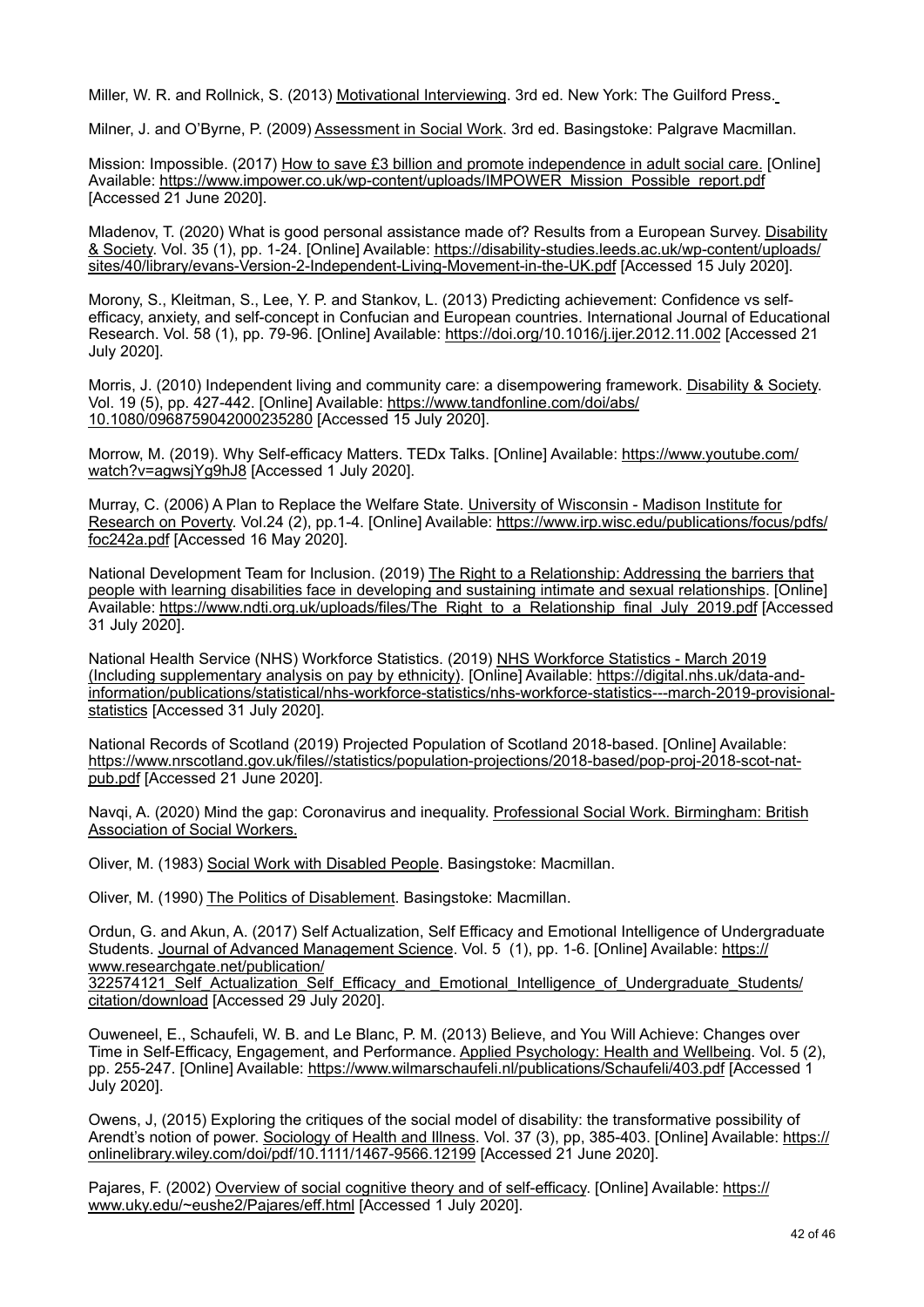Pajares, F. and Schunk, D. H. (2001) Self-beliefs and school success: Self-efficacy, self-concept, and school achievement. In Riding, R. and Rayner, S. (eds.) Self-perception. London: Ablex Publishing, pp. 239-266.

Parkes, K. And Shepherd, M. (2018) Risk Assessment. In: Lishman, J,. Yull, C., Brannan, J. And Gibson, A. (eds.) Social Work: An Introduction. 2nd ed. London: Sage Publications Ltd.

Payne, M., Adams, R. and Dominelli, L. (2009) On being critical in social work. In: Adams, R., Dominelli, L. and Payne, M. (eds.). Critical Practice in Social Work. 2nd ed. Basingstoke: Palgrave MacMillan, pp. 1-13.

Pearson, C., Watson, N. and Manji, K. (2017) Changing the culture of social care in Scotland: Has a shift to personalisation brought about transformative change? Social Policy and Administration. Vol. 52 (3), pp. 662-676. [Online] Available: <https://dspace.stir.ac.uk/handle/1893/25680#.XyhHNS3MwkU>[Accessed 21 July 2020].

Perry, B. (2014) Helping Traumatised Children: A Brief Overview for Caregivers. London: The Margaret McCain Lecture Series. [Online] Available:<http://www.lfcc.on.ca/mccain/perry.pdf> [Accessed 21 July 2020].

Piaget, J. (1959) The Language and Thought of the Child. 3rd ed. Reprint (2001) London: Routledge.

Pitman, E. (1982) Transactional Analysis: An Introduction to its Theory and Practice. British Journal of Social Work. Vol. 12 (1), pp. 47-63. [Online] Available:<https://doi.org/10.1093/oxfordjournals.bjsw.a054773> [Accessed 31 July 2020].

Piper, W. (1930) The Little Engine That Could. New York: Platt & Munk Co.

Polit, D. F. and Beck, C. T. (2012) Nursing Research Generating and Assessing Evidence for Nursing Practice. 9th ed. Philadelphia: Williams and Wilkins. [Online] Available: [https://www.scirp.org/](https://www.scirp.org/(S(i43dyn45teexjx455qlt3d2q))/reference/ReferencesPapers.aspx?ReferenceID=1596228) [\(S\(i43dyn45teexjx455qlt3d2q\)\)/reference/ReferencesPapers.aspx?ReferenceID=1596228 \[A](https://www.scirp.org/(S(i43dyn45teexjx455qlt3d2q))/reference/ReferencesPapers.aspx?ReferenceID=1596228)ccessed 31 July 2020].

Prochaska, J. and DiClimente, C. (1982) Trans-Theoretical Therapy: Toward a more integrative model of change. Psychotherapy Theory Research and Practice. Vol. 19 (3), pp. 269-288. [Online] Available: [https://](https://doi.org/10.1037/h0088437) [doi.org/10.1037/h0088437](https://doi.org/10.1037/h0088437) [Accessed 31 July 2020].

Reichertz, J. (2014) Induction, Deduction, Abduction. In: Metzler, K. (ed.) The Sage Handbook of Qualitative Data Analysis. London: Sage Publications, Ltd. pp. 123-135.

Robertson, M. (2020) The public sector pay rise is long overdue — but many workers are still left out. Trades Union Congress. [Online] Available: [https://www.tuc.org.uk/blogs/public-sector-pay-rise-long-overdue-many](https://www.tuc.org.uk/blogs/public-sector-pay-rise-long-overdue-many-workers-are-still-left-out)[workers-are-still-left-out](https://www.tuc.org.uk/blogs/public-sector-pay-rise-long-overdue-many-workers-are-still-left-out) [Accessed 31 July 2020].

Rothman, J. (2018) Social Work Practice Across Disability. 2nd ed. London: Routledge.

Rotter, J. B. (1975). Some problems and misconceptions related to the construct of internal versus external control of reinforcement. Journal of Consulting and Clinical Psychology. Vol. 43, pp. 56-67. [Online} Available: [doi: 10.1037/h0076301](http://psycnet.apa.org/journals/ccp/43/1/56/) [Accessed 6th April 2020].

Sacker, A., Ross, A., MacLeod, C., Netuveli, G. and Windle, G. (2017) Health and social exclusionn in older age: evidence from 'Understanding Society', the UK household longitudinal study. Epidemiol Community Health. Vol. 71 (7), pp. 681-690. [Online] Available:<https://jech.bmj.com/content/jech/71/7/681.full.pdf> [Accessed 16 July 2020].

Social Care Institution for Excellence. (2015) Deprivation of Liberty Safeguards (DoLS) at a glance. [Online] Available: <https://www.scie.org.uk/mca/dols/at-a-glance> [Accessed 31 July 2020].

Scottish Social Services Council (SSSC). 2016 Codes of Practice for Social Service Workers and Employers. Dundee: Scottish Social Services Council. [Online] Available: [https://www.sssc.uk.com/knowledgebase/](https://www.sssc.uk.com/knowledgebase/article/KA-02412/en-us) [article/KA-02412/en-us](https://www.sssc.uk.com/knowledgebase/article/KA-02412/en-us) [Accessed 21 June 2020].

Scottish Social Services Council (SSSC, 2017). Scottish Social Services Council Learning Strategy 2017-2020. [Online] Available: [https://webcache.googleusercontent.com/search?](https://webcache.googleusercontent.com/search?q=cache:CUjhOnlRuSkJ:https://www.sssc.uk.com/_entity/annotation/4ed1bb71-e370-a3e5-baa6-b44e13e7d54a+&cd=3&hl=en&ct=clnk&gl=uk&client=safari) [q=cache:CUjhOnlRuSkJ:https://www.sssc.uk.com/\\_entity/annotation/4ed1bb71-e370-a3e5-baa6](https://webcache.googleusercontent.com/search?q=cache:CUjhOnlRuSkJ:https://www.sssc.uk.com/_entity/annotation/4ed1bb71-e370-a3e5-baa6-b44e13e7d54a+&cd=3&hl=en&ct=clnk&gl=uk&client=safari) [b44e13e7d54a+&cd=3&hl=en&ct=clnk&gl=uk&client=safari](https://webcache.googleusercontent.com/search?q=cache:CUjhOnlRuSkJ:https://www.sssc.uk.com/_entity/annotation/4ed1bb71-e370-a3e5-baa6-b44e13e7d54a+&cd=3&hl=en&ct=clnk&gl=uk&client=safari) [Accessed 1 July 2020].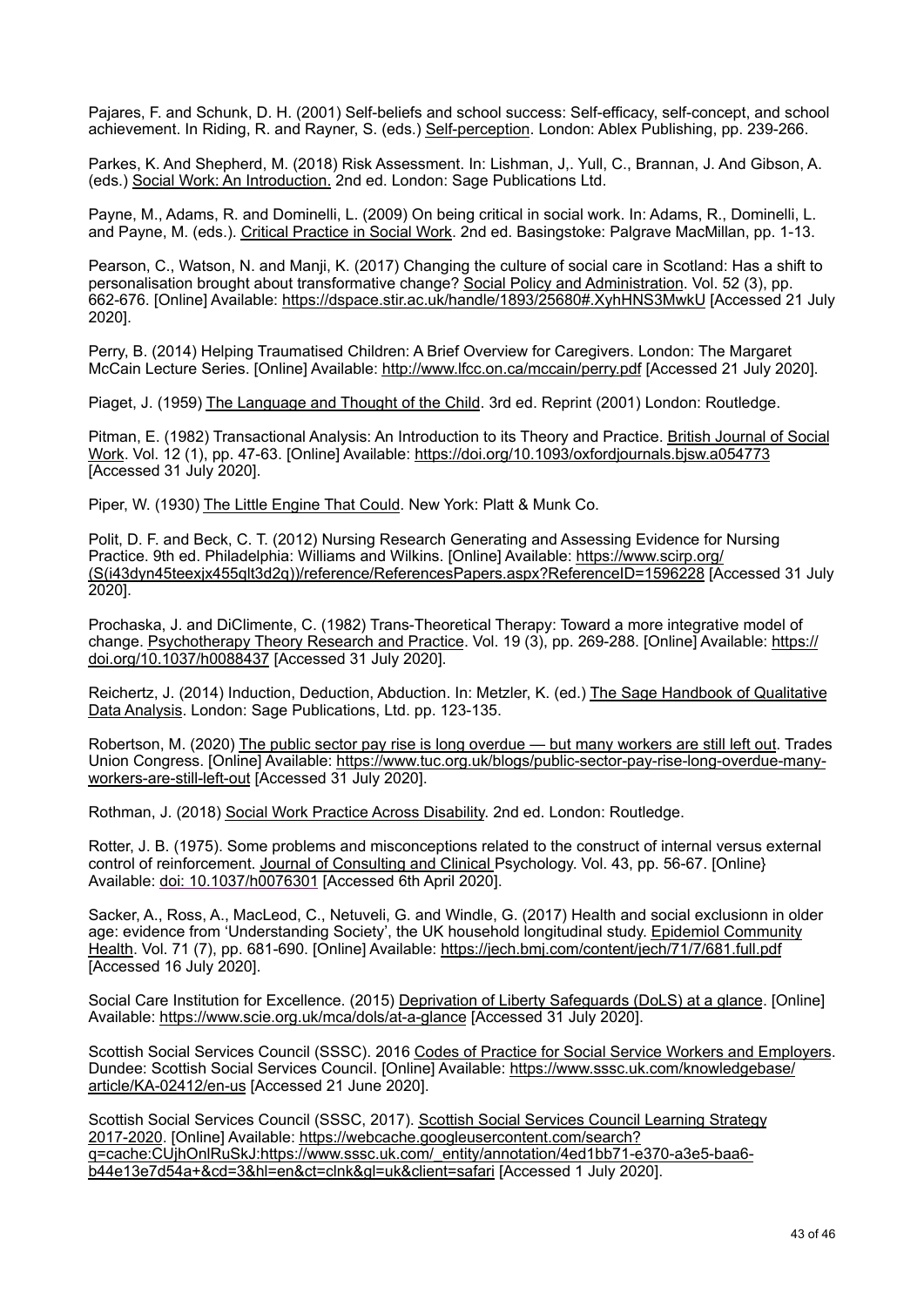Scottish Social Services Council (SSSC). (2018) Newly qualified social workers in Scotland: A five-year longitudinal study. Grant, S., McMulloch, T., Daly, M., Kettle, M. and Sheridan, L. (eds.) [Online] Available: [https://webcache.googleusercontent.com/search?q=cache:UMkANSdiAfMJ:https://www.sssc.uk.com/\\_entity/](https://webcache.googleusercontent.com/search?q=cache:UMkANSdiAfMJ:https://www.sssc.uk.com/_entity/annotation/ace98833-304b-ade7-b7a2-6cbbd9cb598e+&cd=3&hl=en&ct=clnk&gl=uk&client=safari) [annotation/ace98833-304b-ade7-b7a2-6cbbd9cb598e+&cd=3&hl=en&ct=clnk&gl=uk&client=safari](https://webcache.googleusercontent.com/search?q=cache:UMkANSdiAfMJ:https://www.sssc.uk.com/_entity/annotation/ace98833-304b-ade7-b7a2-6cbbd9cb598e+&cd=3&hl=en&ct=clnk&gl=uk&client=safari) [Accessed 1 July 2020].

Scottish Social Services Council (SSSC). (2019) Standards in Social Work Education in Scotland. Dundee: Scottish Social Services Council. [Online] Available: [https://learn.sssc.uk.com/siswe/uploads/files/SiSWE](https://learn.sssc.uk.com/siswe/uploads/files/SiSWE-and-Ethical-Principles.pdf)[and-Ethical-Principles.pdf](https://learn.sssc.uk.com/siswe/uploads/files/SiSWE-and-Ethical-Principles.pdf) [Accessed 31 July 2020].

Schmitter, A. (n.d.) Ancient, Medieval, and Renaissance Theories of the Emotions. [Online] Available: [https://](https://plato.stanford.edu/entries/emotions-17th18th/LD1Background.html) [plato.stanford.edu/entries/emotions-17th18th/LD1Background.html](https://plato.stanford.edu/entries/emotions-17th18th/LD1Background.html) [Accessed: 1 July 2020].

Schwarzer, R. and Jerusalem, M. (1995). Generalized Self-Efficacy scale. In Weinman, J., Wright, S. and Johnston, M. (eds.) Measures in health psychology: A user's portfolio. Causal and control beliefs. London: NFER-NELSON, pp. 35-37. [Online] Available: [https://www.researchgate.net/publication/](https://www.researchgate.net/publication/284672098_Measures_in_Health_Psychology_A_User%27s_Portfolio_Causal_and_Control_Beliefs) 284672098 Measures in Health Psychology A User%27s Portfolio Causal and Control Beliefs  $[Accessed 21 July 2020]$ .

Slorach, R. (2016) A Very Capitalist Condition: A history and politics of disability. London: Bookmarks Publications.

Stajkovic, A. D. and Luthans, F. (1998) Self-efficacy and work-related performances: A meta-analysis. Psychological Bulletin. Vol. 124 (2), pp. 240-261. [Online] Available: [https://psycnet.apa.org/record/](https://psycnet.apa.org/record/1998-10661-005) [1998-10661-005](https://psycnet.apa.org/record/1998-10661-005) [Accessed 1 July 2020].

Scottish Parliament Information Centre (SPICe). (2011a) Briefing: Adult Community Care — Key Issues. [Online] Available: [http://www.parliament.scot/ResearchBriefingsAndFactsheets/S4/SB\\_11-43.pdf](http://www.parliament.scot/ResearchBriefingsAndFactsheets/S4/SB_11-43.pdf) [Accessed 11 July 2020].

Scottish Parliament Information Centre (SPICe). (2011b) Financial Scrutiny Unit Briefing: The Commission on the Future Delivery of Public Services. [Online] Available: [http://www.parliament.scot/ResearchBriefingsAndFactsheets/S4/SB\\_11-52.pdf](http://www.parliament.scot/ResearchBriefingsAndFactsheets/S4/SB_11-52.pdf) [Accessed 31 July 2020].

Social Care (Self-Directed Support) (Scotland) Act 2013. [Online] Available: [http://www.legislation.gov.uk/asp/](http://www.legislation.gov.uk/asp/2013/1/contents/enacted) [2013/1/contents/enacted](http://www.legislation.gov.uk/asp/2013/1/contents/enacted) [Accessed 11 July 2020].

Social Work Scotland (SWS). (2018) Personalisation: Back to the Future? Reflections on the 1968 Act. [Online] Available:<https://strathprints.strath.ac.uk/65978/>[Accessed 31 July 2020].

Social Work Services Inspectorate. (2004) Report of the Inspection of Scottish Borders Council Social Work Services for People Affected by Learning Disabilities. Edinburgh: Scottish Executive. [Online] Available: [https://blogs.glowscotland.org.uk/fa/public/GirfecFalkirk/uploads/sites/2017/2019/08/14092849/Report-of-the-](https://blogs.glowscotland.org.uk/fa/public/GirfecFalkirk/uploads/sites/2017/2019/08/14092849/Report-of-the-Inspection-of-Scottish-Borders-Council-SWS-Borders-Report-2004.pdf)[Inspection-of-Scottish-Borders-Council-SWS-Borders-Report-2004.pdf](https://blogs.glowscotland.org.uk/fa/public/GirfecFalkirk/uploads/sites/2017/2019/08/14092849/Report-of-the-Inspection-of-Scottish-Borders-Council-SWS-Borders-Report-2004.pdf) [Accessed 21 July 2020].

South Lanarkshire Council. (2019) Strategic Commissioning Plan 2019-2022. South Lanarkshire: Social Work Resources.

Swerling, G. (2020) Care workers feel 'undervalued' compared to NHS staff, MPs told. The Telegraph. [Online] Available: [https://www.telegraph.co.uk/news/2020/06/23/home-care-workers-left-feeling](https://www.telegraph.co.uk/news/2020/06/23/home-care-workers-left-feeling-undervalued-society/)[undervalued-society/ \[Accessed 16 July 2020\].](https://www.telegraph.co.uk/news/2020/06/23/home-care-workers-left-feeling-undervalued-society/) 

Taylor, J. S. (2017) Autonomy: ethics and political philosophy. Encyclopædia Britannica Online: Encyclopædia Britannica, inc. [Online] Available:<https://www.britannica.com/topic/autonomy> [Accessed 21 July 2020].

The Scotsman. (2017) The sad secrets of Glasgow's abandoned mental hospital. [Online] Available: [https://](https://www.scotsman.com/whats-on/arts-and-entertainment/sad-secrets-glasgows-abandoned-mental-hospital-1439724) [www.scotsman.com/whats-on/arts-and-entertainment/sad-secrets-glasgows-abandoned-mental](https://www.scotsman.com/whats-on/arts-and-entertainment/sad-secrets-glasgows-abandoned-mental-hospital-1439724)[hospital-1439724](https://www.scotsman.com/whats-on/arts-and-entertainment/sad-secrets-glasgows-abandoned-mental-hospital-1439724) [Accessed 31 July 2020].*s*

The Scottish Government. (2010) Self-Directed Support: A National Strategy for Scotland. Edinburgh: The Scottish Government. [Online] Available:<https://www2.gov.scot/resource/doc/329971/0106962.pdf> [Accessed 15 July 2020].

The Scottish Government. (2011) National Strategy for Older People: Age, Home, and Community: a strategy for housing for Scotland's older people 2012-2012. Edinburgh: The Scottish Government. [Online]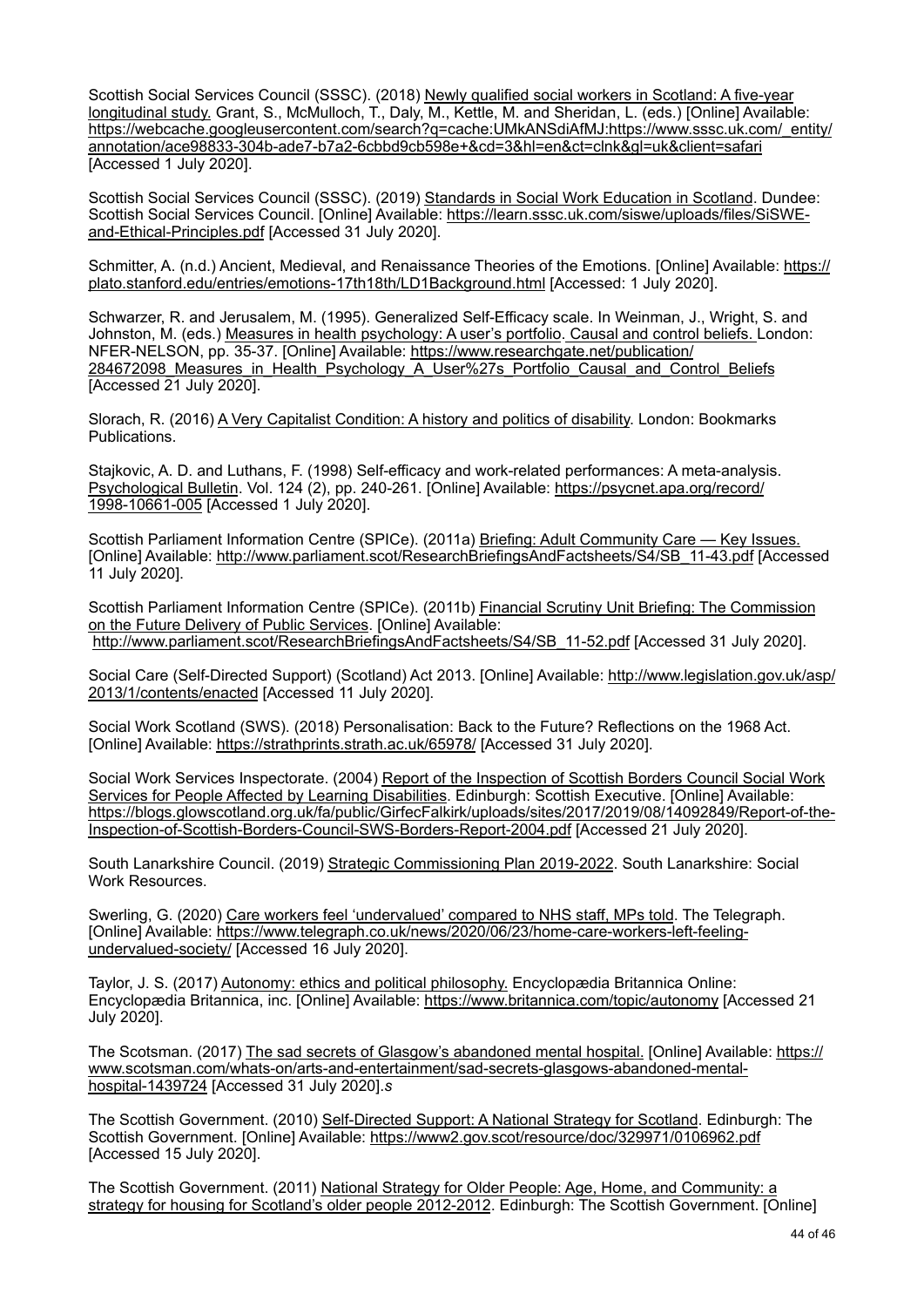Available: <https://www.gov.scot/policies/independent-living/national-strategy-for-older-people/>[Accessed 21 June 2020].

The Scottish Government. (2012) Maximising Recovery, Promoting Independence: An Intermediate Care Framework for Scotland. Edinburgh: The Scottish Government. [Online] Available: [https://www.gov.scot/](https://www.gov.scot/publications/maximising-recovery-promoting-independence-intermediate-care-framework-scotland/) [publications/maximising-recovery-promoting-independence-intermediate-care-framework-scotland/](https://www.gov.scot/publications/maximising-recovery-promoting-independence-intermediate-care-framework-scotland/) [Accessed 21 July 2020].

The Scottish Government. (2015) Self-directed Support, Scotland, 2014-2016. Edinburgh: The Scottish Government. [Online] Available:<https://www.gov.scot/publications/self-directed-support-scotland-2014-15/> [Accessed 15 July 2020].

The Scottish Government. (2016) A Fairer Scotland for Disabled People. Edinburgh: The Scottish Government. [Online] Available: [https://www.gov.scot/publications/fairer-scotland-disabled-people-delivery](https://www.gov.scot/publications/fairer-scotland-disabled-people-delivery-plan-2021-united-nations-convention/)[plan-2021-united-nations-convention/ \[Accessed 15 July 2020\].](https://www.gov.scot/publications/fairer-scotland-disabled-people-delivery-plan-2021-united-nations-convention/) 

The Scottish Government. (2017) Age, Home and Community strategy: progress report. Edinburgh: The Scottish Government. [Online] Available: [https://www.gov.scot/publications/age-home-community-first-five](https://www.gov.scot/publications/age-home-community-first-five-years/)[years/](https://www.gov.scot/publications/age-home-community-first-five-years/) [Accessed 21 July 2020].

The Scottish Government. (2018a) A Fairer Scotland for Disabled People: employment action plan. Edinburgh: The Scottish Government. [Online] Available: [https://www.gov.scot/publications/fairer-scotland](https://www.gov.scot/publications/fairer-scotland-disabled-people-employment-action-plan/pages/6/)[disabled-people-employment-action-plan/pages/6/](https://www.gov.scot/publications/fairer-scotland-disabled-people-employment-action-plan/pages/6/) [Accessed 31 July 2020].

The Scottish Government. (2018b) Adults with Incapacity (Scotland) Act 2000: proposals for reform. Edinburgh: The Scottish Government. [Online] Available: [https://www.gov.scot/publications/adults-incapacity](https://www.gov.scot/publications/adults-incapacity-scotland-act-2000-proposals-reform/pages/2/)[scotland-act-2000-proposals-reform/pages/2/](https://www.gov.scot/publications/adults-incapacity-scotland-act-2000-proposals-reform/pages/2/) [Accessed 31 July 2020].

The Scottish Government. (2018c) Disabled People and the Labour Market in Scotland: 2018. Edinburgh: The Scottish Government. [Online] Available: [https://www.gov.scot/binaries/content/documents/govscot/](https://www.gov.scot/binaries/content/documents/govscot/publications/statistics/2020/02/disabled-people-labour-market-scotland-2018/documents/disabled-people-and-the-labour-market-in-scotland-2018/disabled-people-and-the-labour-market-in-scotland-2018/govscot%3Adocument/Disability%2BInfographic%2B16-64%2BFinal%2BVersion%2B-%2BPDF.pdf) [publications/statistics/2020/02/disabled-people-labour-market-scotland-2018/documents/disabled-people](https://www.gov.scot/binaries/content/documents/govscot/publications/statistics/2020/02/disabled-people-labour-market-scotland-2018/documents/disabled-people-and-the-labour-market-in-scotland-2018/disabled-people-and-the-labour-market-in-scotland-2018/govscot%3Adocument/Disability%2BInfographic%2B16-64%2BFinal%2BVersion%2B-%2BPDF.pdf)[and-the-labour-market-in-scotland-2018/disabled-people-and-the-labour-market-in-scotland-2018/](https://www.gov.scot/binaries/content/documents/govscot/publications/statistics/2020/02/disabled-people-labour-market-scotland-2018/documents/disabled-people-and-the-labour-market-in-scotland-2018/disabled-people-and-the-labour-market-in-scotland-2018/govscot%3Adocument/Disability%2BInfographic%2B16-64%2BFinal%2BVersion%2B-%2BPDF.pdf) [govscot%3Adocument/Disability%2BInfographic%2B16-64%2BFinal%2BVersion%2B-%2BPDF.pdf](https://www.gov.scot/binaries/content/documents/govscot/publications/statistics/2020/02/disabled-people-labour-market-scotland-2018/documents/disabled-people-and-the-labour-market-in-scotland-2018/disabled-people-and-the-labour-market-in-scotland-2018/govscot%3Adocument/Disability%2BInfographic%2B16-64%2BFinal%2BVersion%2B-%2BPDF.pdf) [Accessed 31 July 2020].

The Scottish Government. (2018c) Transforming Social Care: Scotland's progress towards implementing self-directed support 2011-2018. Edinburgh: The Scottish Government. [Online] Available: [https://](https://www.gov.scot/publications/transforming-social-care-scotlands-progress-towards-implementing-self-directed-support/pages/4/) [www.gov.scot/publications/transforming-social-care-scotlands-progress-towards-implementing-self-directed](https://www.gov.scot/publications/transforming-social-care-scotlands-progress-towards-implementing-self-directed-support/pages/4/)[support/pages/4/](https://www.gov.scot/publications/transforming-social-care-scotlands-progress-towards-implementing-self-directed-support/pages/4/) [Accessed 15 July 2020].

The Scottish Government. (2019a) A Fairer Scotland for Older People: A Framework for Action. Edinburgh: The Scottish Government. [Online] Available: [https://www.gov.scot/publications/fairer-scotland-older-people](https://www.gov.scot/publications/fairer-scotland-older-people-framework-action/)[framework-action/](https://www.gov.scot/publications/fairer-scotland-older-people-framework-action/) [Accessed 15 July 2020].

The Scottish Government. (2019b) Keys to life: implementation framework and priorities 2019-2021. Edinburgh: The Scottish Government. [Online] Available: [https://www.gov.scot/publications/keys-life](https://www.gov.scot/publications/keys-life-unlocking-futures-implementation-framework-priorities-2019-21/)[unlocking-futures-implementation-framework-priorities-2019-21/ \[Accessed 21 July 2020\].](https://www.gov.scot/publications/keys-life-unlocking-futures-implementation-framework-priorities-2019-21/) 

The Scottish Government. (2019c) National falls and fracture prevention strategy 2019-2024: Consultation Version. Edinburgh: The Scottish Government. [Online] Available: [https://www.gov.scot/publications/national](https://www.gov.scot/publications/national-falls-fracture-prevention-strategy-scotland-2019-2024/pages/7/)[falls-fracture-prevention-strategy-scotland-2019-2024/pages/7/](https://www.gov.scot/publications/national-falls-fracture-prevention-strategy-scotland-2019-2024/pages/7/) [Accessed 21 July 2020].

The Scottish Government. (2019d) Self-Directed Support Implementation Study 2018: report 4. Edinburgh: The Scottish Government. [Online] Available: [https://www.gov.scot/publications/self-directed-support](https://www.gov.scot/publications/self-directed-support-implementation-study-2018-report-4-summary-study-findings-implications/)[implementation-study-2018-report-4-summary-study-findings-implications/ \[Accessed 31 July 2020\].](https://www.gov.scot/publications/self-directed-support-implementation-study-2018-report-4-summary-study-findings-implications/) 

Titterton, M. (2005) Risk and Risk Taking in Health and Social Welfare. London and Philadelphia: Jessica Kingsley Publishers.

Trevithick, P. (2003) Effective relationship-based practice: A theoretical exploration. Journal of Social Work Practice. Vol. 17 (2), pp. 163-176. [Online] Available:<https://doi.org/10.1080/026505302000145699> [Accessed 31 July 2020].

Trevithick, P. (2005) Social Work Skills: A Practice Handbook. 2nd ed. Berkshire: Open University Press.